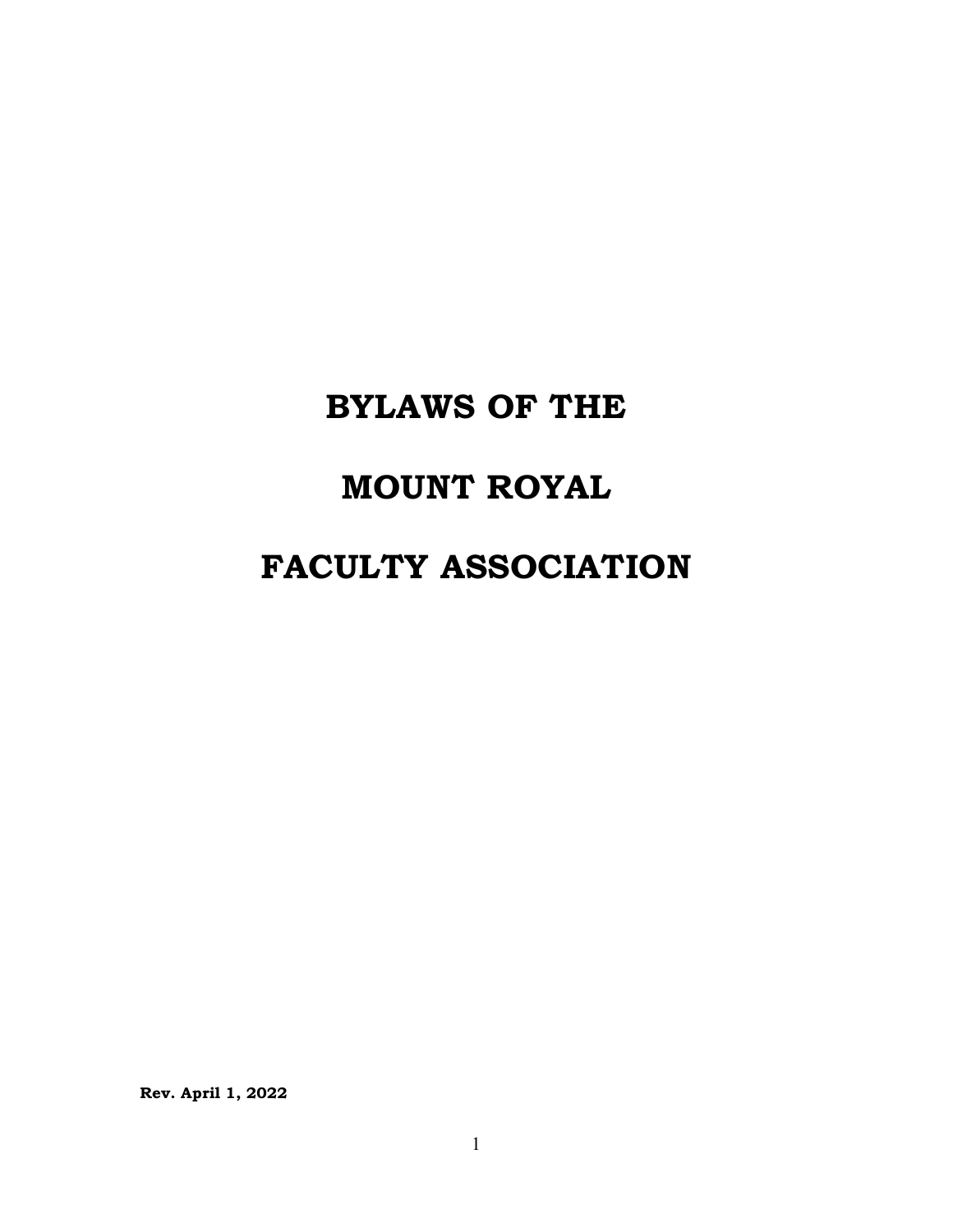## **Contents**

| 1.  | <b>NAME</b>                                           | $\overline{3}$ |
|-----|-------------------------------------------------------|----------------|
| 2.  | <b>OFFICE</b>                                         | $\overline{3}$ |
| 3.  | <b>OBJECTIVES</b>                                     | $\overline{3}$ |
| 4.  | DEFINITIONS AND INTERPRETATION                        | $\overline{4}$ |
| 5.  | <b>MEMBERSHIP</b>                                     | 5              |
| 6.  | <b>DUES</b>                                           | 8              |
| 7.  | MEETINGS OF THE ASSOCIATION                           | 9              |
| 8.  | THE EXECUTIVE BOARD                                   | 11             |
| 9.  | <b>OFFICERS</b>                                       | 14             |
| 10. | <b>STANDING COMMITTEES</b>                            | 21             |
| 11. | COMMITTEE ACCOUNTABILITY                              | 35             |
| 12. | <b>ELECTIONS</b>                                      | 38             |
| 13. | REMOVAL, RESIGNATION AND APPOINTMENT                  | 41             |
| 14. | AGREEMENTS AND RATIFICATION                           | 43             |
| 15. | <b>FINANCE</b>                                        | 44             |
| 16. | <b>CODE OF ETHICS</b>                                 | 46             |
| 17. | Repealed                                              | 55             |
| 18. | PARLIAMENTARY PROCEDURE                               | 55             |
| 19. | <b>AMENDMENTS</b>                                     | 55             |
| 20. | <b>INDEMNIFICATION</b>                                | 56             |
| 21. | <b>INSPECTION OF RECORDS</b>                          | 56             |
| 22. | <b>REIMBURSEMENT</b>                                  | 57             |
| 23. | WIND UP AND DISSOLUTION                               | 57             |
| 24. | <b>CONTINUATION OF GOVERNANCE</b>                     | 58             |
| 25. | POLITICAL ACTIVITY, CHARITABLE ACTIVITY AND DONATIONS | 59             |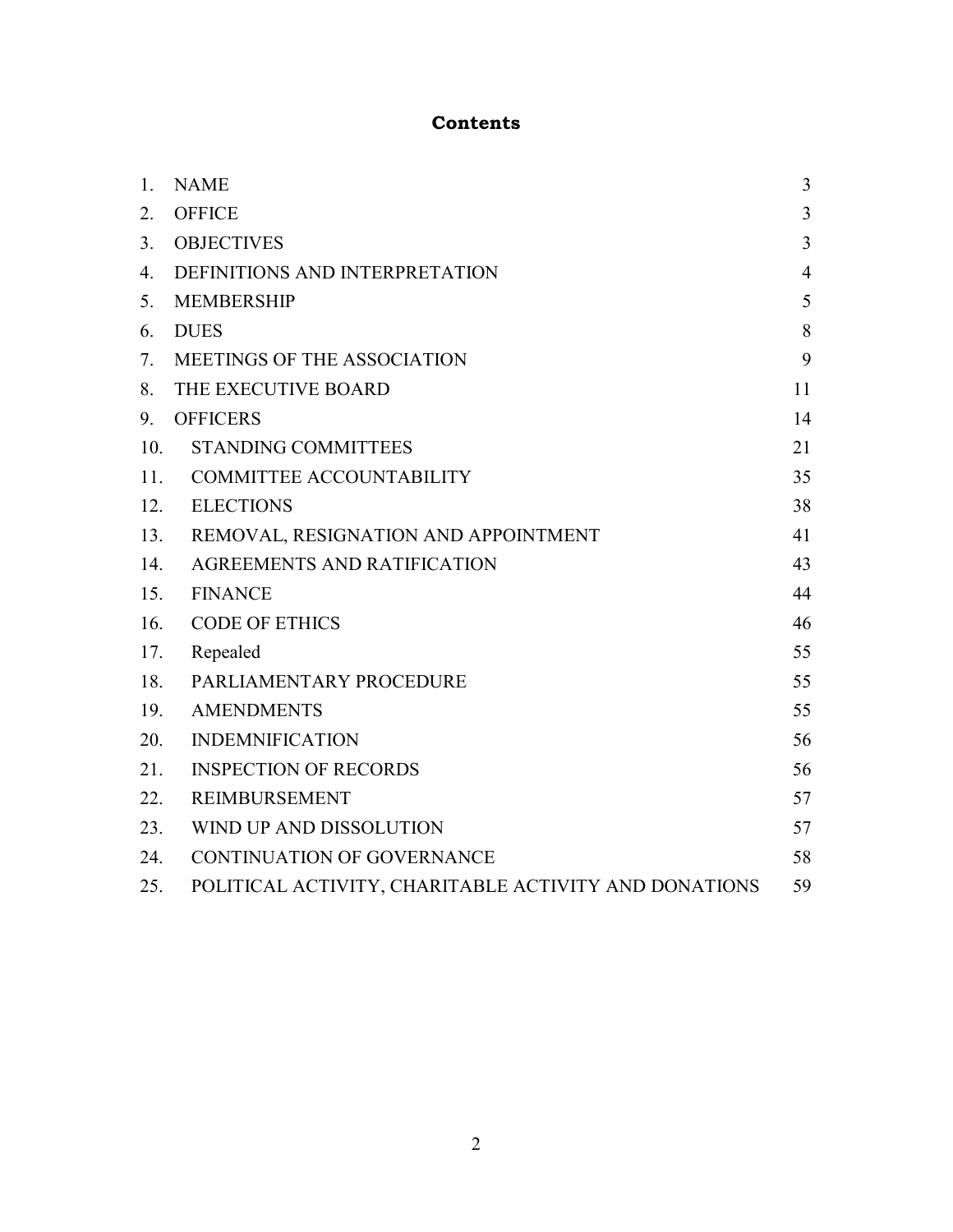## **The Bylaws of the Mount Royal Faculty Association**

## <span id="page-2-0"></span>**1. NAME**

Pursuant to the Post-secondary Learning Act the name of the academic staff association is the "Mount Royal Faculty Association" (hereinafter referred to as "the Association").

## <span id="page-2-1"></span>**2. OFFICE**

The office of the Association shall be maintained at the City of Calgary in the Province of Alberta at such specific locations as may be determined by the Executive Board of the Association. The Mount Royal Faculty Association office is located on the traditional territories of the people of the Treaty 7 that includes: the Blackfoot First Nations comprising Siksika, Piikani, and Kainai, the Iyarhe Nakoda Nation, comprising the Chiniki, Bearspaw, and Wesley First Nations; and the Tsuut'ina Nation. This is also home to the Métis Nation of Alberta, Region 3. The MRFA is located in the City of Calgary, at the confluence of the Bow and Elbow rivers. Historically, the confluence has stood as a creative space where song and story create ties to the land. This is a meeting place, where the sharing of ideas and opportunities naturally come together.

## <span id="page-2-2"></span>**3. OBJECTIVES**

- 3.1. The objectives of the Association are:
	- To serve as the bargaining agent for the academic staff of the University, to bargain terms and conditions of employment collectively on behalf of the academic staff of the University, and regulation of relations between the Board of Governors as employer and the academic staff members of the University;
	- ⋅ To advocate to and liaise with the Board of Governors and the administration of the University, on behalf of its members, with respect to matters of University governance, planning, policy and administration affecting its members and their working conditions, and with respect to other matters of member welfare:
	- ⋅ To uphold the values and principles of equity, diversity, inclusion and fairness in Association and University processes;
	- To promote, maintain and improve the professional standing of its members and the quality of education at Mount Royal University;
	- ⋅ To protect the Academic Freedom of the academic staff of the University, which includes maintaining their right to exercise independent judgment in the planning and execution of their academic responsibilities and protection and promotion of the independent voice of the academic staff in the collegial governance of the University. Academic staff members have a corresponding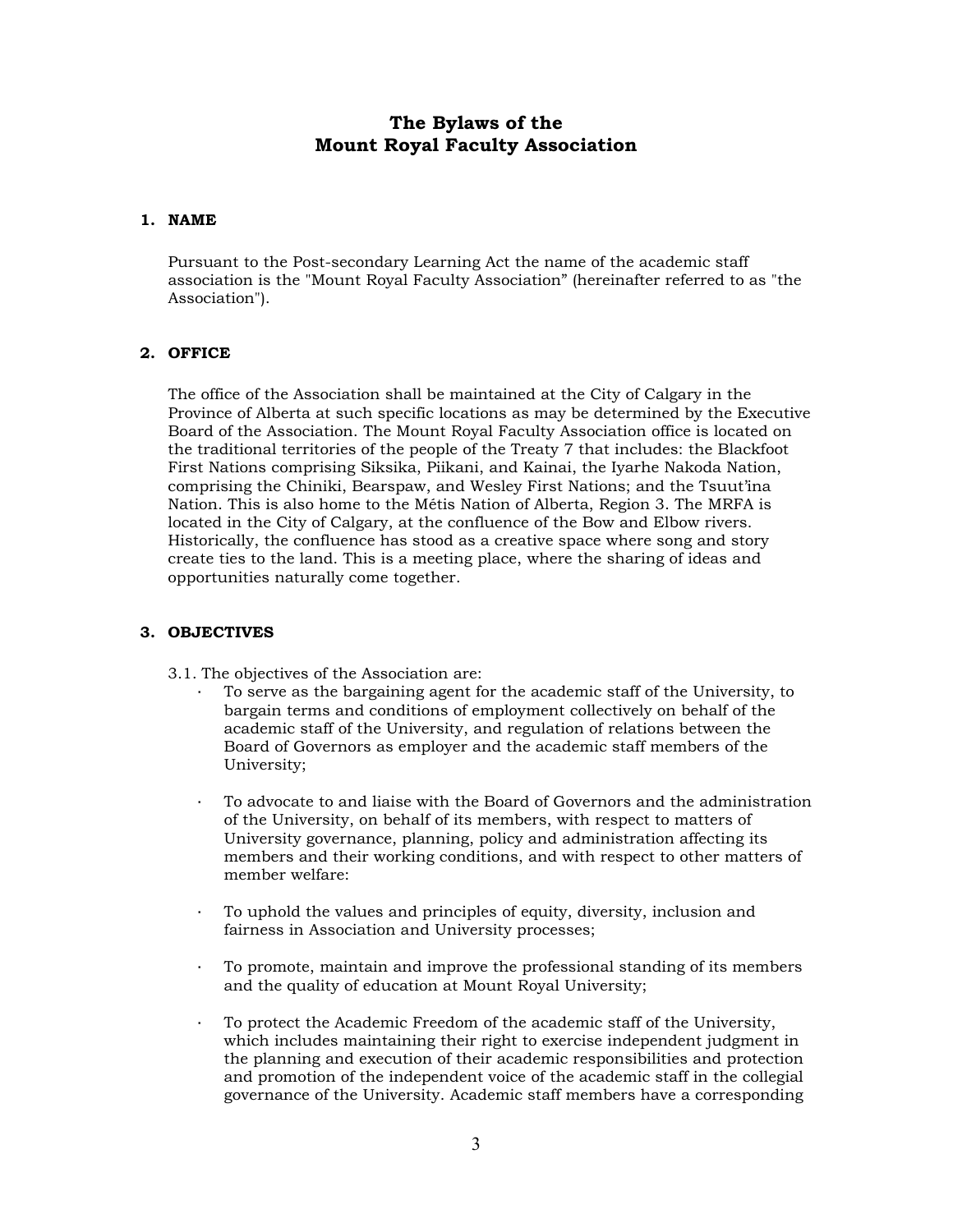obligation to use academic freedom in a responsible manner. This implies a recognition of the rights of other members of the academic community and a tolerance of differing points of view;

- To advocate for access to and the enhancement of post-secondary education as a public good, and for the improvement of related public policy; and
- ⋅ To collectively represent members in all matters affecting the Mount Royal University community and members' working conditions.

## <span id="page-3-0"></span>**4. DEFINITIONS AND INTERPRETATION**

#### 4.1. DEFINITIONS

- 4.1.1. "CAFA" shall mean the Confederation of Alberta Faculty Associations.<br>4.1.2. "CAUT" shall mean the Canadian Association of University Teachers.
- "CAUT" shall mean the Canadian Association of University Teachers.
- 4.1.3. "Association" shall mean the Mount Royal Faculty Association.
- 4.1.4. "Collective Agreement" shall mean the current Collective Agreement between the Association and the Board of Governors of Mount Royal University.
- 4.1.5. "University" shall mean Mount Royal University.
- 4.1.6. "Full-time member" shall mean a full-time or limited-term employee as defined in the Collective Agreement and including all faculty on any type of leave or reduced workload (e.g. half time tenure or phased retirement).
- 4.1.7. "Contract member" shall mean a contract employee as defined in the Collective Agreement.
- 4.1.8. "Member in good standing" shall mean a member of the university community who has fulfilled the requirements in the Membership articles of these Bylaws; whose dues, according to the Dues articles of these Bylaws, are paid in full.
- 4.1.9. SICH" shall mean scheduled instructional course hour as defined in the Collective Agreement.
- 4.1.10. "Working days" shall mean days exclusive of Saturdays, Sundays, days designated as holidays in the Collective Agreement, all days otherwise designated as University holidays by the Board of Governors of Mount Royal University, and 15 June to 14 August inclusive.
- 4.1.11. "Resolution of the Membership" shall mean a resolution passed either through a vote conducted at a properly constituted Meeting of the Association taken by all Regular Members who are present and eligible to vote, or a through a vote conducted pursuant to a properly constituted Meeting of the Association at which the resolution was considered and with the vote subsequently taken by all Regular Members of the Association who are eligible to vote such as through paper balloting, electronic balloting, or another method of voting.
- 4.1.12. "Regular Resolution of the Membership" shall mean a Resolution of the Membership whose passage requires a simple majority.
- 4.1.13. "Special Resolution of the Membership" shall mean a Resolution of the Membership whose passage requires a simple majority and where the Meeting of the Association referred to in Article 4.1.11 is limited to either an Annual General Meeting, a Special Meeting or an Extraordinary Meeting held in accordance with Article 7.3 or 7.4 or 7.5.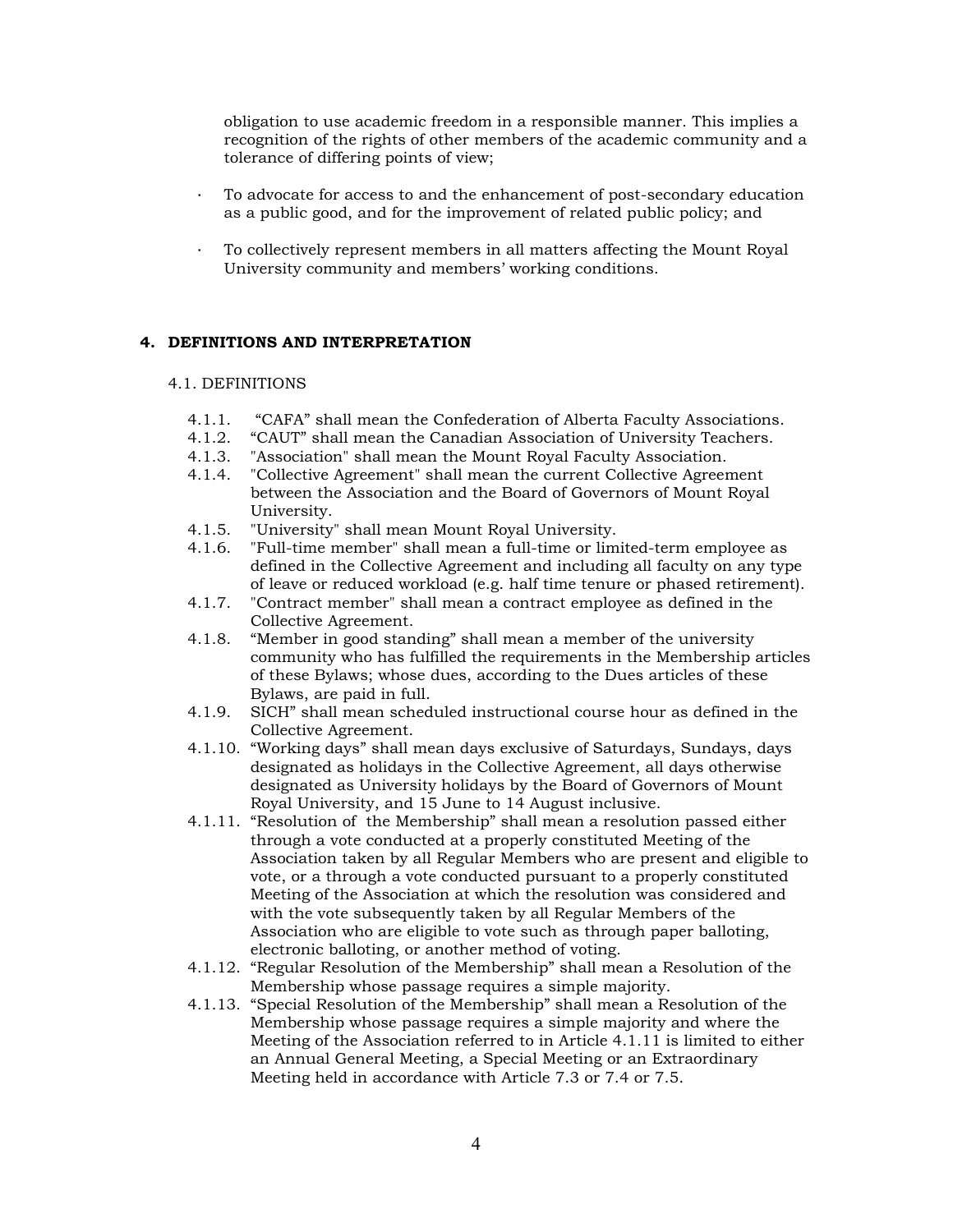- 4.1.14. "Two-Thirds Special Resolution of the Membership" shall mean a resolution as set forth in Article 4.1.13 except that passage is required by a two-thirds majority of voters.
- 4.1.15. "MRU Coalition" shall mean the committee representing members from each of the Student, Staff and Faculty Associations at MRU.
- 4.1.16 Committee shall be taken to mean a Standing Committee pursuant to Article 10, an ad hoc committee or a University committee.

#### 4.2. INTERPRETATION

In all Bylaws of the Association the singular shall include the plural and the plural the singular, and the word "person" shall include corporations and societies. Wherever reference is made to any statute or Article or section thereof, such reference shall be deemed to extend and apply to any amendment to said statute or section, as the case may be. "In writing" or "written" means handwriting, a computer printed document, or any electronic form of communication by which words can be visibly reproduced at a distant point of reception, including e-mail, transmission of a computer file, or facsimile transmission (fax). Oral testimonies or statements, audio or visually recorded, are considered analogous with "written" documentation with respect to these bylaws, and Association Officers and Staff shall be responsible for filing such documentation in accordance with the Association's Document Management Policy.

#### <span id="page-4-0"></span>**5. MEMBERSHIP**

#### 5.1. GENERAL

No individual shall apply for or hold membership status in more than one category of membership at a time.

#### 5.2. REGULAR MEMBERSHIP

- 5.2.1. Pursuant to the Post-Secondary Learning Act and to the Association Membership article of the Collective Agreement, all employees of the University designated as members of the academic staff shall become Regular Members of the Association upon the date of commencement of appointment.
- 5.2.2. For greater certainty, persons employed in a managerial capacity or in a confidential capacity in matters relating to labour relations and who are therefore excluded from the Collective Agreement pursuant to the Association Membership article of the Collective Agreement are not Regular Members.

## 5.3 SOCIAL MEMBERSHIP

5.3.1 Social Membership may be granted to the following University administrators: any Academic Leader as defined in the Collective Agreement, and any other University administrator approved by the Executive Board.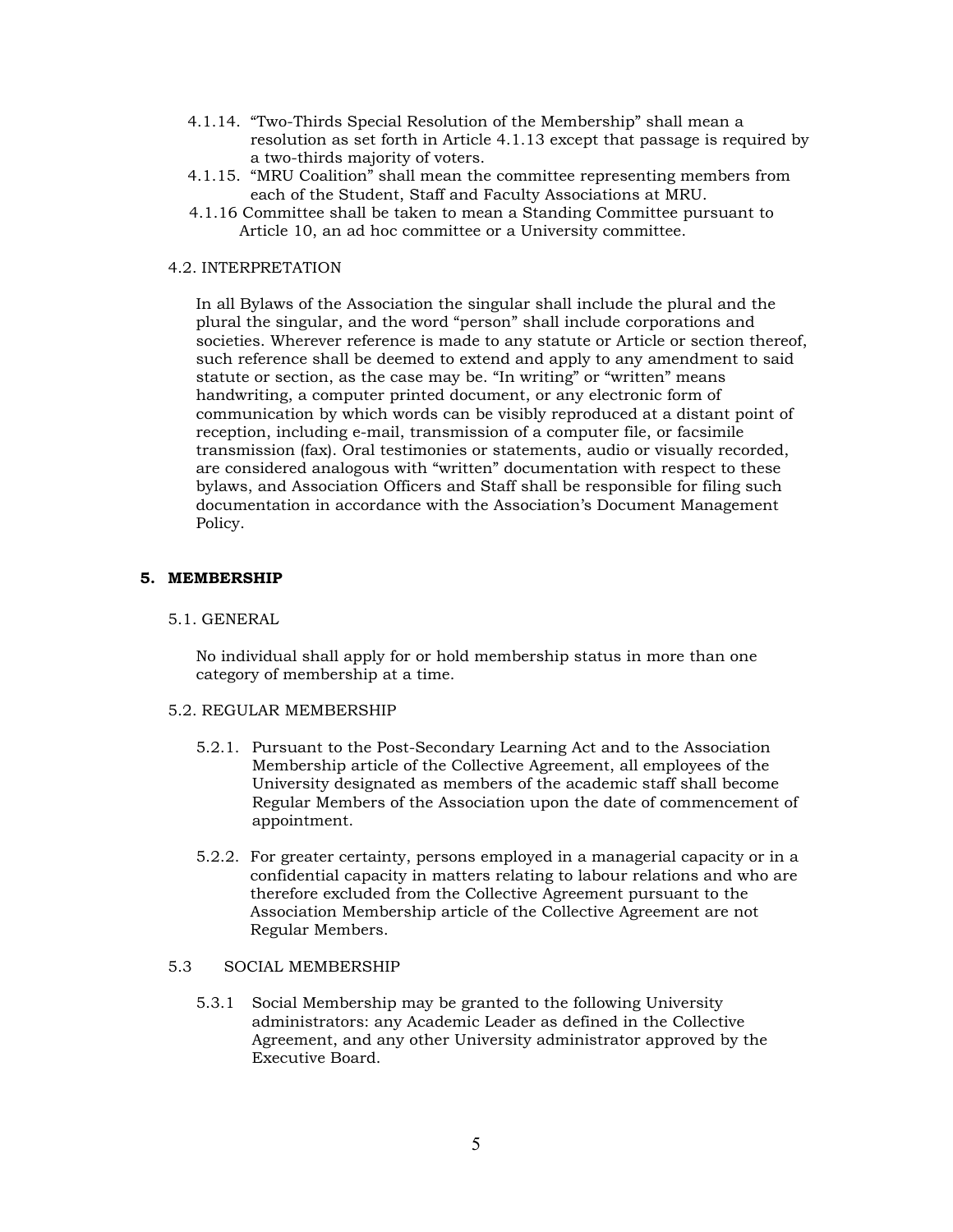- 5.3.2 An application for Social Membership shall be presented in writing to the President. Social Membership shall be considered for approval by the Executive Board, who shall notify Regular Members promptly of such approvals.
- 5.3.3 Social Membership may be renewed annually, subject to continued eligibility as per Article 5.3.1, by paying the dues specified in Article 6.4.1. When a Social Membership has not been renewed, the membership is revoked.
- 5.3.4 Such membership shall entitle the member to use the Faculty Centre and to attend social activities. This access may be limited at specific times by Regular Resolution of the Membership or by the Executive Board.
- 5.3.5 Whenever a majority of members of the Executive Board or fifty (50) non-Executive Regular Members in good standing petition the Executive Board, or when a majority of those present and voting at a Meeting of the Association so approve, the Executive Board shall put a motion on the agenda of the next Meeting of the Association to revoke an individual's Social Membership for cause.
- 5.3.6 Social membership does not include the following:
	- 5.3.6.1 the right to attend any meetings of the Association unless invited by the Executive Board,
	- 5.3.6.2 the right to receive any minutes or correspondence of the Association except for specific notices or information dealing with the social activities of the Association, and
	- 5.3.6.3 the right to vote or to hold office.

#### 5.4 MEMBERS EMERITI

- 5.4.1 When a Regular Member retires from the University, they shall become a Member Emeritus/Emerita of the Association. Members Emeriti are entitled to use the Faculty Centre and join in Association social and professional development activities. They may attend all MRFA meetings but may not vote, hold office, nominate members for positions or awards and may not be members of the private/closed MRFA Facebook group.
	- 5.4.1.1 For contract Regular Members, the definition of retirement in the University's Retirement Policy 960-10 shall be used; namely that a contract employee is deemed to be retired if, at the time of ending employment, the employee is 55 years of age or older and has completed a minimum of two years' service at Mount Royal.
- 5.4.2 When a Social Member retires from the University, having previously served as a Regular Member for a minimum duration of 5 consecutive years, they shall become Member Emeritus/Emerita of the Association.

#### 5.5 ASSOCIATE MEMBERSHIP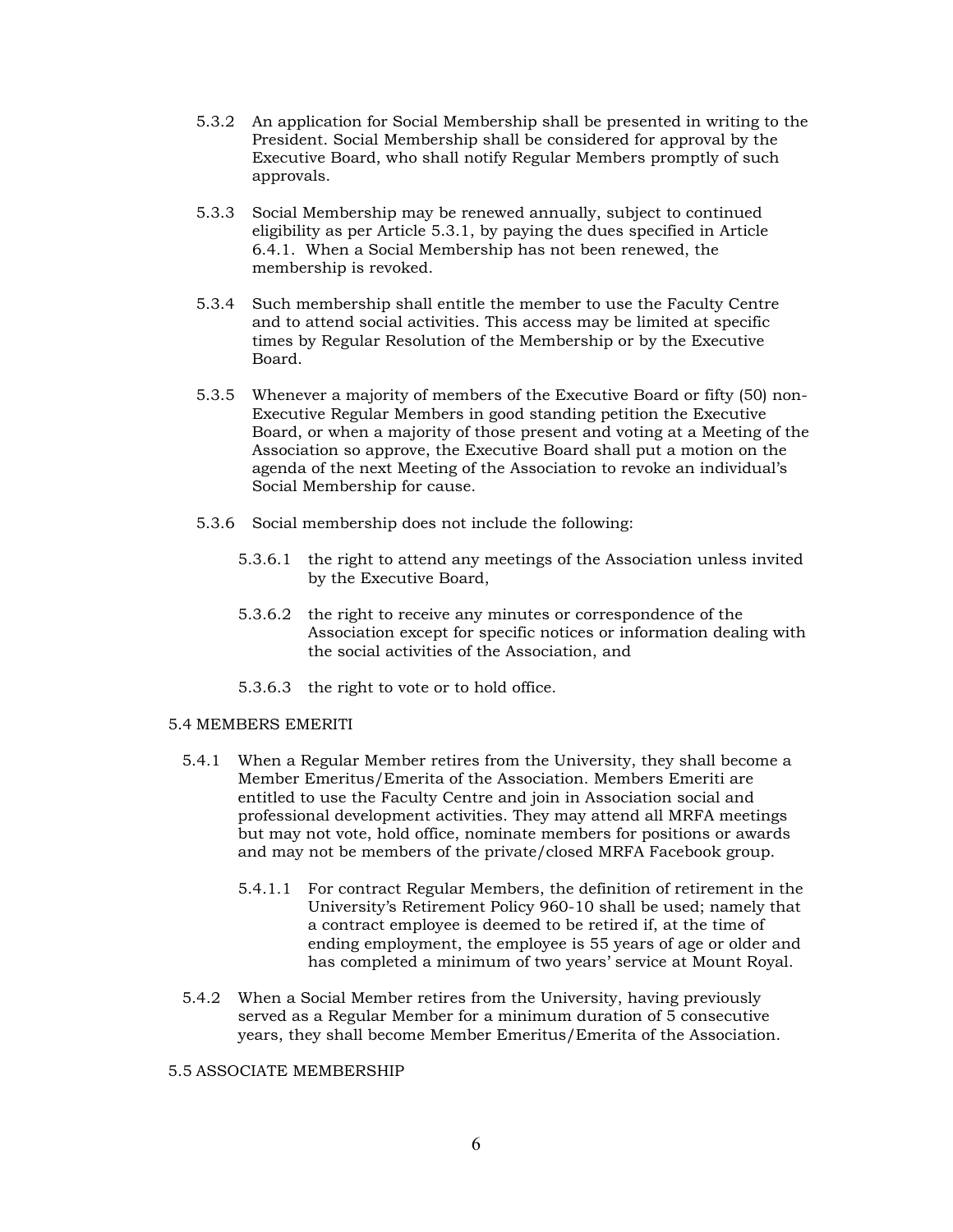- 5.5.1 Associate Membership may be granted to adjunct faculty, visiting faculty, endowed chairs, resident faculty, post-doctoral fellows, or any other person as approved by the Executive Board.
- 5.5.2 An application for Associate Membership shall be presented in writing to the President. Applications for Associate membership shall be considered for approval by the Executive Board.
- 5.5.3 Such membership shall entitle the member to use the Faculty Centre and to attend social and professional development activities.
- 5.5.4 Associate membership does not include the following:
	- 5.5.4.1 the right to attend any meetings of the Association unless invited by the Executive Board,
	- 5.5.4.2 the right to receive any minutes or correspondence of the Association except for specific notices or information dealing with the social and professional development activities of the Association, and
	- 5.5.4.3 the right to vote or to hold office.

#### 5.6 HONORARY MEMBERS

- 5.6.1 The Association may extend Honorary Membership to individuals for such reason and length of time as seems appropriate, provided a majority of regular members present and voting at a Regular, Special Meeting or Annual General Meeting are in favour of so extending.
- 5.6.2 Such membership shall entitle the member to use the Faculty Centre and to attend social activities.
- 5.6.3 Honorary membership does not include the following:
	- 5.6.3.1 the right to attend any meetings of the Association unless invited by the Executive Board,
	- 5.6.3.2 the right to receive any minutes or correspondence of the Association except for specific notices or information dealing with the social activities of the Association, and
	- 5.6.3.3 the right to vote or to hold office.

#### 5.7 GUESTS

- 5.7.1 Use of the Faculty Centre is restricted to Association members and staff. However, any Regular Member may sign-in guests to enter the Faculty Centre.
- 5.7.2 Guests shall not include current Mount Royal credit students without the approval of a member of the Executive Board, which may be granted on a standing basis. Larger groups of credit students may be approved as guests for educational purposes by the Executive Board.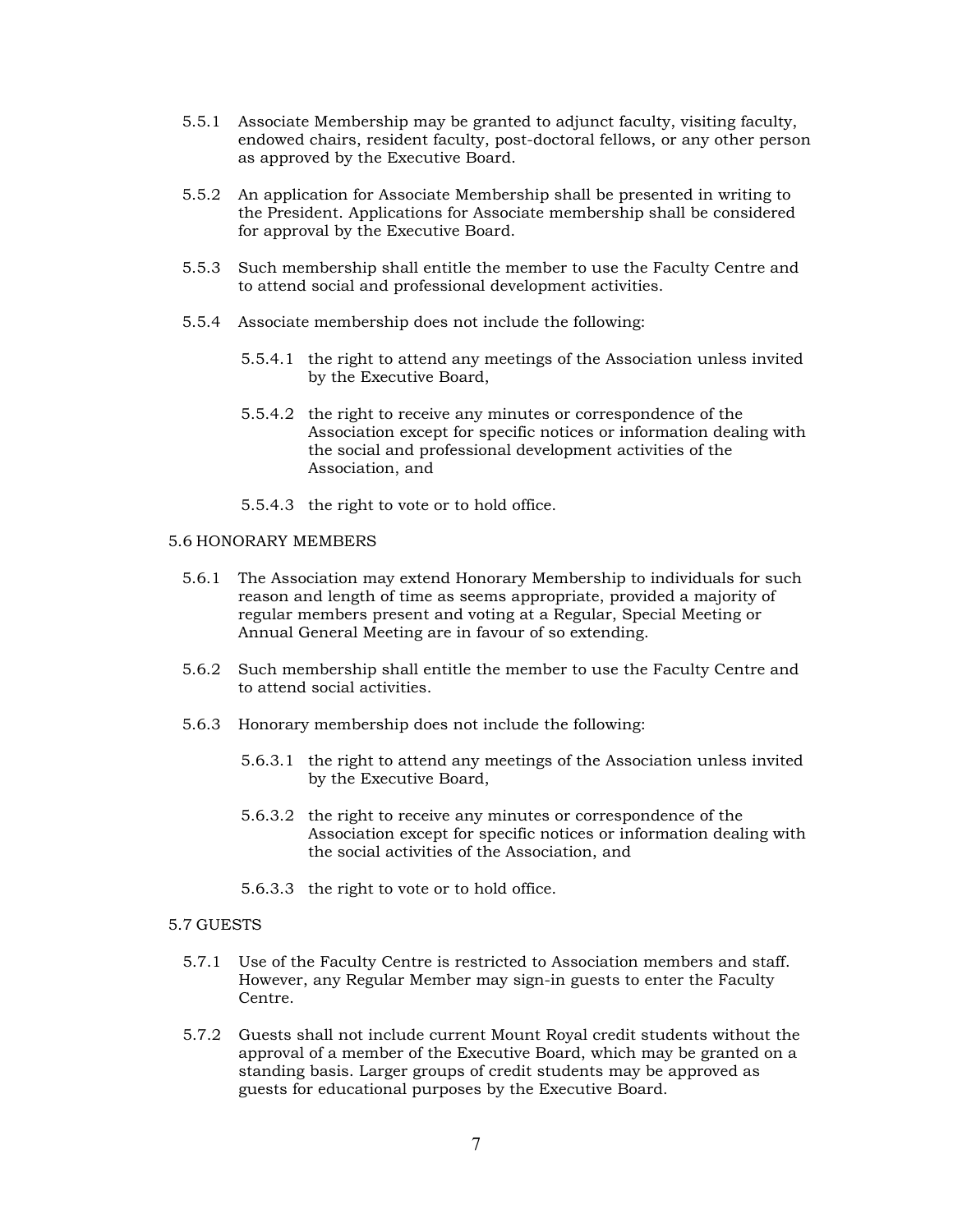5.7.3 Guests are expected to adhere to Association's principles of equity, diversity, inclusion and fairness.

#### 5.8 COMMENCEMENT & TERMINATION OF STATUTORY MEMBERSHIP

- 5.8.1 Pursuant to *Post-Secondary Learning Act*, SA 2003, c P-19.5, ss 1(c) and 85(2), when a person is appointed to the "academic staff", and thus employed, by the Board of Governors of Mount Royal University, they concomitantly become members of the Association.
- 5.8.2 Pursuant to *Post-Secondary Learning Act*, SA 2003, c P-19.5, ss 1(c) and 85(2), when an "academic staff member" ceases to be an "employee" of the Board of Governors of Mount Royal University in their capacity as "academic staff", for any reason, they concomitantly cease to be members of the Association.
- 5.8.3 Notwithstanding article 5.8.2:
	- 5.8.3.1 Pursuant to the *Labour Relations Code*, RSA 2000, c L-1, s 153(1), neither the Association, nor any person acting on behalf of the Association, shall deny a former academic staff employee the right to be fairly represented by the Association with respect to the former employee's rights under the collective agreement;
	- 5.8.3.2 Pursuant to The Sessional Faculty Regulation, AR 116/2018, Contract and Limited Term academic staff ("sessional instructors") remain members of the Association for12 months following the expiry of employment their employment by the Board of Governors of Mount Royal University.
	- 5.8.3.3 No "academic staff member" can withdraw from membership in the Association while they are employed as academic staff by the Board of Governors of Mount Royal University.

## <span id="page-7-0"></span>**6. DUES**

## 6.1 CHANGE OF DUES

Membership dues shall be changed only through a Bylaw amendment at the Annual General Meeting or at a Special Meeting called for that purpose pursuant to the Meetings articles of these Bylaws.

#### 6.2 REGULAR MEMBER DUES

Regular Members shall pay Union dues of 1.5% of gross pay, normally to be deducted by the University in accordance with Article 2 (Association Membership) of the Collective Agreement.

#### 6.3 DUES WHILE ON LEAVE WITHOUT PAY

A Regular Member who is on an approved leave of absence without pay, including long term disability, shall pay no dues. The member on such a leave shall retain full privileges and benefits of the Association.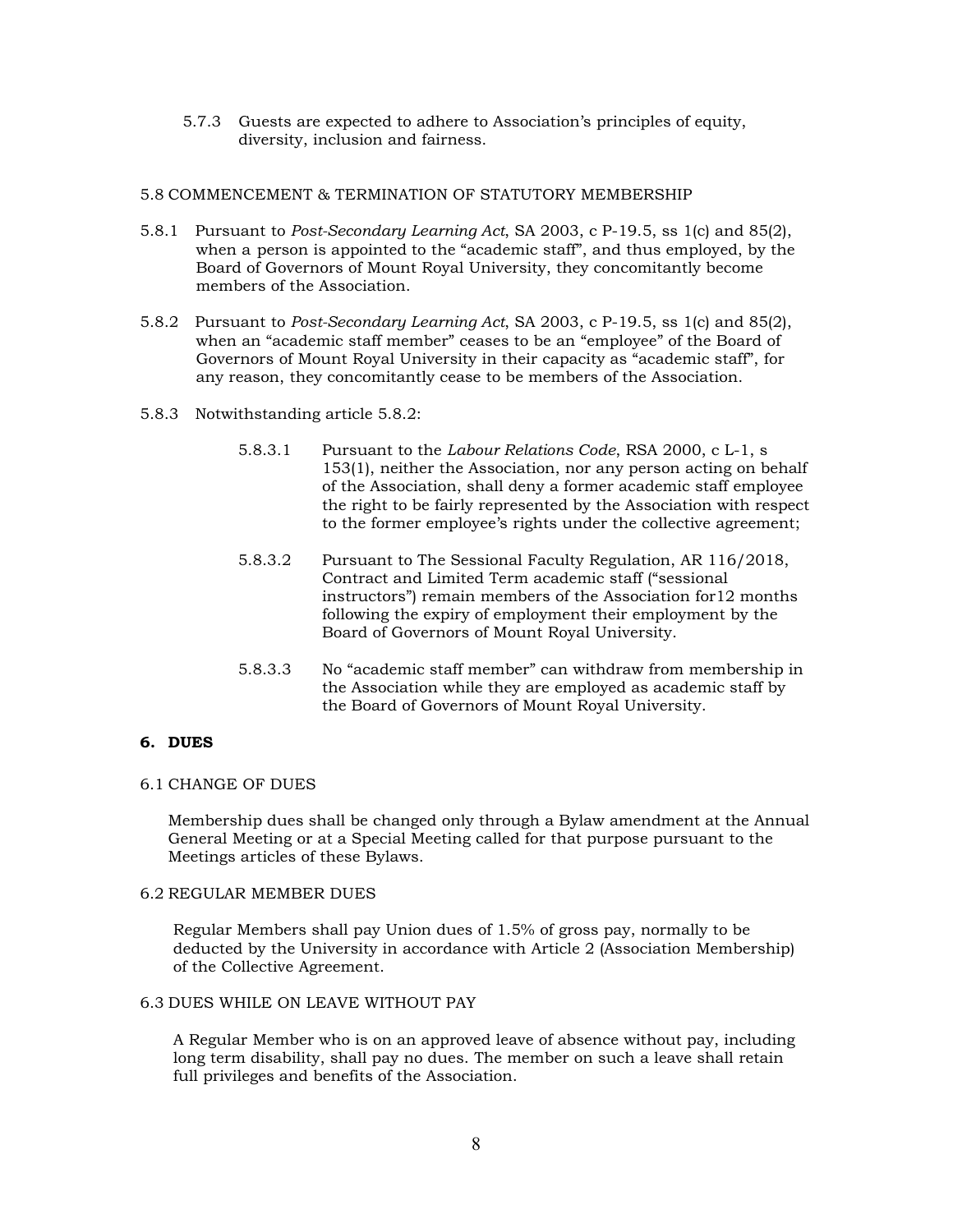#### 6.4 NON-REGULAR MEMBER DUES

- 6.4.1 Social Members shall pay dues of Three Hundred Dollars (\$300.00) per year, pro-rated.
- 6.4.2 Members Emeriti shall pay no dues.
- 6.4.3 Associate Members shall pay dues of Sixty Dollars (\$60.00) per year.
- 6.4.4 Honorary Members shall pay no dues.

#### 6.5 SPECIAL DUES

Any special dues that may be required must be approved by a two-thirds majority vote at the Annual General Meeting or at a Special Meeting called for that purpose pursuant to the Meetings articles of these Bylaws.

## 6.6 NOTICE OF CHANGE OF DUES

Meeting notice of the Annual General Meeting or a Special Meeting called for that purpose at which a change of dues or special dues is subsequently approved shall constitute full notice to Members of the change.

## <span id="page-8-0"></span>**7. MEETINGS OF THE ASSOCIATION**

## 7.1 GENERAL

- 7.1.1 All meetings of the Association shall be held on working days and between the hours of 9:00 - 3:00, when possible.
- 7.1.2 A meeting may continue beyond these times so long as it has quorum and where provisions are in place for voting in absentia, where appropriate.
- 7.1.3 All meetings will be held in accessible ways with respect to the parameters of universal design as outlined in the Association's Meeting Policy.
- 7.1.4 The President shall chair meetings of the Association except as provided under Articles 7.3.4.6 and 18.1.1.

#### 7.2 REGULAR MEETINGS

- 7.2.1 Regular Meetings of the Association shall normally be held at the following times: last week of September, last week of October, last week of November, last week of January, first week of March, and first week of April.
- 7.2.2 The Executive Board may cancel a maximum of one (1) Regular Meeting per semester where there is insufficient business.
- 7.2.3 There shall be no less than ten (10) working days' written notice of a Regular Meeting.
- 7.2.4 A quorum for a Regular Meeting shall be fifty (50) Regular Members in good standing.
- 7.2.5 The purposes of Regular Meetings shall be to: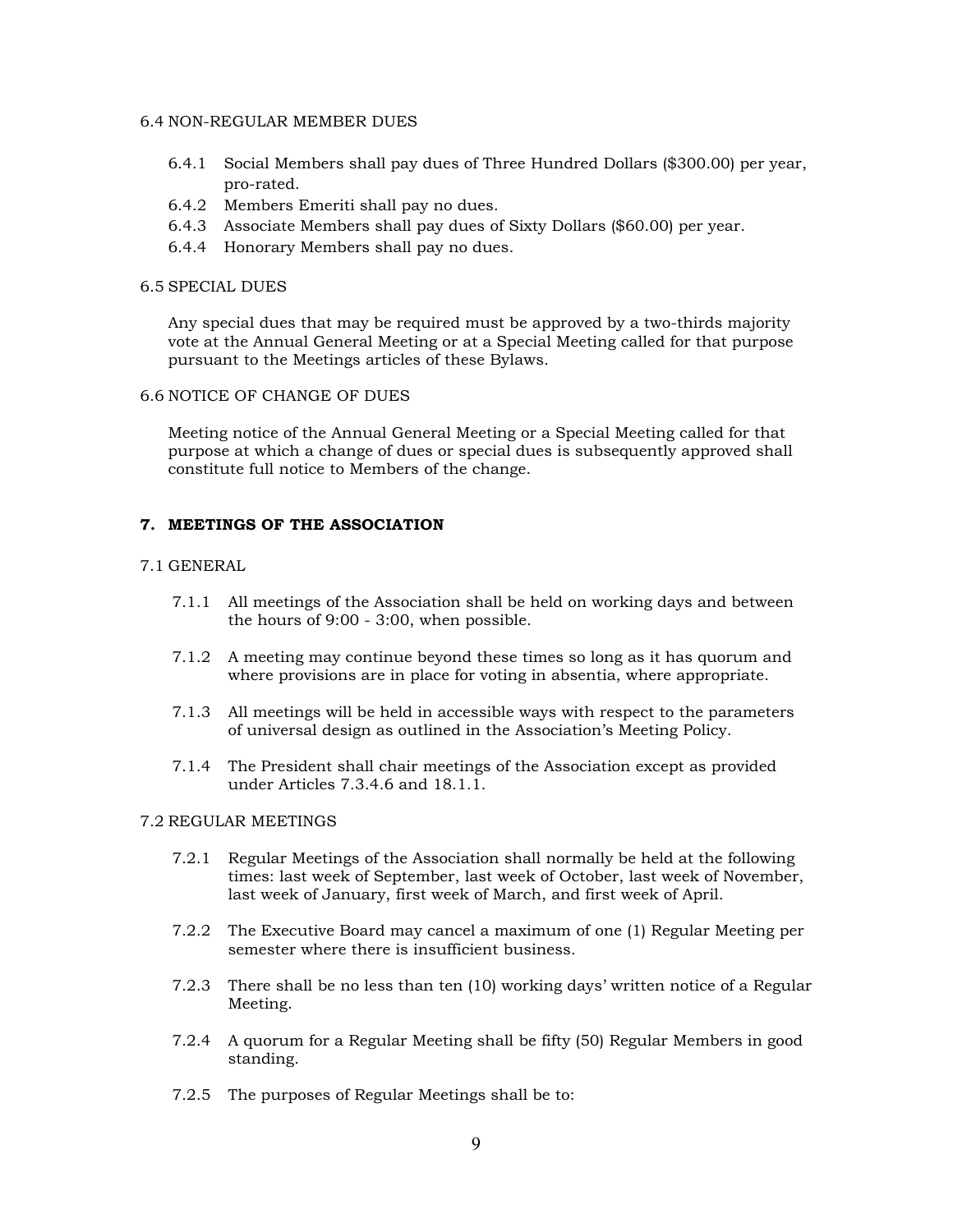- 7.2.5.1 Receive information, updates and interim reports from the Executive Board, Standing Committees and ad hoc Committees;
- 7.2.5.2 Provide opportunities for the Executive Board, Standing Committees and ad hoc Committees to consult with the Regular Members of the Association;
- 7.2.5.3 Provide a forum for discussion of matters that are or may be of collective concern to the Regular Members of the Association; and
- 7.2.5.4 Conduct Association business for which notice was given as part of the written notice pursuant to Article 7.2.3, except for Association Business required to be transacted at a Special Meeting or the Annual General Meeting in accordance with these Bylaws.
- 7.2.6 A Regular Member who is not a member of the Executive Board and who wishes to propose an item of Association business for transaction at a Regular Meeting shall inform the President not less than twenty (20) working days prior to week of the Meeting, pursuant to Article 7.2.1.

#### 7.3 ANNUAL GENERAL MEETING

- 7.3.1 The Association shall hold an Annual General Meeting on the second Friday of May in each and every year.
- 7.3.2 There shall be no less than ten (10) working days' written notice of such a meeting.
- 7.3.3 A quorum for the Annual General Meeting shall be seventy (70) Regular Members in good standing.
- 7.3.4 The purposes of the Annual General Meeting shall be to:

7.3.4.1 Conduct Association business beyond that which is listed in Articles 7.3.4.2 through 7.3.4.7, for which notice was given as part of the written notice pursuant to Article 7.3.2, including in accordance with Articles 5.6.1 (Honorary Members), 6.1 (Change of Dues), 6.5 (Special Dues), 15.1.2 (Borrowing Power), and 19.1 (Amendments);

7.3.4.2 Receive reports from the Executive Board and Standing Committees;

7.3.4.3 Review and approve an annual budget in accordance with Article 15.4.2;

7.3.4.4 Appoint an auditor for the next fiscal year;

7.3.4.5 Finalize a list of candidates and establish voting times for Standing Committee elections in accordance with Article 12.2; and

7.3.4.6 Elect the Executive Board in accordance with Article 12.1. No candidate for the office of President may preside over this item of business.

#### 7.4 SPECIAL MEETINGS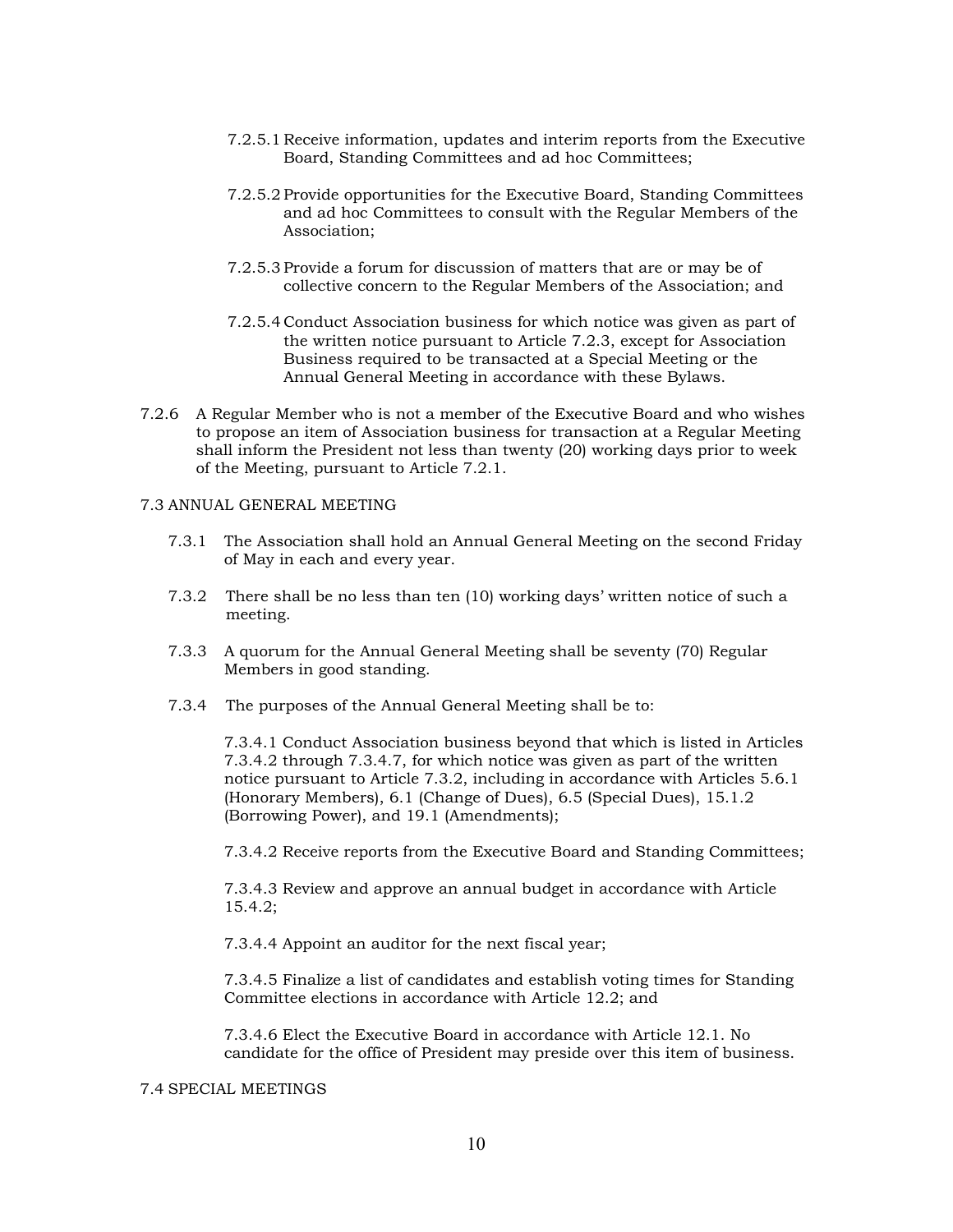- 7.4.1 There shall be no less than seven (7) working days' written notice of a Special Meeting.
- 7.4.2 A quorum for a Special Meeting shall be seventy (70) Regular Members in good standing.
- 7.4.3 All business dealt with at a Special Meeting shall be considered business of the Association.
- 7.4.4 Special Meetings shall be limited to the subject matter described in the notice for such a meeting.
- 7.4.5 Special Meetings may be held:
	- 7.4.5.1 In accordance with Articles 5.6.1 (Honorary Members), 6.1 (Change of Dues), 6.5 (Special Dues), 15.1.2 (Borrowing Power), or 19 (Amendments); or
	- 7.4.5.2 On any other item of Association business as identified by the Executive Board.
- 7.4.6 Special Meetings shall be held:
	- 7.4.6.1 In accordance with Articles 13.2.1 or 13.2.3.2 (Executive Board Vacancies), 13.3.4 (Removal from Office), or 14 (Agreements and Ratification); or
	- 7.4.6.2 Whenever a majority of members of the Executive Board or fifty (50) Regular Members in good standing petition the Executive Board for such a meeting.
		- 7.4.6.2.1 When such a petition for a Special Meeting is received by the Executive Board, the Executive Board shall provide written notice of the Special Meeting within five (5) working days. Such a Special Meeting shall normally be scheduled to take place within fifteen (15) working days of receipt of such a petition, subject to Article 7.4.1.

#### 7.5 EXTRAORDINARY MEETINGS

- 7.5.1 An Extraordinary Meeting may be called by the Executive Board with no less than forty-eight (48) hours written notice for the purpose of dealing with immediate concerns deemed vital to the well-being of the Association. Notwithstanding Article 7.4.6, an Extraordinary Meeting may be held in accordance with the articles named in Article 7.4.6.1, instead of holding a Special Meeting, when this is deemed vital by the Executive Board.
- 7.5.2 A quorum for an Extraordinary Meeting shall be seventy (70) Regular Members in good standing.

#### <span id="page-10-0"></span>**8. THE EXECUTIVE BOARD**

8.1 COMPOSITION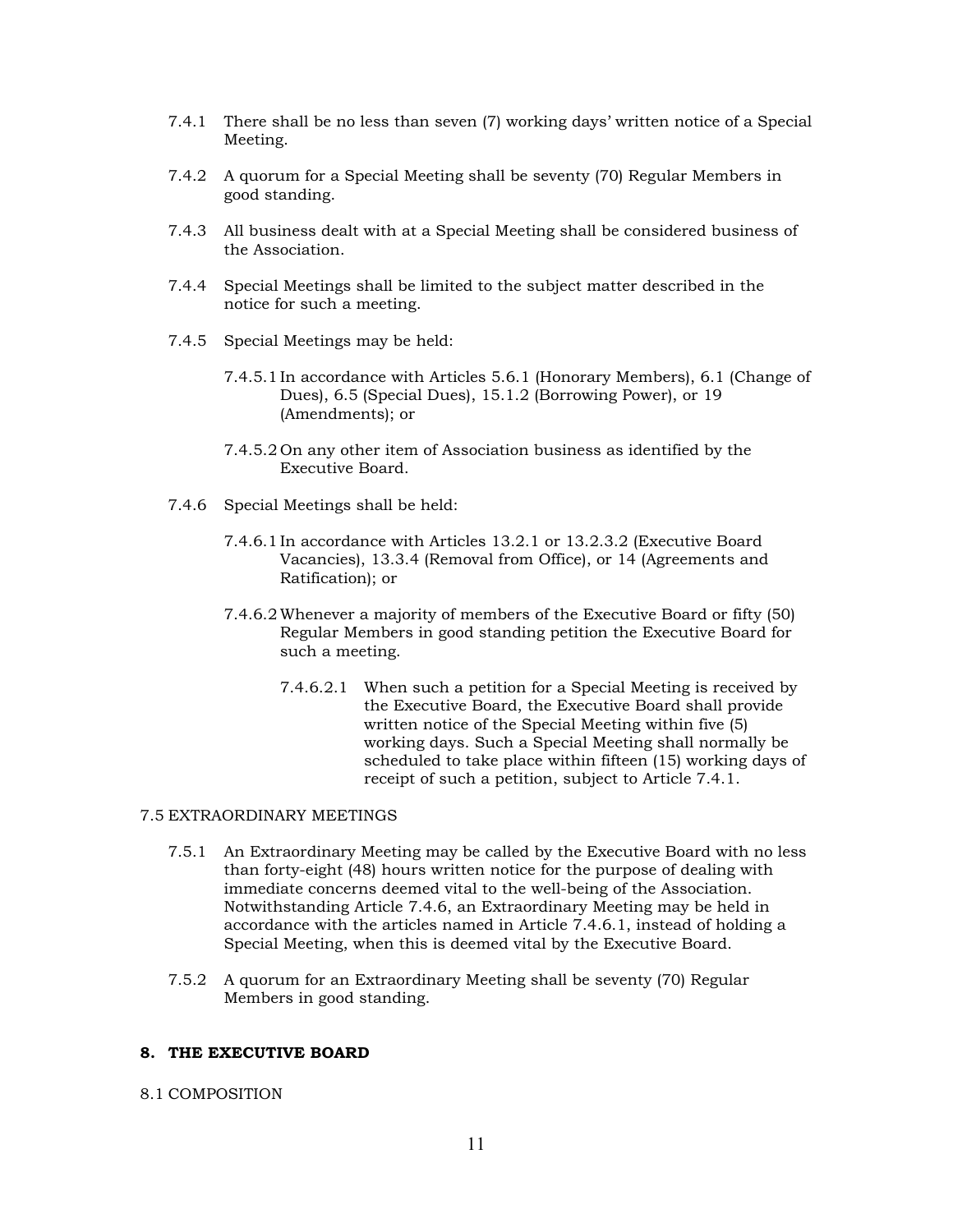The Executive Board of the Association shall comprise ten (10) Regular Members in good standing: the President; Vice-President, Negotiations; Vice-President, Policy and Senior Grievance Officer; Advocacy Officer; Communications Officer; Academic Liaison Officer; Equity, Diversity, and Inclusion Officer; Contract Member Representative; Treasurer; and the Member Engagement Officer.

## 8.2 RESPONSIBILITIES

- 8.2.1 The Executive Board of the Association shall be vested with the full responsibility for the overall governance, direction, business, and all affairs of the Association during its term of office, including the establishment of policies and operating procedures, and shall be responsible to the Regular Members of the Association subject to the provisions of the Removal, Resignation and Appointment articles of these Bylaws.
- 8.2.2 The Executive Board shall have responsibility to advise all members on the interpretation of the Bylaws, and the Regular Members on the Collective Agreement.
- 8.2.3 The Executive Board shall be responsible for the processing and arbitration of grievances, in accordance with Article 10.12 (Grievance Committee).
- 8.2.4 The Executive Board has responsibility for the oversight, implementation and coordination of job action as outlined in the Job Action Plan.
- 8.2.5 The Executive Board shall be responsible for appointing, evaluating the performance of, and overseeing the management of the Association's staff.
- 8.2.6 The Executive Board shall be responsible for overseeing the management, use, maintenance and improvement of the Faculty Centre, in accordance with Article 10.10 (Faculty Centre Management Committee).
- 8.2.7 The Executive Board shall report to the Regular Members at all Regular Meetings and the Annual General Meeting.

## 8.3 MEETINGS

- 8.3.1 Meetings of the Executive Board shall normally be held on working days and normally between the hours of 9:00 a.m. and 5:00 p.m. A meeting may continue beyond these times so long as it has quorum. Wherever possible meetings will be scheduled between 9:00 - 3:00pm.
- 8.3.2 The Executive Board shall annually or for each semester approve a schedule of meetings of the Executive Board such that they are planned to be held at approximately ten (10) working day intervals, with not more than fifteen (15) working days between meetings.
- 8.3.3 The President shall call meetings of the Executive Board, including in accordance with the schedule as set forth in Article 8.3.2. Except under extraordinary circumstances, there shall be not less than two (2) working days notice of a meeting of the Executive Board, and the President shall prepare the agenda for meetings in consultation with the Executive Board.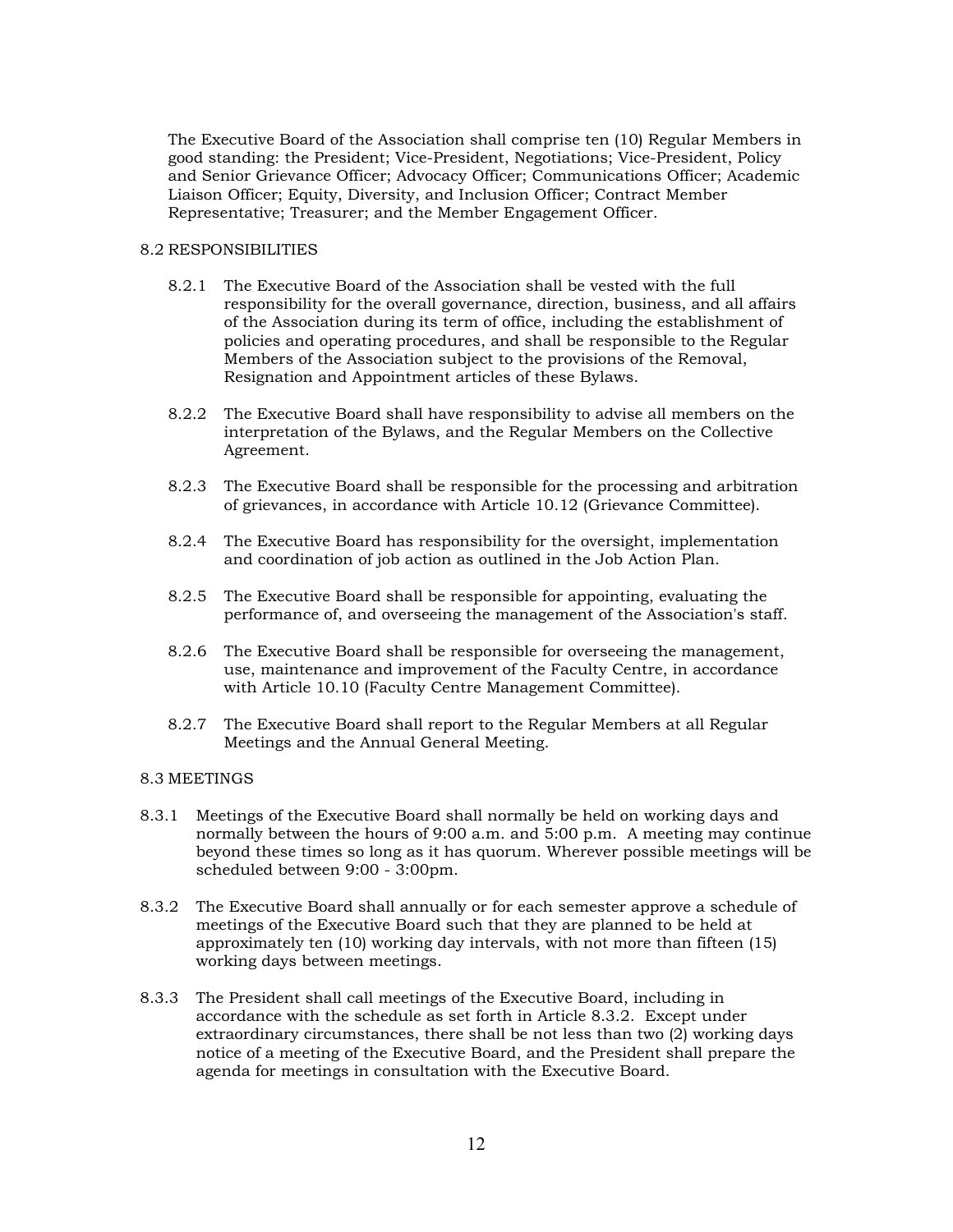- 8.3.3.1 The President may call additional meetings of the Executive Board, beyond those scheduled as set forth in Article 8.3.2.
- 8.3.3.2 The President must call a meeting of the Executive whenever petitioned to do so by at least five (5) of voting members of the Executive Board.
- 8.3.3.3 The President, in consultation with the Executive Board, may cancel a meeting where there is insufficient business, except where the meeting was called pursuant to Article 8.3.3.1.
- 8.3.4 Quorum for meetings of the Executive Board shall be six (6) voting members.
- 8.4 RESIGNATION OF PRESIDENT: Should the President resign or leave office, the Vice-President, Policy and Senior Grievance Officer shall immediately assume the office of President until a by-election is held in accordance with the Removal, Resignation and Appointment articles of these Bylaws.
- 8.5 POWERS OF APPOINTMENT: The Executive Board shall be empowered to appoint Regular Members of the Association to committees and office in accordance with the Removal, Resignation and Appointment articles of these Bylaws.
- 8.5.1 Notwithstanding anything in these Bylaws, the Executive Board at its sole discretion shall be empowered to appoint up to two additional members to any Standing Committee, beyond the number of members specified in Article 10, in order to increase the diversity of membership with respect to category of appointment, faculty or academic unit, or membership in an equity-seeking group.

8.6 REMUNERATION: No member of the Executive Board shall be remunerated for services rendered to the Association in their capacity as a member of the board except project-based roles requiring a substantive amount of time which are taken on by members of the Executive Board. Other than the President, Executive Board members taking on such roles may be financially compensated on a SICH based model for the work done with applications submitted to and approved by the Audit and Finance Committee. The Association shall report all such expenditures at the AGM.

8.6.1 Reassigned time shall be used to purchase release from instructional or equivalent duties in order to provide time for Association work. Under extenuating circumstances when release time cannot be accommodated, payment equivalent to release time may be provided to a member of the Executive Board, subject to approval of the MRFA Audit and Finance Committee. Examples of extenuating circumstances include unexpected or department necessitated teaching requirements and Chair workload.

The disbursement must be requested and completed within the fiscal year coinciding with the MRFA Executive Board member's term.

Contract Academic Staff are eligible to receive a stipend at the rate equal to E6 on the contract faculty grid, rather than release time, if they choose.

8.7 TERM LIMITS: No person shall hold the same Executive Board position for more than two (2) consecutive full terms, which may be preceded by a partial term to fill a vacancy. No person shall sit on the Executive Board for more than eight (8) consecutive years.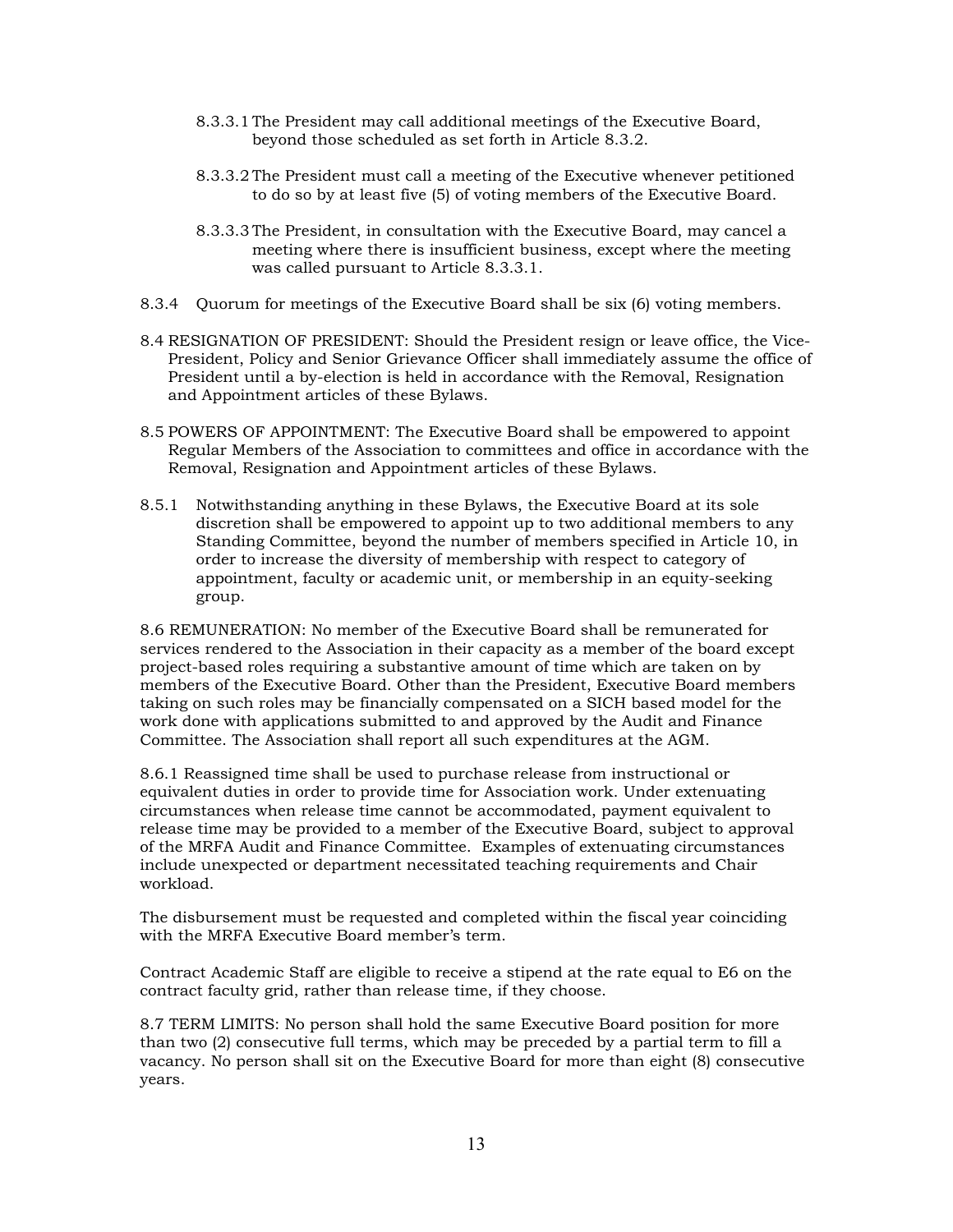#### 8.8 IMMEDIATE PAST PRESIDENT

8.8.1 For the six (6) months immediately following the previous President's last term of office, the previous President shall serve as Immediate Past President, except when the previous President is serving as a member of the Executive Board in another capacity, when the previous President was removed from office pursuant to Article 13.3, when the previous President is no longer a Regular Member in good standing, or when the previous President is unable to serve in this capacity for another reason as determined by the previous President or the Executive Board.

8.8.2 The Immediate Past President shall serve as a resource to the Executive Board for the purpose of providing continuity, and may attend meetings of the Executive Board, but is not a member of the Executive Board, shall not move or second of Executive Board motions, and shall not vote on Executive Board motions.

8.8.3 The Immediate Past President shall facilitate an orientation session for the incoming Executive Board in August.

8.8.4 The Immediate Past President may be asked to serve as a resource to the Grievance Committee at the discretion of the President or at the discretion of the Vice-President, Policy and Senior Grievance Officer.

## <span id="page-13-0"></span>**9. OFFICERS**

#### 9.1 ELIGIBILITY

Only Regular Members in good standing, currently employed as academic staff at MRU, shall be eligible to hold office for any term. Exceptional circumstances may be reviewed by the Executive Board to have terms extend beyond the employment period in accordance with 5.8.1.2

## 9.2 PRESIDENT

- 9.2.1 The President of the Mount Royal Faculty Association shall be a Regular Member in good standing currently employed as academic staff at MRU and who has been a member of the MRFA for five years and with experience in the Association**.**
- 9.2.2 The President shall be the Chief Executive Officer of the Association, shall chair the Executive Board of the Association, shall chair the Faculty Centre Management Committee, shall chair the Bylaws and Governance Committee, shall sit on the Grievance Committee, and shall be an ex officio member of all other Association Committees.
- 9.2.3 The President shall be the Association's liaison between the Association and the senior administration of the University.
- 9.2.4 The President shall be the Association's representative in dealings with the Human Resources Department of the University.
- 9.2.5 The President shall be responsible, in conjunction with the Vice-President, Policy and Senior Grievance Officer, for monitoring proposed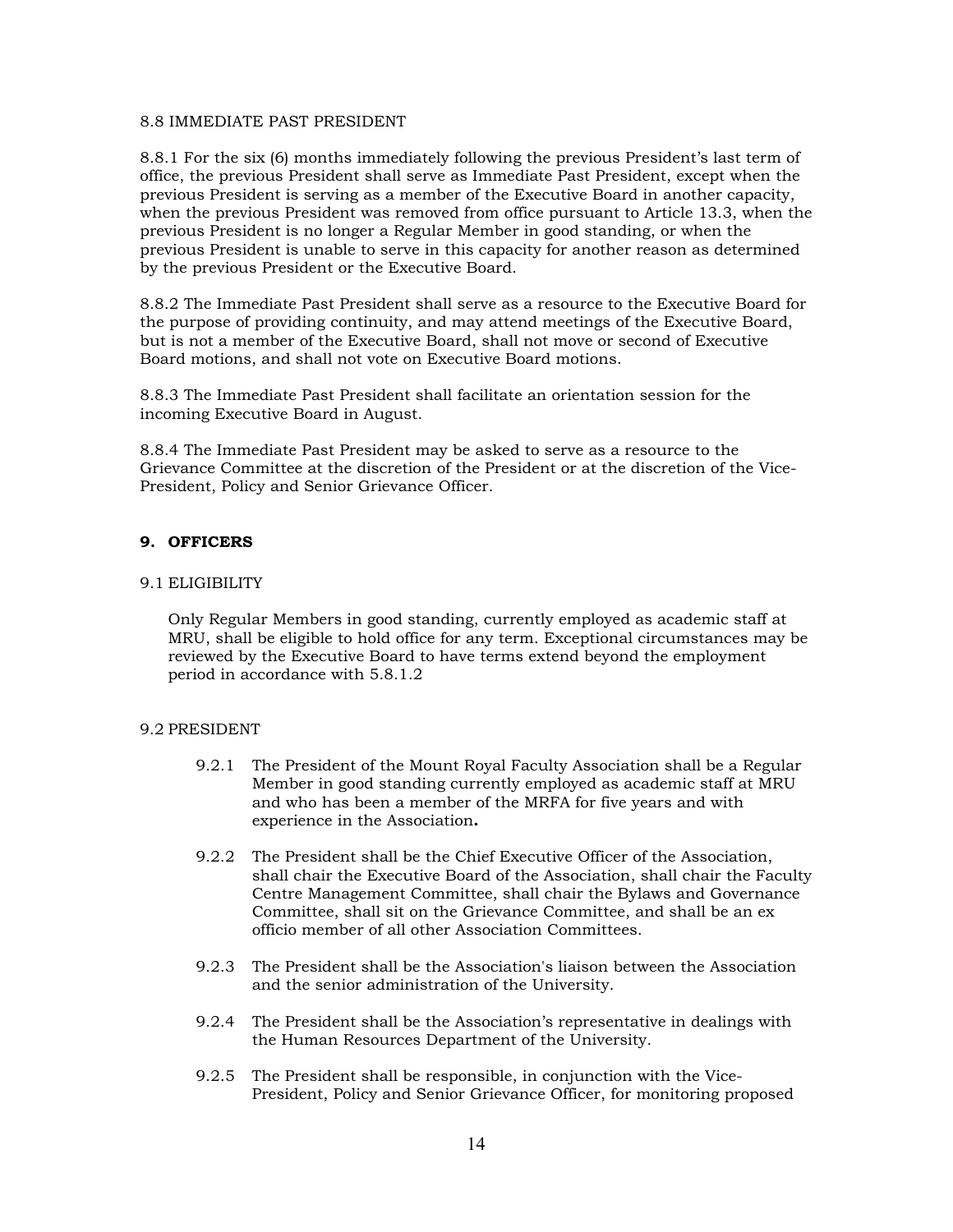changes to University policy and other matters of University governance which affect the terms and conditions of Regular Members' employment.

- 9.2.6 The President shall be the initial point of contact for members regarding the Collective Agreement. The President shall respond to routine requests for information and shall refer concerns involving the interpretation and/or contravention of the Collective Agreement to the Vice-President, Policy and Senior Grievance Officer and/or to the Labour Relations Officer.
- 9.2.7 The President shall represent the Association at Step 2 of grievances in accordance with the Grievance Procedure article of the Collective Agreement.
- 9.2.8 The President shall provide confidential advice and assistance regarding matters not involving interpretation and/or contravention of the Collective Agreement, including, but not limited to, Association Bylaws, policies and procedures, University policies and procedures, issues of faculty evaluation, issues of faculty welfare, and conflict resolution.
- 9.2.9 The President shall be the Association's representative to CAUT, and shall serve as the MRFA's Officer in CAFA.
- 9.2.10 The President shall be a member of the MRU Coalition.
- 9.2.11 The President shall be the external spokesperson of the Association and may express non-partisan political views on matters related to postsecondary education.
- 9.2.12 The President shall be responsible, in consultation with the Executive Board, for the preparation and approval of the agenda for Association meetings, and shall chair Association meetings in accordance with Article 7.1.
- 9.2.13 The President has the authority to delegate responsibilities outlined above to MRFA Staff or other Executive Board Members.
- 9.2.14 The President shall be empowered to countersign cheques on behalf of the Association.
- 9.2.15 The President shall have custody of the Great Seal of the Association, and shall be responsible for the official correspondence of the Association and shall affix the seal of the Association when authorized by the Executive Board so to do.
- 9.2.16 The President of the Association shall have a two (2) year term of office commencing June 15 of the year elected to said office, pursuant to the Elections articles of these Bylaws.
- 9.2.17 The Association shall purchase reassigned time equivalent to one-half of the President's regular workload in accordance with the Salary Administration – Other article of the Collective Agreement, in addition to the one-half reassigned time paid for by the Board of Governors of Mount Royal University in accordance with the Salary Administration – Other article of the Collective Agreement.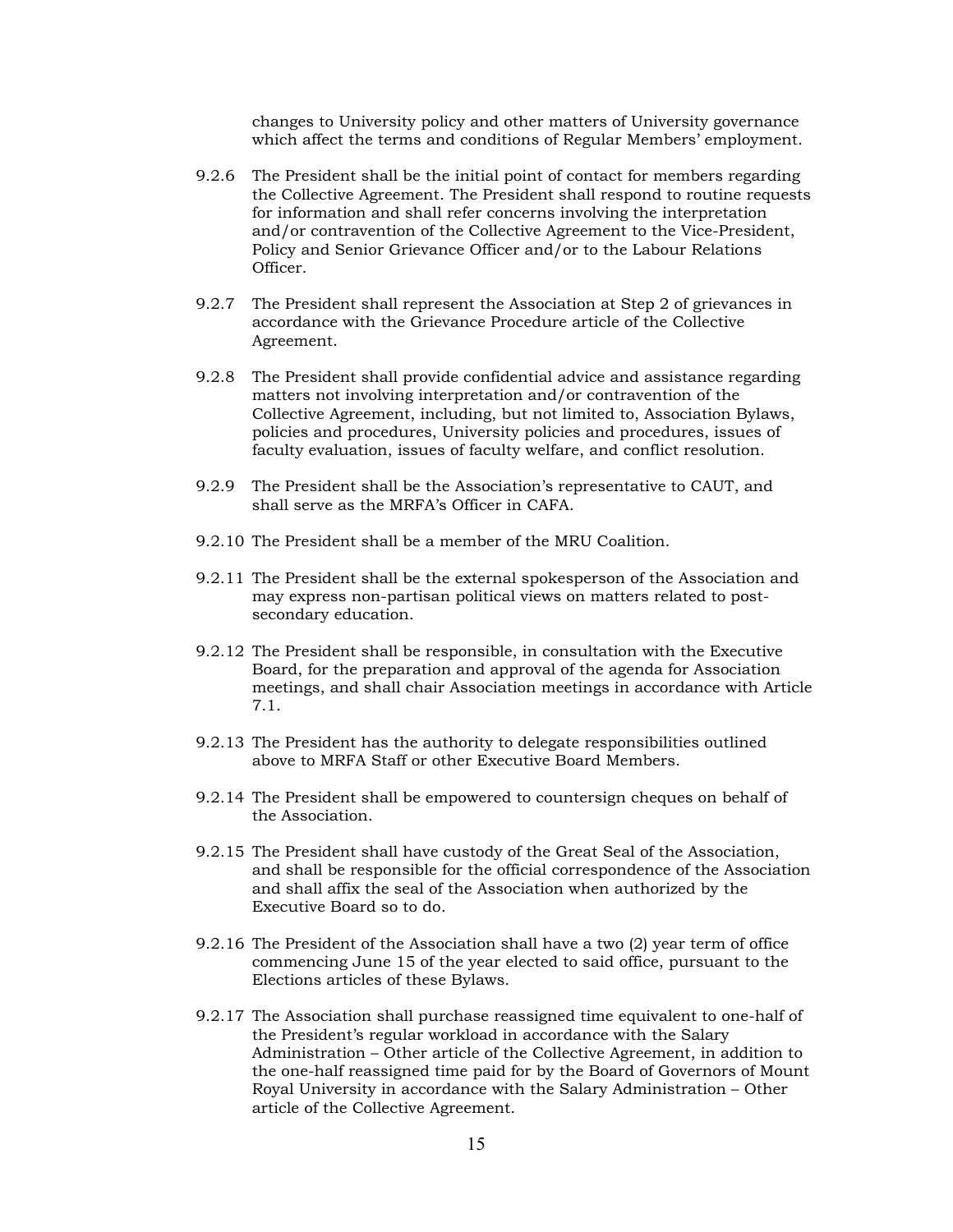9.2.18 Upon completion of the President's final full term in office, the Association will purchase full reassigned teaching time for the following Fall semester to allow the President to fulfill their past-president responsibilities and to prepare to re-commence teaching.

#### 9.3 VICE-PRESIDENT, NEGOTIATIONS

- 9.3.1 The Vice-President, Negotiations shall be a Regular Member in good standing with at least five years of membership in the MRFA with demonstrable familiarity with the Collective Agreement and bargaining processes, preferably at Mount Royal University.
- 9.3.2 The Vice-President, Negotiations shall assist the President and perform other duties as assigned by the Executive Board.
- 9.3.3 The Vice-President, Negotiations shall serve on the Negotiating Committee in accordance with the terms of the Negotiating Committee articles of these Bylaws, and shall be the liaison between the Executive Board and the Negotiating Committee.
- 9.3.4 The Vice-President, Negotiations shall be empowered to countersign cheques on behalf of the Association.
- 9.3.5 The Vice-President, Negotiations of the Association shall have a two (2) year term of office commencing June 15 of the year elected to said office, pursuant to the Elections articles of these Bylaws.
- 9.3.6 The Vice-President, Negotiations of the Association shall receive 48 SICH reassigned time per year in accordance with the Salary Administration – Other article of the Collective Agreement, in addition to reassigned time granted for Negotiations.

## 9.4 VICE-PRESIDENT, POLICY AND SENIOR GRIEVANCE OFFICER

- 9.4.1 The Vice-President, Policy and Senior Grievance Officer shall be a Regular Member in good standing with at least 5 years membership in the MRFA with demonstrable familiarity with the Collective Agreement and representational processes, preferably as a member of the Grievance Committee.
- 9.4.2 The Vice-President, Policy and Senior Grievance Officer shall assist the President and perform other duties as assigned by the Executive Board.
- 9.4.3 The Vice-President, Policy and Senior Grievance Officer shall assist the President in monitoring proposed changes to University policy and other matters of University governance which affect the terms and conditions of Regular Members' employment.
- 9.4.4 The Vice-President, Policy and Senior Grievance Officer, subject to article 10.11.4, shall advise and support Regular Members at Step 1 of grievances and shall be responsible for stating a grievance in writing, including the remedy sought, to the Provost and Vice-President Academic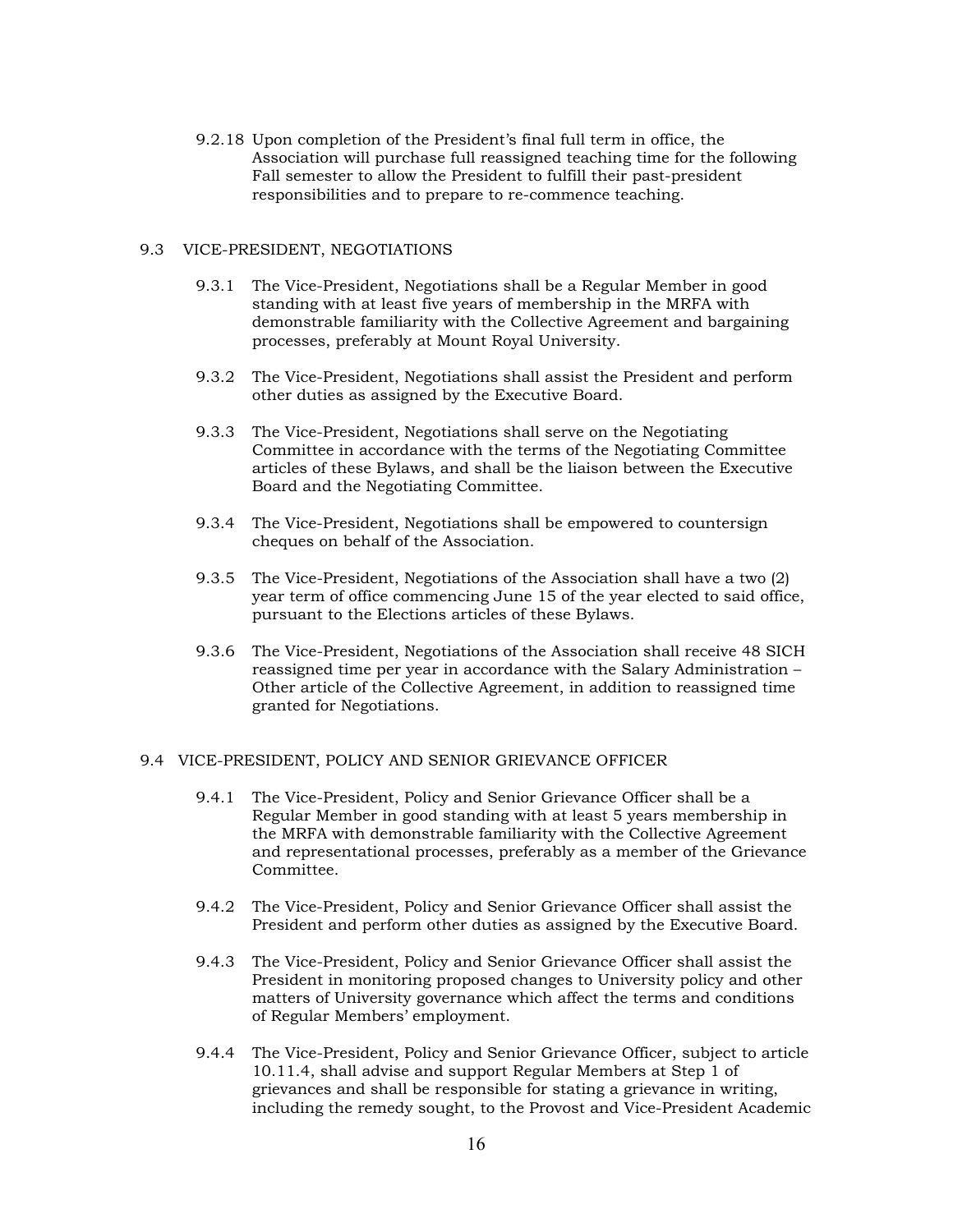or designee and the President of the Association or designee at Step 2 in accordance with the Grievance Procedure article of the Collective Agreement.

- 9.4.5 The Vice-President, Policy and Senior Grievance Officer shall chair the Grievance Committee.
- 9.4.6 The Vice-President, Policy and Senior Grievance Officer shall provide regular grievance reports to the Executive Board and to the membership.
- 9.4.7 Should the President resign or leave office, the Vice-President, Policy and Senior Grievance Officer shall immediately assume the office of President until a by-election is held in accordance with the Removal, Resignation and Appointment articles of these Bylaws.
- 9.4.8 The Vice-President, Policy and Senior Grievance Officer shall be empowered to countersign cheques on behalf of the Association.
- 9.4.9 The Vice-President, Policy and Senior Grievance Officer of the Association shall have a two (2) year term of office commencing June 15 of the year elected to said office, pursuant to the Elections articles of these Bylaws.
- 9.4.10 The Vice-President, Policy and Senior Grievance Officer of the Association shall receive 96 SICH reassigned time per year in accordance with the Salary Administration – Other article of the Collective Agreement.

#### 9.5 ADVOCACY OFFICER

- 9.5.1 The Advocacy Officer shall be a Regular Member in good standing.
- 9.5.2 The Advocacy Officer shall be responsible for the development and execution of all advocacy initiatives in accordance with Article 10.3 (Advocacy Committee) and Association Policies and Procedures, and in consultation with the President, Communications Committee and MRU Coalition.
- 9.5.3 The Advocacy Officer shall assist the President in preparing press releases in accordance with Association Policies and Procedures.
- 9.5.4 The Advocacy Officer, with the assistance of the Advocacy Committee, shall develop material for external communications in relation to approved advocacy campaigns. The Advocacy Officer shall, after informing the President, be authorized to approve and release any such material, excluding press releases, on behalf of the Association and may provide supporting information directly to the media and other appropriate organizations and individuals external to the Association and Mount Royal University.
- 9.5.5 The Advocacy Officer shall chair the Advocacy Committee and shall be a member of the MRU Coalition.
- 9.5.6 The Advocacy Officer shall serve as an MRFA delegate to CAFA.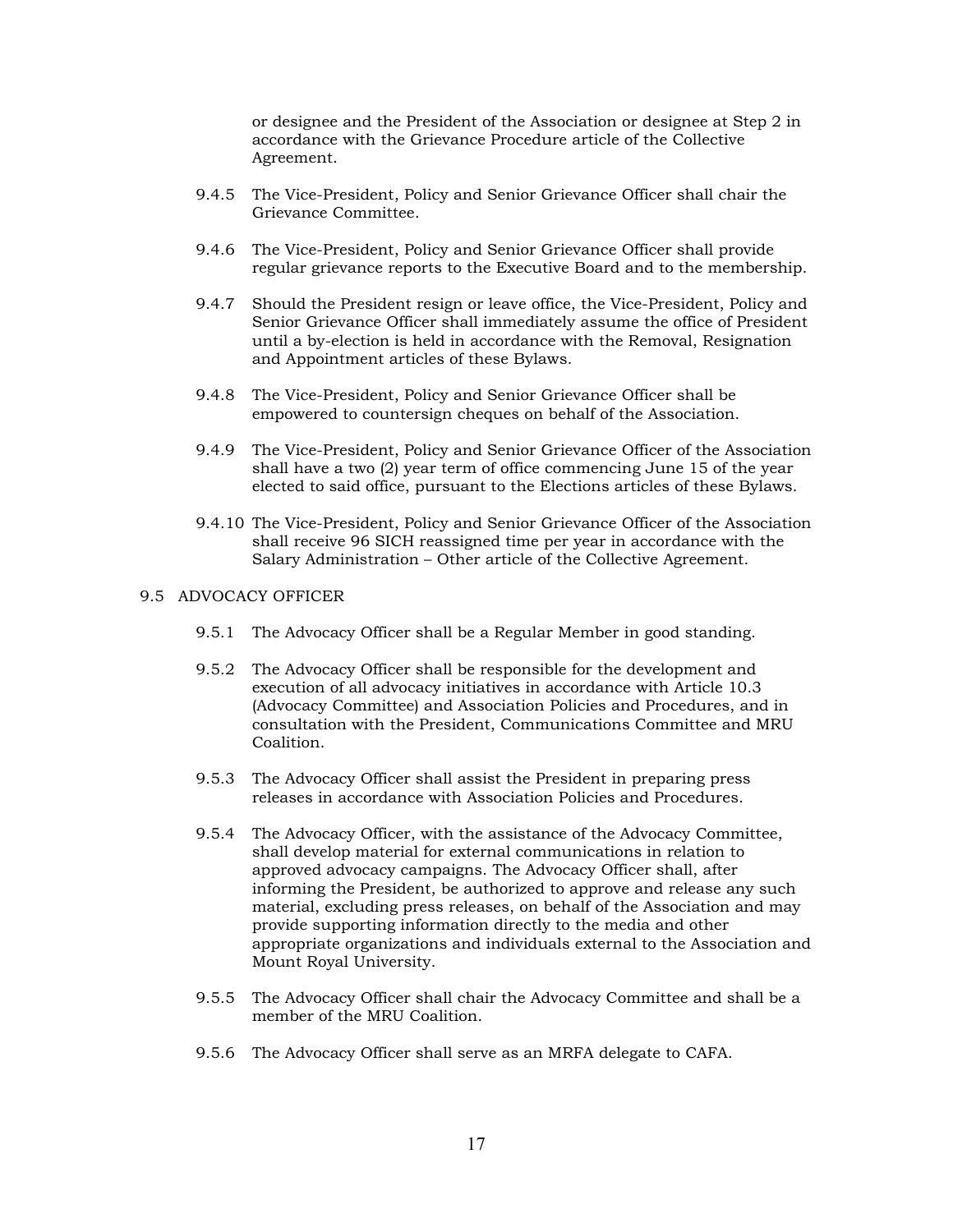- 9.5.7 The Advocacy Officer of the Association shall have a two (2) year term of office commencing June 15 of the year elected to said office, pursuant to the Elections articles of these Bylaws.
- 9.5.8 The Advocacy Officer of the Association shall receive 48 SICH reassigned time per year in accordance with the Salary Administration – Other article of the Collective Agreement, or be paid 48 SICH at Step E6 of the contract employee lecturer hourly rate schedule if a contract member.

#### 9.6 COMMUNICATIONS OFFICER

- 9.6.1 The Communications Officer shall be a Regular Member in good standing.
- 9.6.2 The Communications Officer shall be responsible for the development and execution of all non-routine communications with the membership, and shall perform other communications duties as assigned by the Executive Board.
- 9.6.3 The Communications Officer shall be responsible for the official record of Minutes of the Executive Board and the Association, and for official documents including the Bylaws and Policies and Procedures Manual.
- 9.6.4 The Communications Officer shall work closely with the President in the development and execution of all communications with the membership, chair the Communications Committee and the Bargaining Communications Committee, serve on the Job Action Preparedness Committee, and coordinate the Department Liaison network.
- 9.6.5 The Communications Officer of the Association shall have a two (2) year term of office commencing June 15 of the year elected to said office, pursuant to the Elections articles of these Bylaws.
- 9.6.6 The Communications Officer of the Association shall receive 96 SICH reassigned time per year in accordance with the Salary Administration – Other article of the Collective Agreement, or be paid 96 SICH at Step E6 of the contract employee lecturer hourly rate schedule if a contract member.

## 9.7 ACADEMIC LIAISON OFFICER

- 9.7.1 The Academic Liaison Officer shall be a Regular Member in good standing.
- 9.7.2 The Academic Liaison Officer shall assist the President in matters of academic policy and governance and perform other duties as assigned by the Executive Board.
- 9.7.3 The Academic Liaison Officer shall serve as the Association's liaison among Faculty Councils and the General Faculties Council and shall facilitate the exchange of information related to academic governance and academic policy, especially where they affect academic freedom, the Collective Agreement, and the work of Regular Members.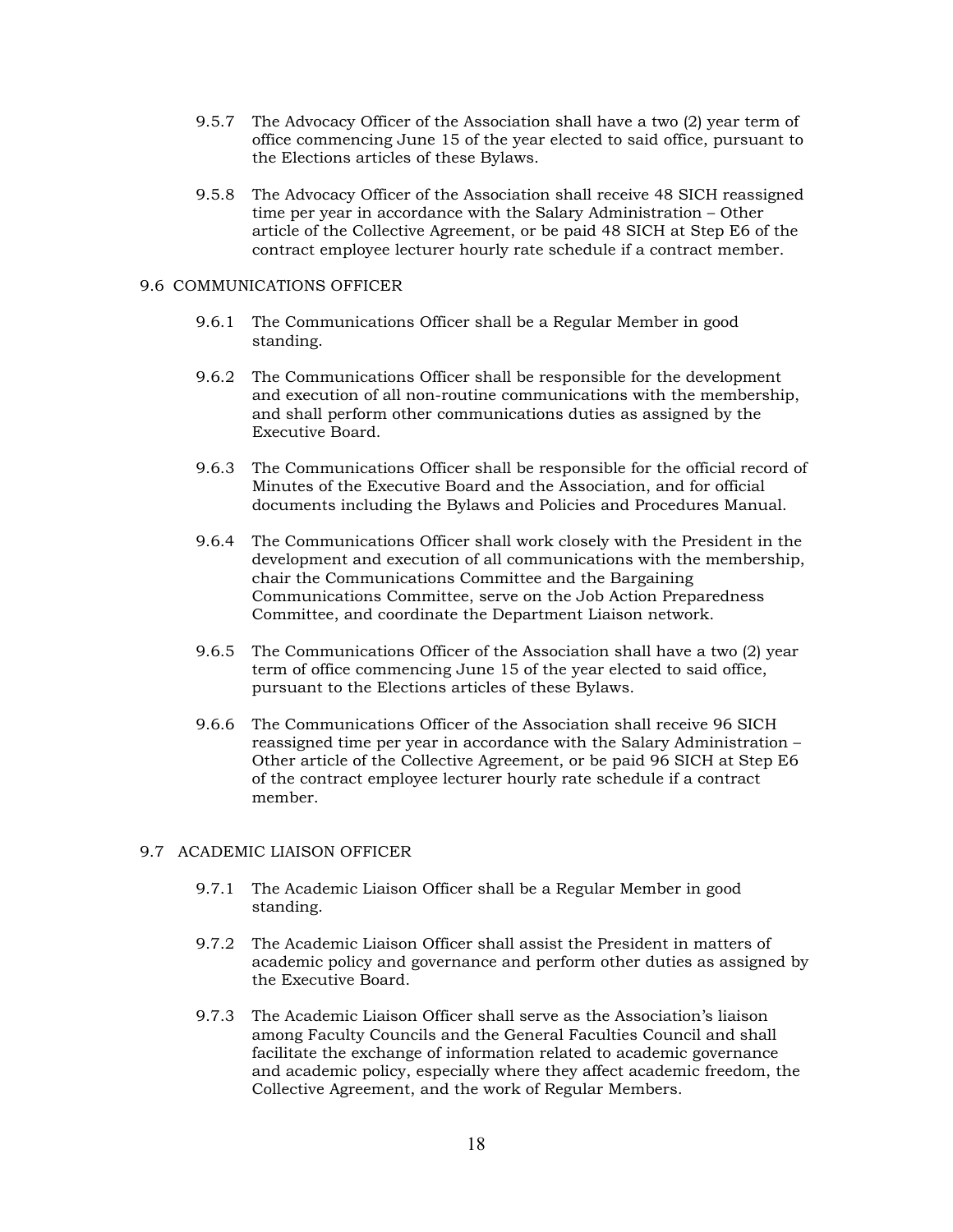- 9.7.4 The Academic Liaison Officer shall chair the Academic Liaison Committee, and shall have special responsibility for soliciting and representing the views of groups otherwise underrepresented.
- 9.7.5 The Academic Liaison Officer of the Association shall have a two (2) year term of office commencing June 15 of the year elected to said office, pursuant to the Elections articles of these Bylaws.
- 9.7.6 The Academic Liaison Officer of the Association shall receive 48 SICH reassigned time per year in accordance with the Salary Administration – Other article of the Collective Agreement, or be paid 48 SICH at Step E6 of the contract employee lecturer hourly rate schedule if a contract member.

#### 9.8 EQUITY< DIVERSITY< AND INCLUSION OFFICER

- 9.8.1 The Equity, Diversity, and Inclusion Officer shall be a Regular Member in good standing.
- 9.8.2 The Equity, Diversity, and Inclusion Officer shall advise and assist the Executive Board and its Standing Committees in matters pertaining to principles and best practices in building a more diverse faculty, academic, and institutional community; in supporting and representing diverse groups more effectively; contributing where possible and appropriate to activities and initiatives to better enhance opportunities for equity across all faculty members; and in identifying gaps in policy, support, and services of the Association.
- 9.8.3 The Equity, Diversity, and Inclusion Officer may be an initial point of contact for members with specific complaints related to diversity or equity. The Equity, Diversity, and Inclusion Officer shall track concerns and refer those involving the interpretation and/or contravention of the Collective Agreement to the Vice-President, Policy and Senior Grievance Officer and/or to the Labour Relations Officer.
- 9.8.4 The Equity, Diversity, and Inclusion Officer shall chair the Equity, Diversity, and Inclusion Committee, and shall have special responsibility for soliciting and representing the views of groups otherwise underrepresented members.
- 9.8.5 The Equity, Diversity, and Inclusion Officer of the Association shall have a two (2) year term of office commencing June 15 of the year elected to said office, pursuant to the Elections articles of these Bylaws.
- 9.8.6 The Equity, Diversity, and Inclusion Officer of the Association shall receive 48 SICH reassigned time per year in accordance with the Salary Administration – Other article of the Collective Agreement, or be paid 48 SICH at Step E6 of the contract employee lecturer hourly rate schedule if a contract member.

#### 9.9 CONTRACT MEMBER OFFICER

9.9.1 The Contract Member Officer shall be a contract Regular Member in good standing.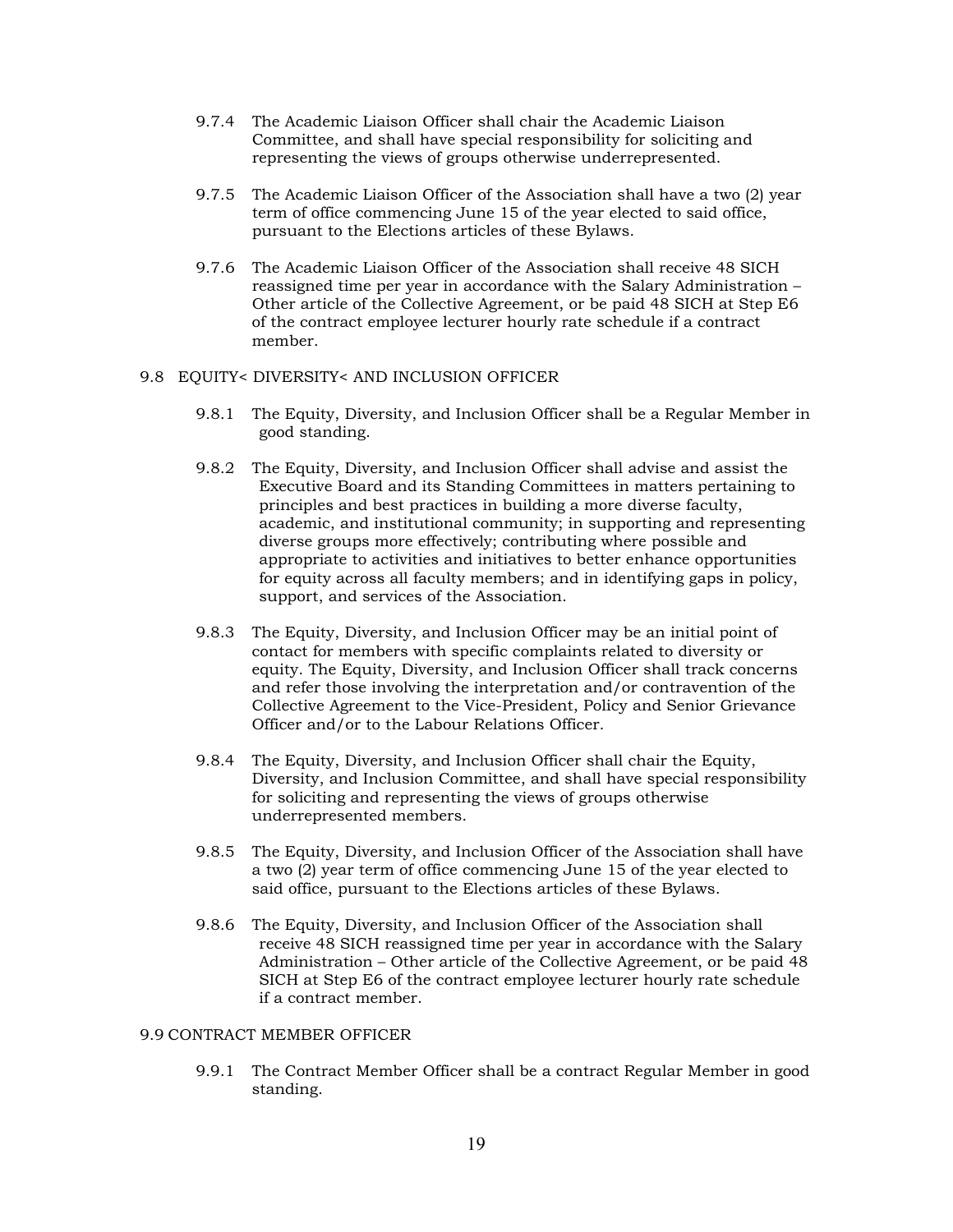- 9.9.2 The Contract Member Officer shall be responsible for facilitating communication between the Association and contract members, and shall monitor the information resources for contract members provided by the Association, the University and its Human Resources Department to ensure they are current and readily available.
- 9.9.3 The Contract Member Officer shall serve on the Negotiating Committee in accordance with the terms of the Negotiating Committee articles of these Bylaws.
- 9.9.4 The Contract Member Officer shall sit on the Grievance Committee.
- 9.9.5 The Contract Member Officer shall perform other duties as assigned by the Executive Board.
- 9.9.6 The Contract Member Officer of the Association shall have a two (2) year term of office commencing June 15 of the year elected to said office, pursuant to the Elections articles of these Bylaws, except that the term as Contract Member Officer on the Negotiating Committee only may be extended in accordance with the Negotiating Committee articles of these Bylaws should negotiations continue beyond June 14.
- 9.9.7 The Contract Member Officer shall receive an annual honorarium of 64 SICH paid at Step E6 of the contract employee lecturer hourly rate schedule for serving on the Executive Board.

#### 9.10 TREASURER

- 9.10.1 The Treasurer shall be a Regular Member in good standing.
- 9.10.2 The Treasurer shall be responsible for accurate financial records, financial statements of the transactions of the Association, and reporting to the membership regarding finances.
- 9.10.3 The Treasurer shall be responsible for the official financial records of the Association, including audited financial statements, and shall present the audited financial statements of the Association as required by the Finance articles of these Bylaws.
- 9.10.4 The Treasurer shall present the annual budget to the membership for approval as required by the Finance articles of these Bylaws.
- 9.10.5 The Treasurer shall be empowered to countersign cheques on behalf of the Association.
- 9.10.6 The Treasurer shall chair the Grants Committee and sit on the Audit and Finance Committee.
- 9.10.7 The Treasurer of the Association shall have a two (2) year term of office commencing June 15 of the year elected to said office, pursuant to the Elections articles of these Bylaws.
- 9.10.8 The Treasurer of the Association shall receive 48 SICH reassigned time per year in accordance with the Salary Administration – Other article of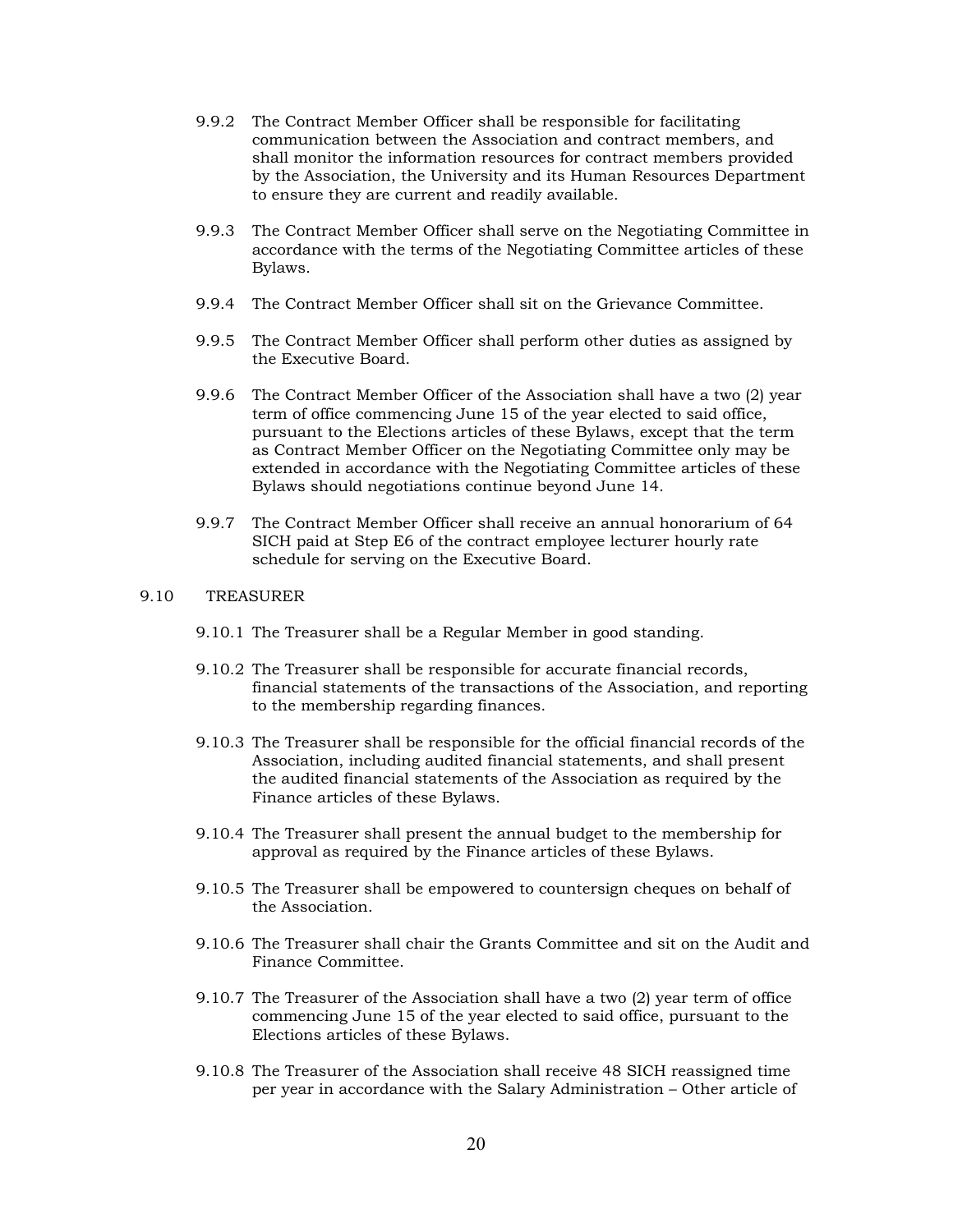the Collective Agreement, or be paid 48 SICH at Step E6 of the contract employee lecturer hourly rate schedule if a contract member.

### 9.11 MEMBER ENGAGEMENT OFFICER

- 9.11.1 The Member Engagement Officer shall be a Regular Member in good standing.
- 9.11.2 The Member Engagement Officer shall chair the Member Engagement Committee and shall sit on the Faculty Centre Management Committee.
- 9.11.3 The Member Engagement Officer shall coordinate the Tenure and Promotion Support Program and coordinate new member outreach involving personal meetings with all new MRFA members.
- 9.11.4 The Member Engagement Officer shall have a two (2) year term of office commencing June 15 of the year elected to said office, pursuant to the Elections articles of these Bylaws.
- 9.11.5 The Member Engagement Officer shall receive 48 SICH reassigned time per year in accordance with the Salary Administration – Other article of the Collective Agreement, or be paid 48 SICH at Step E6 of the contract employee lecturer hourly rate schedule if a contract member.

#### <span id="page-20-0"></span>**10.STANDING COMMITTEES**

- 10.1 GENERAL
	- 10.1.1 The Association shall have nineteen (19) Standing Committees; namely, the Academic Liaison Committee, the Advocacy Committee, the Audit and Finance Committee, the Awards Committee, the Bargaining Communications Committee, the Bylaws and Governance Committee, the Collective Bargaining Advisory Committee, the Communications Committee, the Equity, Diversity, and Inclusion Committee, the Grants Committee, the Faculty Centre Management Committee, the Faculty Evaluation Committee, the Grievance Committee, the Job Action Preparedness Committee, the Negotiating Committee, the Member Engagement Committee, the Professional Development Committee, the Professional Standards and Ethics Committee, and the Social Events Committee.
	- 10.1.2 All Standing Committees shall be responsible to the Executive Board, shall report to the Executive Board on fall semester activities if required by the committee's charter, and shall report to the membership of the Association at Regular Meetings and at the Annual General Meeting as required.
	- 10.1.3 The Executive Board shall approve a charter for each Standing Committee. A charter may extend the responsibilities outlined in these Bylaws.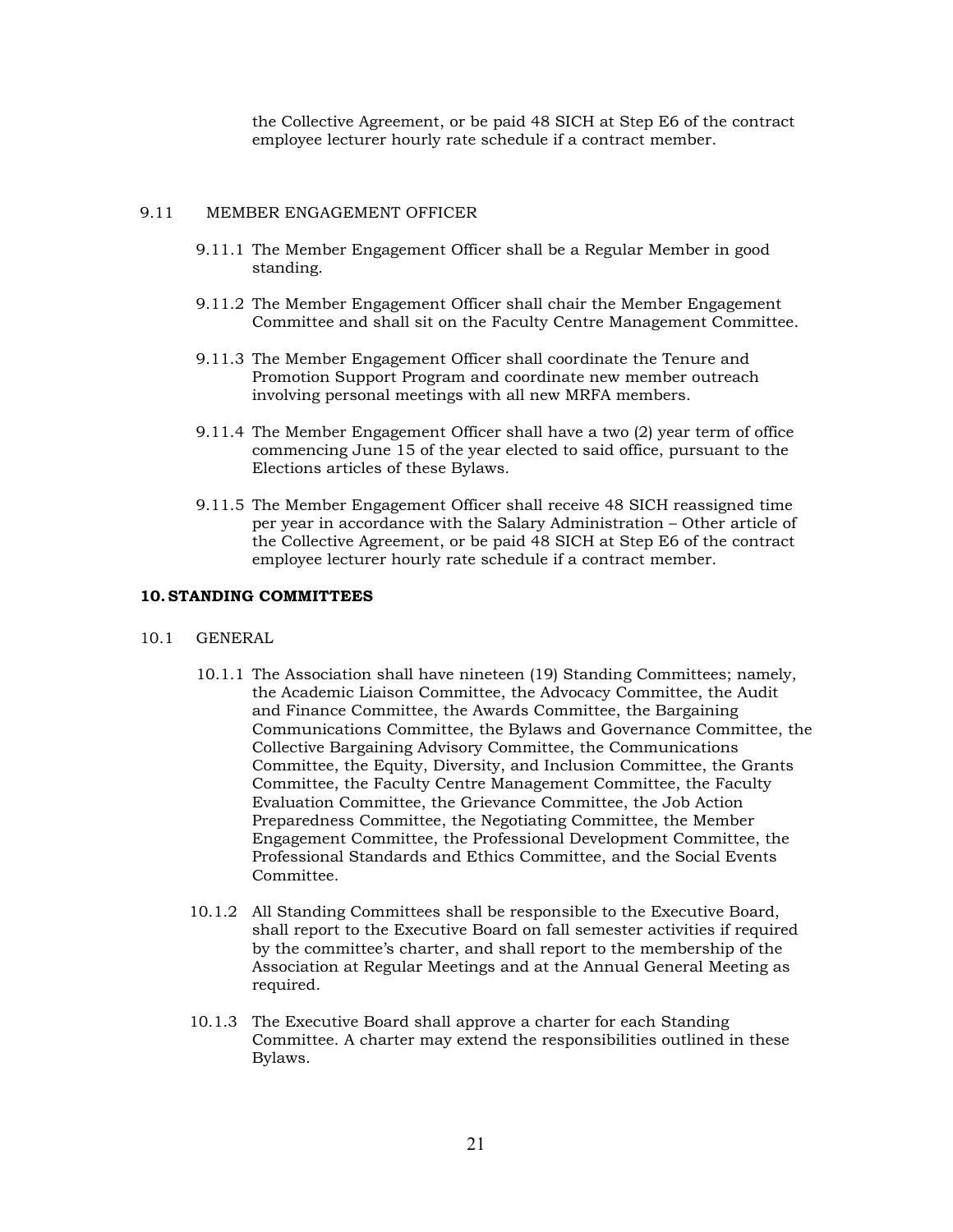- 10.1.4 At the recommendation of a committee, the Executive Board may approve adding additional member(s) to serve on the committee in an advisory, and non-voting, capacity.
- 10.1.5 Pursuant to the Standing Committees articles below, when the Senior Administrative and Faculty Relations Officer sits on a committee, and when the committee has a budget approved as part of the annual budget of the Association, the Senior Administrative and Faculty Relations Officer shall serve as the committee's Treasurer.

#### 10.2 ACADEMIC LIAISON COMMITTEE

- 10.2.1 The Academic Liaison Committee shall consist of seven (7) Regular Members of the Association in good standing, including the Academic Liaison Officer who shall be Chair. Each of the remaining six (6) members shall represent an area with a Faculty Council. A faculty member from each of the following areas shall be elected to serve a term of two (2) years in odd-numbered years: the Faculty of Business and Communication Studies, the Faculty of Science and Technology, and the Library. A faculty member from each of the following areas shall be elected to serve a term of two (2) years in even-numbered years: the Faculty of Arts, the Faculty of Health, Community and Education, and General Education/Academic Development Centre. Regular Members shall be eligible to vote for candidates in all areas, regardless of their own Faculty Council affiliation.
- 10.2.2 The Academic Liaison Committee shall serve to communicate among the various Faculty Councils and the General Faculties Council to support the Academic Liaison Officer and shall facilitate the exchange of information related to academic governance and academic policy, especially where they affect academic freedom, the Collective Agreement, and the work of Regular Members. This support shall include organizing faculty caucuses prior to meetings of the General Faculties Council.
- 10.2.3 Members of the Academic Liaison Committee who are not members of General Faculties Council shall be expected to regularly attend Council meetings as guests.
- 10.2.4 The Academic Liaison Committee shall prepare an annual report describing the types and extent of activities which have been carried on during the year.

#### 10.3 ADVOCACY COMMITTEE

- 10.3.1 The Advocacy Committee shall consist of the Senior Administrative and Faculty Relations Officer (non-voting) and seven (7) Regular Members of the Association in good standing: the Advocacy Officer, who shall be chair; three  $(3)$  to serve a term of two  $(2)$  years and to be elected in oddnumbered years and three (3) to serve a term of two (2) years and to be elected in even-numbered years, one (1) of whom must be contract.
- 10.3.2 The Advocacy Committee shall develop goals and campaigns for influencing public policy on post-secondary education, social justice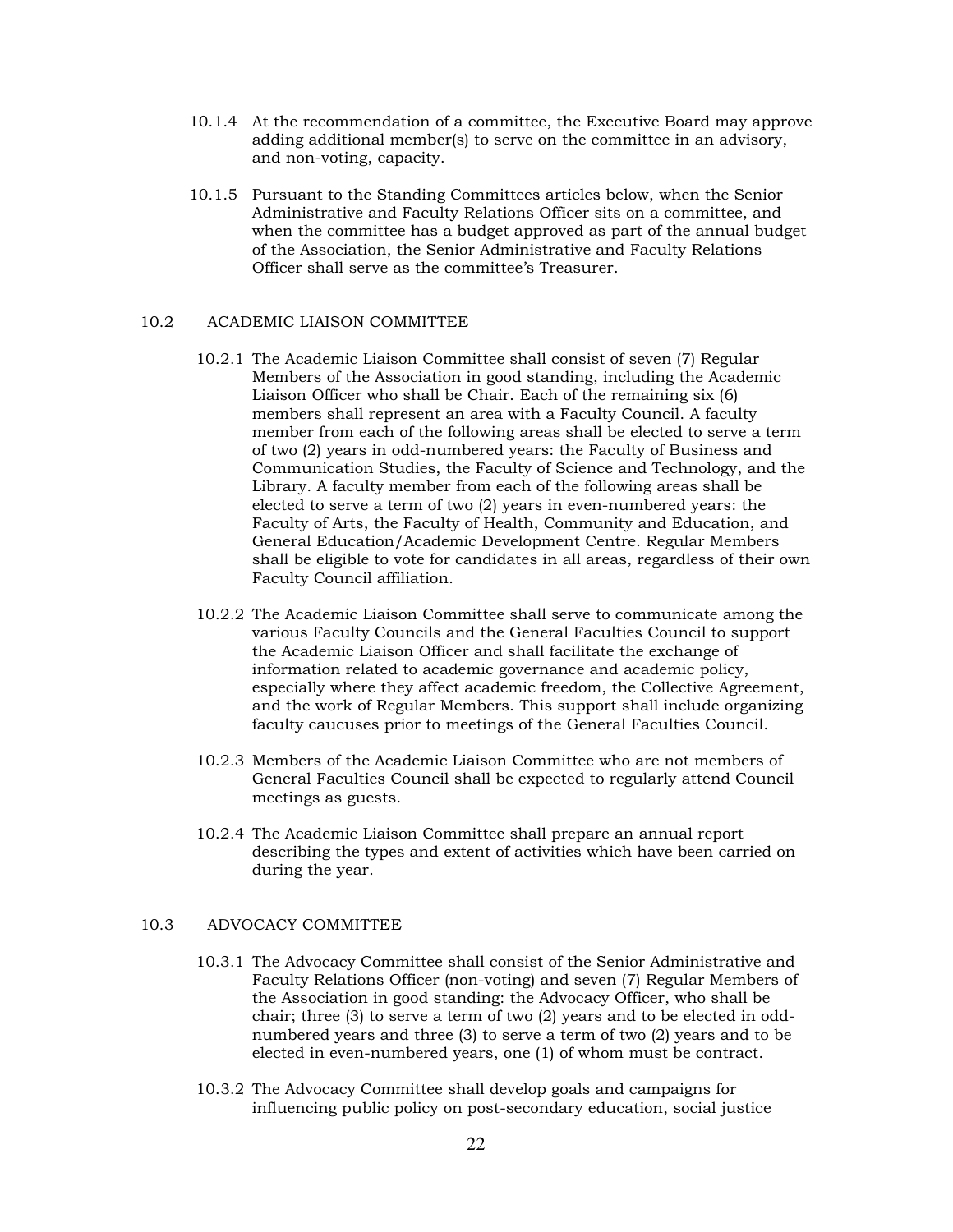issues, and other areas in which the Association Policy on Political and Advocacy Activity authorizes the Association to express non-partisan political views.

- 10.3.3 The Advocacy Committee shall develop advocacy goals for recommendation to the Executive Board. Adoption of advocacy goals of the Association, including but not limited to a set of standing goals, and changes to or revocation of previously adopted goals, requires approval at a Meeting of the Association upon the recommendation of the Executive Board.
- 10.3.4 The Advocacy Committee shall develop campaigns related to approved advocacy goals of the Association. Campaign proposals shall be presented to the Executive Board for approval.
- 10.3.5 The Advocacy Committee shall develop material for external communications in relation to approved campaigns. Approval and release of this material shall be in accordance with Article 9 (Officers) of these Bylaws and with Association Policies and Procedures.
- 10.3.6 The Advocacy Committee shall prepare an annual report describing the types and extent of activities which have been carried on during the year.

#### 10.4 AUDIT AND FINANCE COMMITTEE

- 10.4.1 The Audit and Finance Committee shall consist of six (6) members: the Senior Administrative and Faculty Relations Officer (non-voting), the President (who shall be chair), the Treasurer and three (3) regular members appointed by the Executive Board annually for staggered three year terms.
- 10.4.2 The Audit and Finance Committee shall review staff position descriptions, salaries and benefits annually and make recommendations for change to the Executive Board as necessary.
- 10.4.3 The Audit and Finance committee will initiate, review and make recommendations related to Staff Policies as needed, and shall review Executive Board workload and reassigned time allocations annually. Recommended changes shall be submitted to the Executive Board as necessary.
- 10.4.4 The Audit and Finance Committee shall submit quarterly financial updates to the Executive Board.
- 10.4.5 The Audit and Finance Committee shall review all expenditures regularly and make any recommendations necessary to ensure accountability of all related and contracted parties and to ensure that a balanced budget is achieved at the fiscal year end.
- 10.4.6 The Audit and Finance Committee shall prepare a draft budget for submission to the Executive Board, make recommendations to the Executive Board regarding transfers between the funds created by the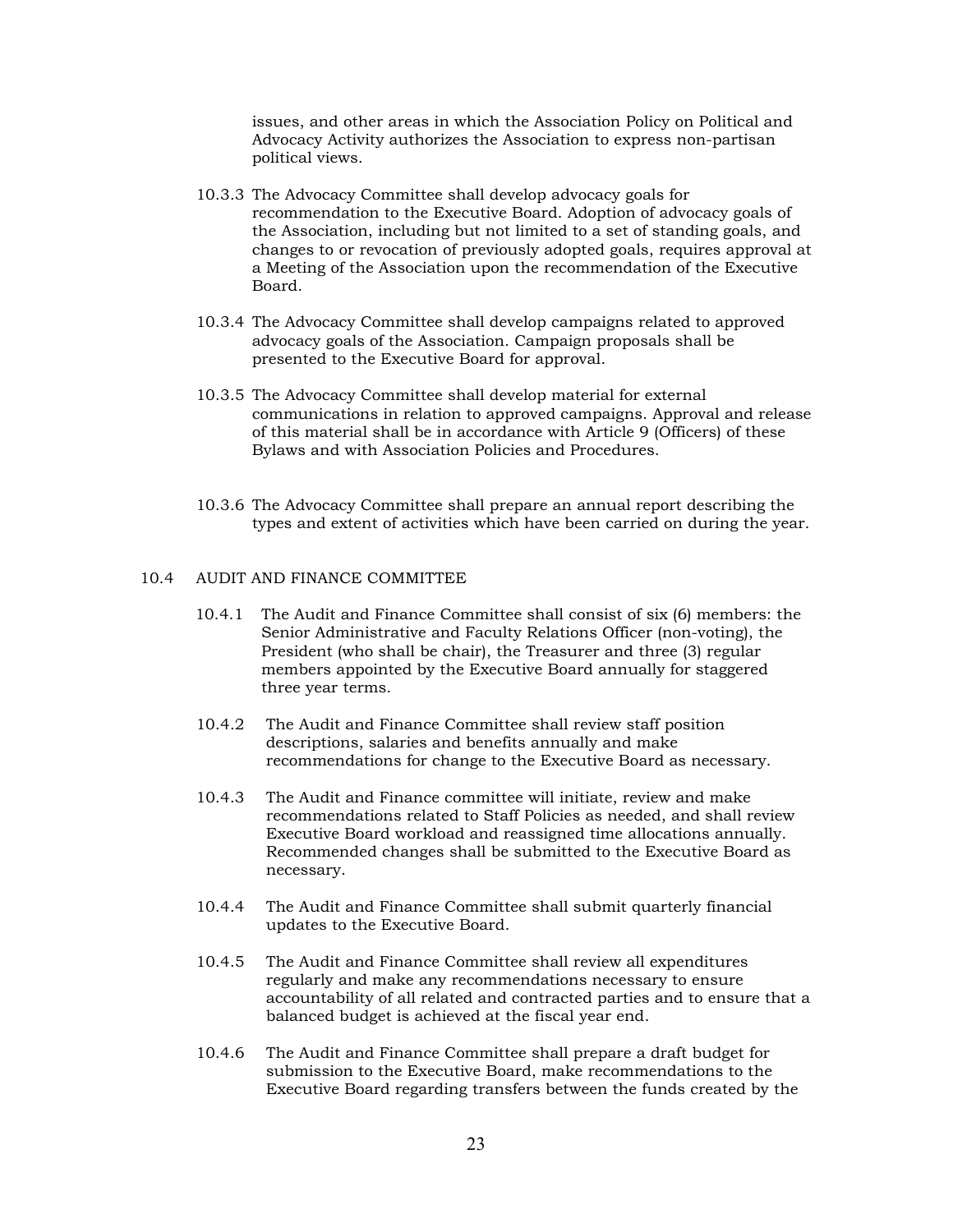Finance articles of these Bylaws, and advise the Executive Board regarding issues raised by the auditor.

10.4.7 The Audit and Finance Committee shall liaise with the Association's auditor in reviewing the annual audit plan and audit findings. The committee shall submit recommendations to the Executive Board, on the acceptance of the Audit Report and on related operational matters.

#### 10.5 AWARDS COMMITTEE

- 10.5.1 The Awards Committee shall consist of seven (7) members. Five (5) shall be Regular Members in good standing: a non-voting Chair appointed by the Executive Board in odd-numbered years to serve a term of two (2) years; one (1) appointed from and by the Faculty Evaluation Committee in even-numbered years to serve a term of two (2) years; one (1) appointed from and by the Professional Development Committee in oddnumbered years to serve a term of two (2) years; and two (2) members who have previously won the award, selected in alternating years by the chair of the Awards Committee to serve terms of two (2) years, one (1) of whom must be full-time, and one (1) of whom must be contract.. The remaining two (2) members shall be a student representative appointed annually by the Students' Association of Mount Royal University and a Member Emeritus/Emerita of the Association appointed by the Executive Board in even-numbered years to serve a term of two (2) years.
- 10.5.2 The Awards Committee annually shall conduct the nomination and selection processes for the Mount Royal Faculty Association Teaching Excellence Awards, one for full-time faculty and one for contract faculty, shall gather and review evaluative information on nominees' teaching performance, and shall select recipients for approval by the Executive Board.
- 10.5.3 Selection of award recipients shall be based on the criteria and guidelines approved by the Executive Board. Should no appropriate nominations be received, no awards will be made.

## 10.6 BARGAINING COMMUNICATIONS COMMITTEE

- 10.6.1 The Bargaining Communications Committee shall consist of the Communications Officer who shall be chair, the Labour Relations Officer (non-voting), the Senior Administrative and Faculty Relations Officer (non-voting), a member of the Negotiating Committee appointed by the Negotiating Committee and, three regular members of the Association, at least one of whom must be contract, appointed by the Executive Board for staggered three year terms.
- 10.6.2 The Bargaining Communications Committee shall, at the direction of the Negotiating Committee, develop and disseminate materials to promote members' knowledge and awareness of bargaining processes and timelines as well as key issues at the bargaining table and any other communications needed by the Negotiating Committee.
- 10.6.3 During Bargaining years, at the direction of the Negotiating Committee and where approved by the Executive Board, as appropriate, the Bargaining Communications Committee shall be responsible for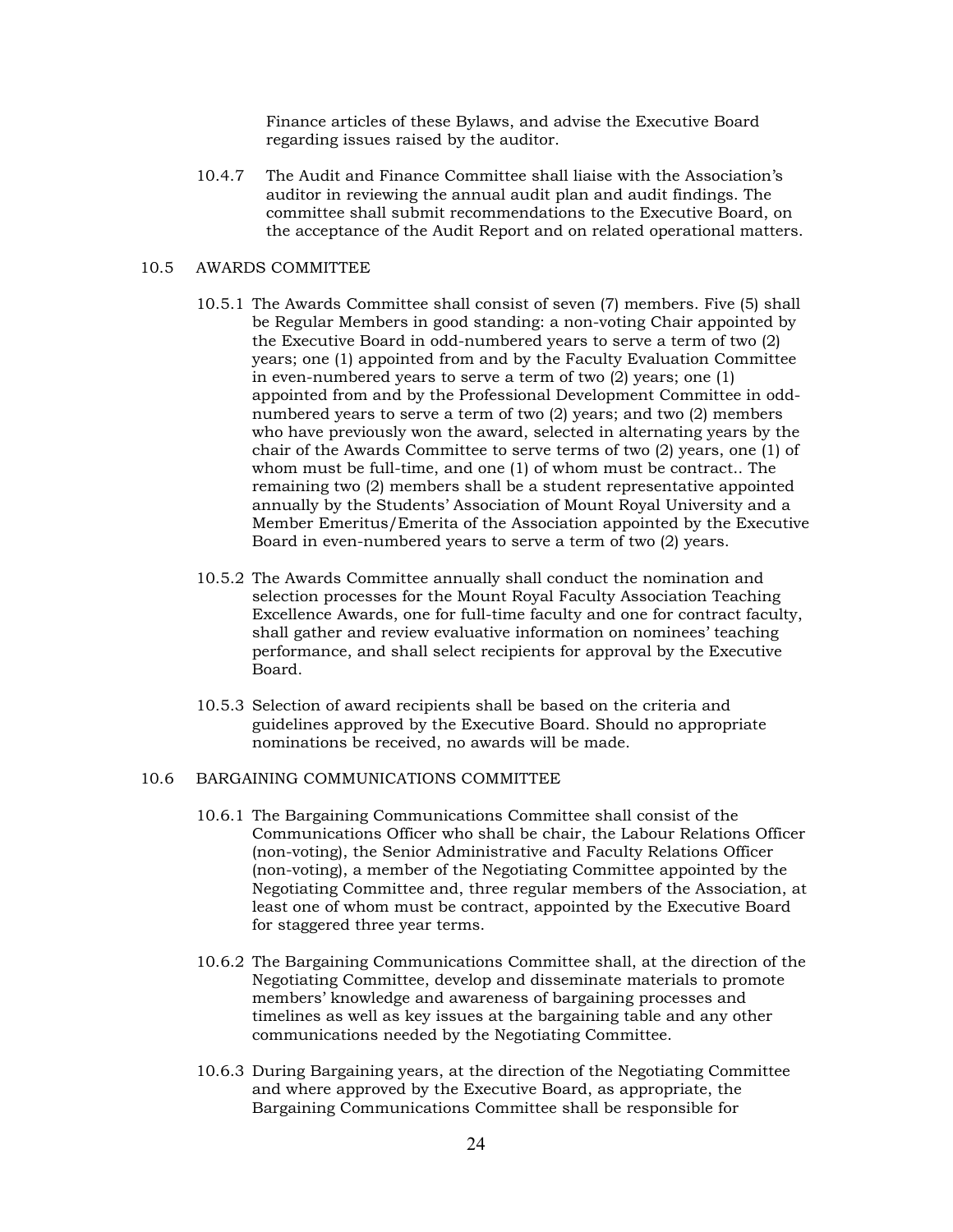developing, printing and distributing internal communications materials, and managing press releases, media relations and overall coordination of the Association's communications concerning job action, in the lead-up to, during, and immediately following the conclusion of job action.

#### 10.7 BYLAWS AND GOVERNANCE COMMITTEE

- 10.7.1 The Bylaws and Governance Committee shall consist of the Senior Administrative and Faculty Relations Officer (non-voting) and three (3) members of the Executive Board: the President who shall be Chair and two (2) additional members of the Executive Board appointed annually by the Executive Board, and any other person recommended by the committee to serve in an advisory role, and appointed by the Executive Board to sit as a non-voting member for the remainder of the academic year.
- 10.7.2 The Bylaws and Governance Committee shall develop recommendations for amendments to the Association's Bylaws, Policies and Procedures Manual, and other official documents in accordance with the Bylaws article 19 and the approved Policy development process. The Bylaws and Governance Committee may develop recommendations regarding other aspects of Association governance and organization where appropriate.

#### 10.8 COLLECTIVE BARGAINING ADVISORY COMMITTEE

- 10.8.1 The Collective Bargaining Advisory Committee shall consist of the VP negotiations, or designate from the Negotiating Committee, who shall be chair, and up to six (6) Regular Members in good standing appointed by the Executive Board, at least one of whom must be contract, to serve until the Collective Agreement is ratified.
	- 10.8.1.1 The Executive Board shall call for expressions of interest for appointment to the Committee following each round of collective bargaining.
	- 10.8.1.2 When making appointments, the Executive Board shall consider diversity of membership on the Committee, including with respect to considerations specified in the Committee's Charter.
- 10.8.2 The Collective Bargaining Advisory Committee shall offer advice to the Negotiating Committee on collective bargaining issues, including any issues about which the Negotiating Committee has requested advice, as the Negotiating Committee engages in collective bargaining, and as the Negotiating Committee prepares for collective bargaining in both nonbargaining and bargaining years.
- 10.8.3 At the request of the Negotiating Committee, the Collective Bargaining Advisory Committee shall review and offer advice with respect to draft statements of interest of the Association, statements of interest of the Board of Governors, and bargaining proposals.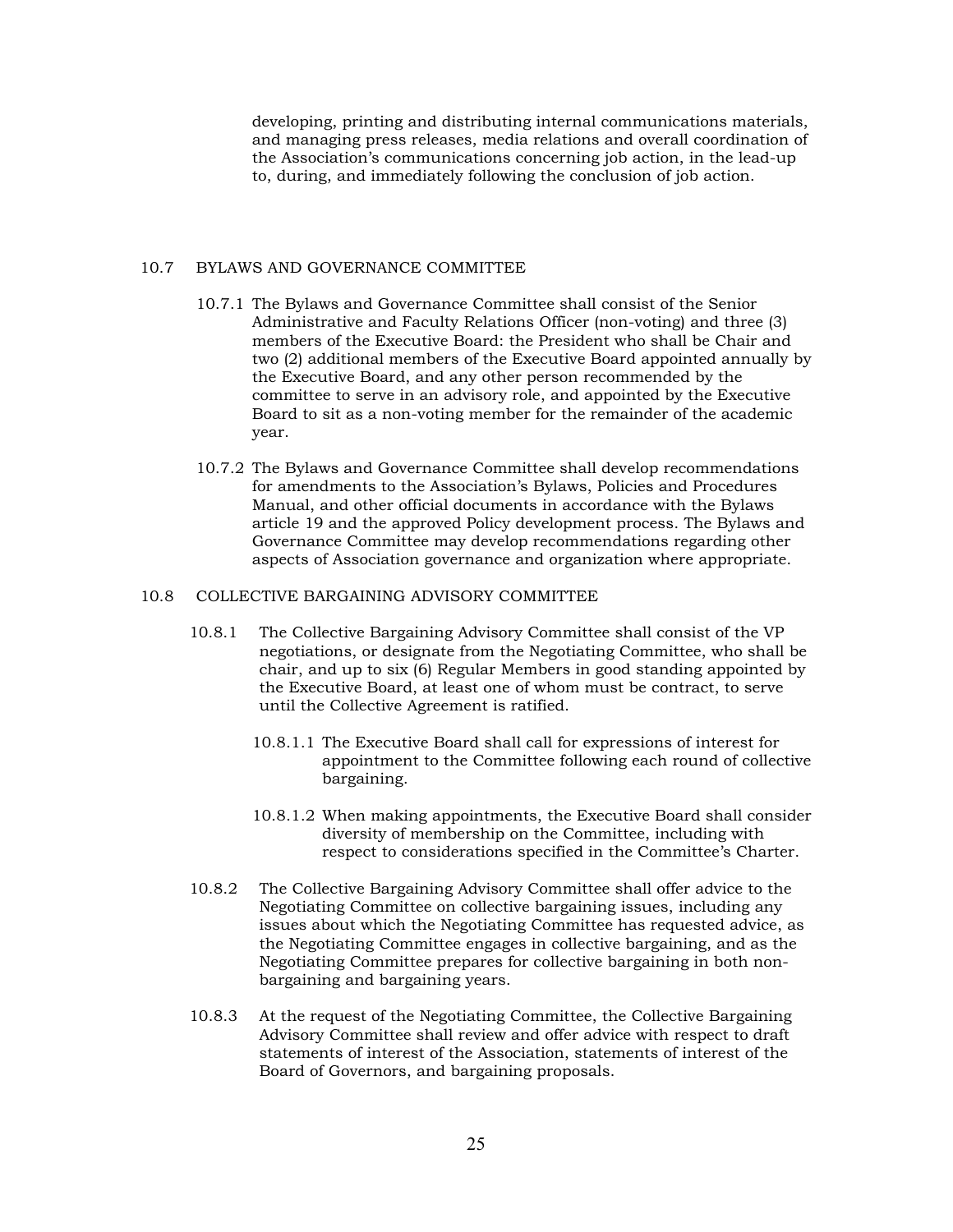## 10.9 COMMUNICATIONS COMMITTEE

- 10.9.1 The Communications Committee shall consist of the Senior Administrative and Faculty Relations Officer and seven (7) Regular Members in good standing: the Communications Officer, who shall be Chair; three (3) to serve a term of two (2) years and to be elected in oddnumbered years, one (1) of whom shall be a contract member, and three (3) to serve a term of two (2) years and to be elected in even-numbered years. The contract member shall assist the Contract Member Officer in communicating with contract members of the Association.
- 10.9.2 The Communications Committee shall provide liaison for the purposes of communicating the activities of the Executive Board, the Association and its committees, and other information likely to be of wide interest, to the membership.
- 10.9.3 The Communications Committee shall develop strategies and determine appropriate media for communicating information to the membership. One of these strategies shall be to work with the Department Liaisons' network to communicate with and gather feedback from the membership.
- 10.9.4 The Communications Committee shall assist the Communications Officer in the coordination of the Department Liaisons network.
	- 10.9.4.1 The Communications Committee shall annually recommend to the Executive Board the appointment of a member, from each department, to serve as Department Liaison. The Department Liaisons' network shall be a subcommittee of the Communications Committee.
	- 10.9.4.2 The Communications Committee shall annually provide the Department Liaisons with a list of expectations and duties, including but not limited to
		- 10.9.4.2.1 liaising with the Communications Officer in order to promote a two-way flow of information between the Association and its members;
		- 10.9.4.2.2 representing departmental issues and concerns to the Association to ensure the Association is apprised of emerging issues;
		- 10.9.4.2.3 actively engaging in job action preparedness leading up to and during job action as detailed in the MRFA Job Action Plan;
		- 10.9.4.2.4 reading Association newsletters and reports, so as to be knowledgeable about Association business, and communicating this information within the home department;
		- 10.9.4.2.5 reporting on Association business at department meetings;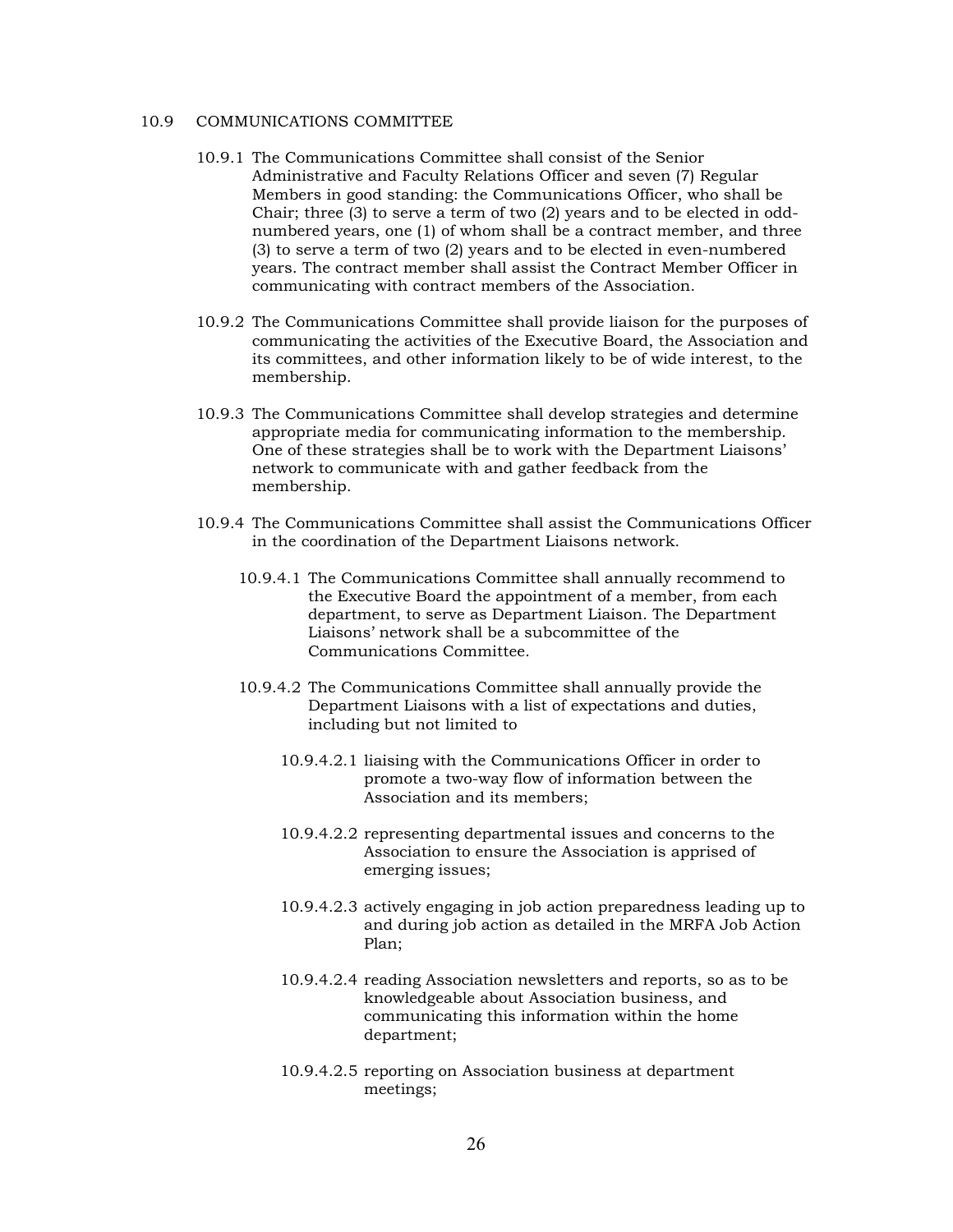- 10.9.4.2.6 attending as many Association meetings and events as possible, including Regular Meetings, Special Meetings and the Annual General Meeting;
- 10.9.4.2.7 encouraging colleagues to attend Association meetings and events;
- 10.9.4.2.8 attending one training session and four Department Liaisons meetings per year;
- 10.9.4.2.9 being visible and available within the home department as an Association contact and conduit to further information and/or provide support, including for contract faculty;
- 10.6.4.2.10 encouraging support for the efforts of the Association, and promoting understanding of the Collective Agreement.

#### 10.10 EQUITY, DIVERSITY, AND INCLUSION COMMITTEE

- 10.10.1 The Equity, Diversity, and Inclusion Committee shall consist of the Labour Relations Officer (non-voting), the Equity, Diversity, and Inclusion Officer, who shall be chair, and six (6) Regular Members in good standing: three (3) to serve a term of two (2) years and to be elected in odd-numbered years and three (3) to serve a term of two (2) years and to be elected in even-numbered years; and any other person recommended by the committee to serve in an advisory role, or to expand the diversity of representation, and appointed by the Executive Board to sit as a non-voting member for the remainder of the academic year.
- 10.10.2 The Equity, Diversity, and Inclusion Committee shall advise the Executive Board on principles and best practices with respect to equity in all aspects of members' employment with the University and related institutional processes, as well as with respect to the affairs of the Association; in continuing to build a more diverse and inclusive faculty, academic and institutional community; in supporting and representing diverse groups more effectively; and in identifying gaps in policy, support and services appropriate to its mandate.
- 10.10.3 To support the work of this committee, the committee shall receive and review the aggregate data from the annual MRFA Census.
- 10.10.4 The Equity, Diversity, and Inclusion Committee shall prepare an annual report describing its work during the year.

### 10.11 FACULTY CENTRE MANAGEMENT COMMITTEE

10.11.1 The Faculty Centre Management Committee shall consist of the President who shall be Chair, the Member Engagement Officer, the Senior Administrative and Faculty Relations Officer, the Administrative Assistant, and the Faculty Centre Coordinator.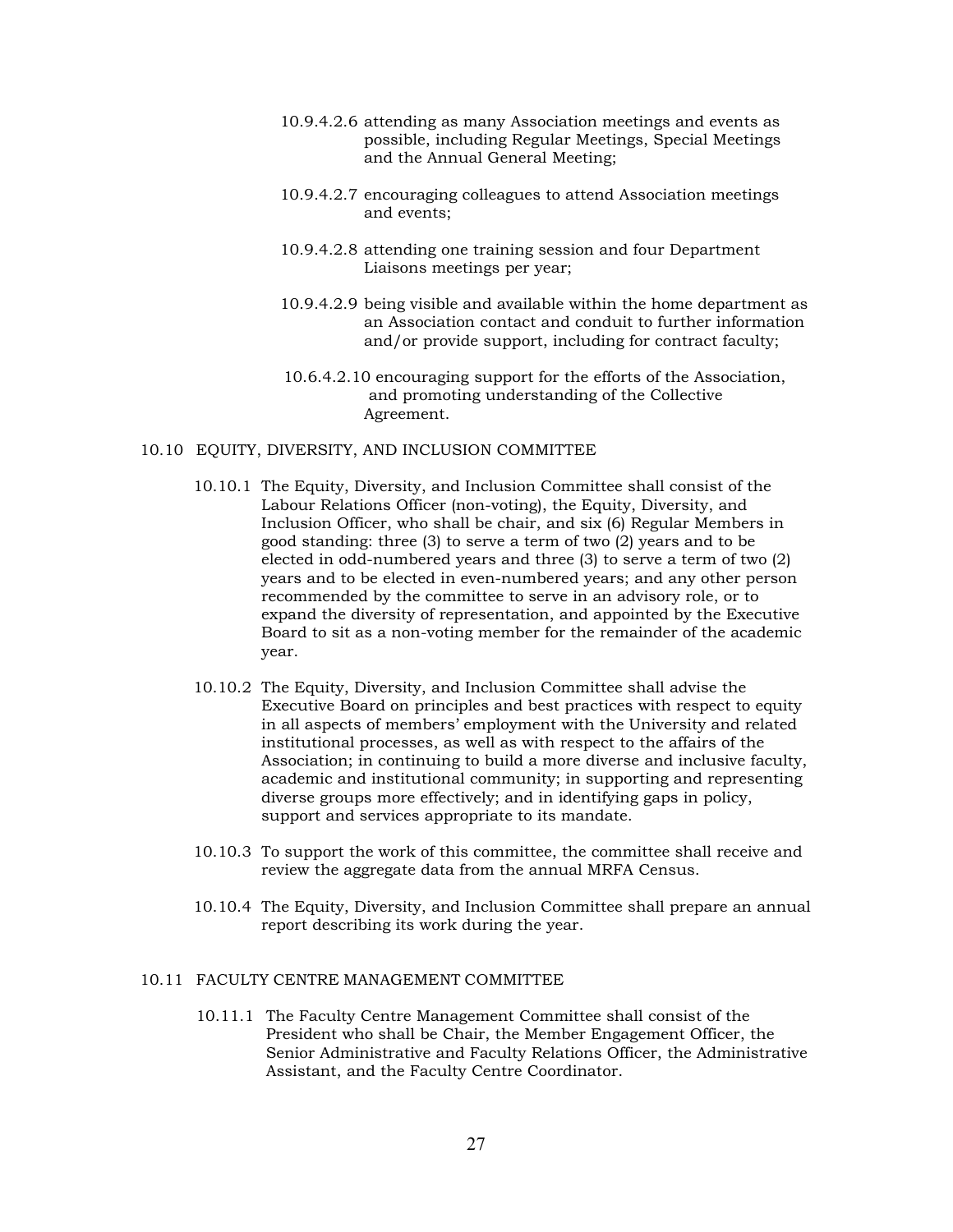- 10.11.2 The Faculty Centre Management Committee shall assist the Executive Board in fulfilling its responsibilities for overseeing the management, use, maintenance and improvement of the Faculty Centre. The committee shall identify issues related to these responsibilities and shall respond to issues raised by the Executive Board or by members. The committee shall conduct any research required to respond to such issues and shall make recommendations to the Executive Board as necessary.
- 10.11.3 The Faculty Centre Management Committee shall be authorized to make expenditures from the Building Fund subject to the conditions in Article 15.6.
- 10.11.4 The Faculty Centre Management Committee shall make recommendations to the Executive Board regarding planning for MRFA functions that are not organized by other MRFA Committees.
- 10.11.5 The Faculty Centre Management Committee shall review requests for Faculty Centre bookings, and when required shall make recommendations to the Executive Board according to the MRFA Policies and Procedures Manual Section 9: Faculty Centre Rentals.

## 10.12 FACULTY EVALUATION COMMITTEE

- 10.12.1 The Faculty Evaluation Committee shall consist of seven (7) Regular Members in good standing, at least four (4) of whom shall be tenured: four (4), at least one (1) of whom shall be a contract member, to serve a term of two (2) years and to be elected in odd-numbered years and three (3) to serve a term of two (2) years and to be elected in evennumbered years. The contract member shall represent the interests of contract members in matters relating to evaluation of faculty.
- 10.12.2 The Chair of the Faculty Evaluation Committee shall be a Regular Member of the Association, elected by the Committee from among its elected members.
- 10.12.3 The Faculty Evaluation Committee shall advise the Executive Board with respect to principles, best practices, policies and procedures concerning the evaluation of pre-tenure, post-tenure, limited-term, contract faculty and laboratory instructor work, including but not limited to the evaluation of teaching pursuant to the Evaluation of Teaching article of the Collective Agreement.
- 10.12.4 The Faculty Evaluation Committee shall investigate and maintain current research information to inform its work.
- 10.12.5 The Faculty Evaluation Committee shall advise the Executive Board regarding recommended changes to the Faculty Annual Report and Faculty Annual Report System as stipulated in the Performance Review of Employees with Academic Rank article of the Collective Agreement. In this capacity, the Committee shall review proposed changes submitted to it, forward any proposed additions, modifications, or deletions to the types of information gathered by the Faculty Annual Report System to the Executive Board, and recommend changes related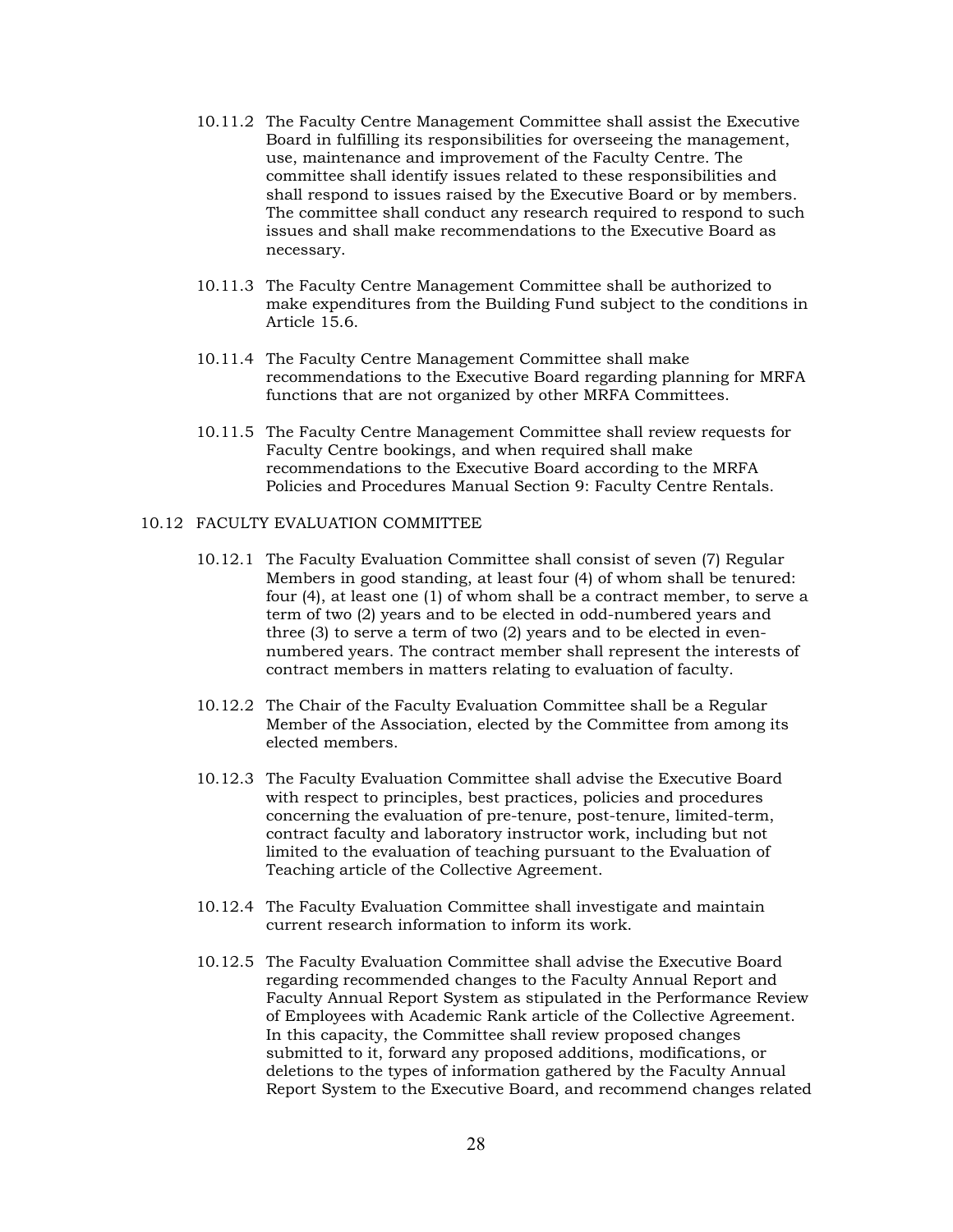to the functionality of the Faculty Annual Report System to the Executive Board.

10.12.6 The Faculty Evaluation Committee shall prepare an annual report describing its work during the year.

#### 10.13 GRANTS COMMITTEE

- 10.13.1 The Grants Committee shall consist of the Treasurer of the Association, who shall be Chair, the Senior Administrative and Faculty Relations Officer (non-voting) and four (4) elected Regular Members of the Association in good standing: two (2) to serve a term of two (2) years and to be elected in odd-numbered years and two (2) to serve a term of two (2) years and to be elected in even-numbered years.
- 10.13.2 The Grants Committee shall, in accordance with the Association's Policies and Procedures Manual, allocate funds for tuition refunds pursuant to the Professional Development article of the Collective Agreement, allocate funds for the Contract Service Honorarium pursuant to the Funding for Contract Opportunities for Service article of the Collective Agreement, select Association scholarship recipients, and approve scholarships for dependents of members pursuant to the Benefits and Insurance article of the Collective Agreement.

#### 10.14 GRIEVANCE COMMITTEE

- 10.14.1 The Grievance Committee shall consist of seven (7) members: the Vice-President, Policy and Senior Grievance Officer, who shall be Chair; the President, the Vice-Chair of the Negotiating Committee, or designate, and the Labour Relations Officer (non-voting). In addition, the Executive Board shall appoint three (3) Regular Members in good standing, at least one of whom must be contract, who shall serve as Assistant Grievance Officers, for staggered three (3) year terms.
- 10.14.2 All members of the Grievance Committee must attend an EDI training session prior to commencing their service on this committee.
- 10.14.3 The Grievance Committee shall assist the Executive Board in fulfilling its responsibilities for the processing and arbitration of grievances in accordance with the Grievance Procedure article of the Collective Agreement and the Association Grievance Policy. In addition, the Assistant Grievance Officers shall assist the Vice-President, Policy and Senior Grievance Officer with any of his or her duties as related to the processing of grievances.
- 10.14.4 The Grievance Committee may, at the request of the Vice-President, Policy and Senior Grievance Officer, provide advice on how best to proceed in attempting to resolve a grievance at Step 1.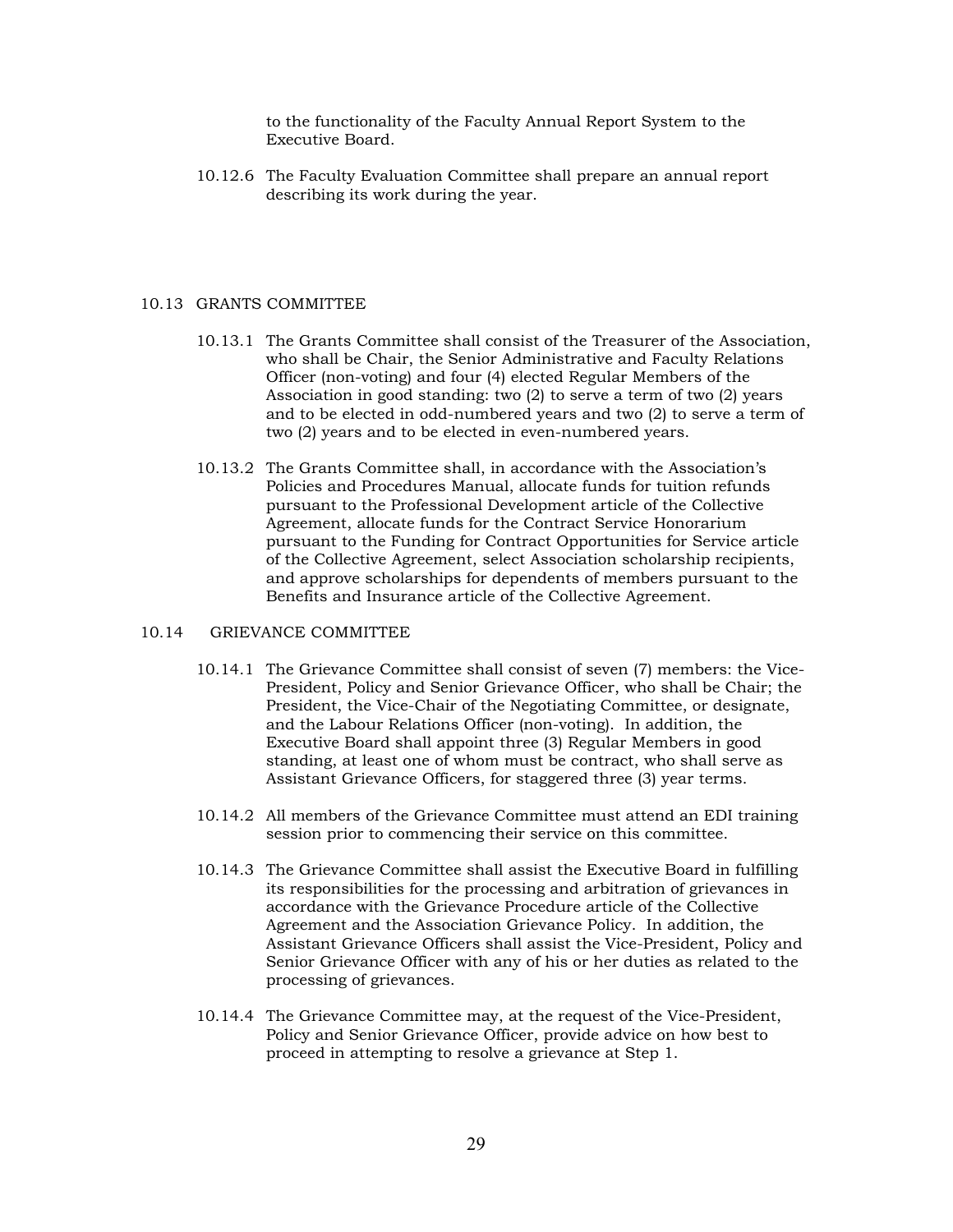- 10.14.5 The Vice-President, Policy and Senior Grievance Officer may appoint any member of the Grievance Committee to act as the designated Association representative at a Step 1 grievance meeting.
- 10.14.6 The Grievance Committee shall decide on the advancement of grievances from Step 1 to Step 2. The Grievance Committee may also prepare recommendations on the initiation of grievances at Step 2. The authority to initiate grievances at Step 2 rests with the Executive Board.
- 10.14.7 The Grievance Committee may, at the request of the Vice-President, Policy and Senior Grievance Officer, assist in stating a grievance in writing at Step 2. The committee may advise the President on how best to proceed in attempting to resolve a grievance with the Provost and Vice-President, Academic at Step 2.
- 10.14.8 Where a grievance has not been resolved at Step 2 or at Step 3, the Grievance Committee shall prepare a recommendation to the Executive Board on whether the grievance should be advanced to arbitration. The authority for this decision rests with the Executive Board.
- 10.14.9 The Grievance Committee shall review the outcomes of grievances and make recommendations, intended to prevent similar grievances, to the Executive Board regarding administration of the Collective Agreement and to the Negotiating Committee regarding changes to the Collective Agreement.
- 10.14.10 Meetings of the Grievance Committee shall be called as required by the chair. Quorum shall be four (4) members, including the Chair or designee.

## 10.15 JOB ACTION PREPAREDNESS COMMITTEE

- 10.15.1 The Job Action Preparedness Committee shall consist of seven (7) members in good standing: the Communications Officer, the Treasurer, the Labour Relations Officer (non-voting), the Senior Administrative and Faculty Relations Officer (non-voting), and three Regular members of the Association to be appointed by the Executive Board for staggered three year terms, one of whom must be a contract member and one of whom must be an MRFA Department Liaison.
- 10.15.2 The Job Action Preparedness Committee shall select a Chair from among its members.
- 10.15.3 All activities of the Job Action Preparedness Committee are subject to approval by the Executive Board.
- 10.15.4 The Job Action Preparedness Committee shall ensure that the MRFA has the resources and the ability to implement timely, effective, and safe job action prior to and during negotiations and in the event of a strike or lockout.
- 10.15.5 The Job Action Preparedness Committee shall be responsible for developing, reviewing, and implementing informational resources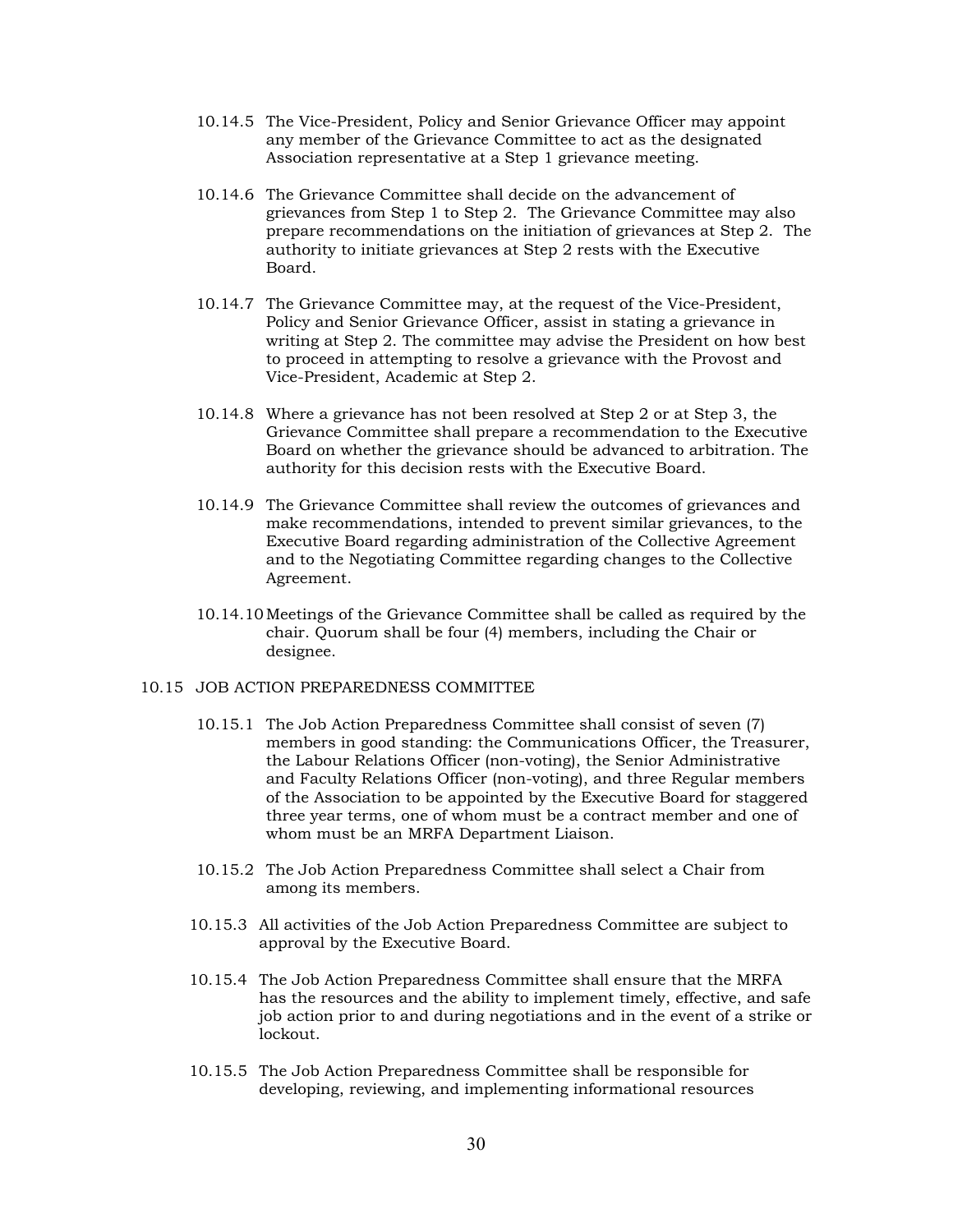relating to the MRFA's job action plan, and providing training as appropriate.

10.15.6 In the event of a strike/lockout, the Job Action Preparedness Committee will, at the direction of the Executive Board, provide the day-to-day management of strike/lockout operations and logistics, and shall oversee and coordinate the work of the Bargaining Communications Committee and the (Ad hoc) Job Action Finance Committees.

#### 10.16 NEGOTIATING COMMITTEE

- 10.16.1 The Negotiating Committee shall consist of the Labour Relations Officer (non-voting) and the following five (5) Regular Members of the Association in good standing who are currently employed as academic staff at MRU. Exceptional circumstances may be reviewed by the Executive Board to have terms extend beyond the employment period in accordance with 5.8.1.2. the Vice-President, Negotiations and the Contract Member Officer in accordance with the Officers article of these Bylaws; and three (3) elected to serve a term of two (2) years, two (2) of whom shall be tenured.
- 10.16.2 One (1) member shall be elected in each odd-numbered year; two (2) members shall be elected in each even-numbered year. The Executive Board along with the Member Engagement and Collective Bargaining Advisory Committee shall assist in identifying candidates who represent the diversity of the membership and who have experience with collective bargaining.
- 10.16.3 The Committee Chair and Vice-Chair shall be selected from the members of the committee. The Vice-President, Negotiations shall serve as the committee's treasurer.
- 10.16.4 The Negotiating Committee shall represent the Association to the Board of Governors of Mount Royal University in all matters concerning negotiations of the Collective Agreement, with the exception of processing grievances.
- 10.16.5 The Negotiating Committee, through the Vice-President, Negotiations, shall report regularly to the Executive Board. Reporting shall include, but not be limited to: consultation during development of the Statement of Interests to be exchanged with the Board of Governors' Negotiating Committee in accordance with Article 21.4.1 of the Collective Agreement; regular progress reports during the negotiating period; discussing strategies for achieving the objectives set forth in the Statement of Interests; and seeking advice with regard to engaging in enhanced mediation and compulsory binding arbitration. All reporting to the Executive shall be in confidence.
- 10.16.6 The Negotiating Committee shall consult with the membership of the Association during development of the Statement of Interests to be exchanged with the Board of Governors' Negotiating Committee in accordance with Article 21.4.1 of the Collective Agreement and shall make regular progress reports to the membership during the negotiating period. The Negotiating Committee shall be responsible for finalizing the Association's Statement of Interests.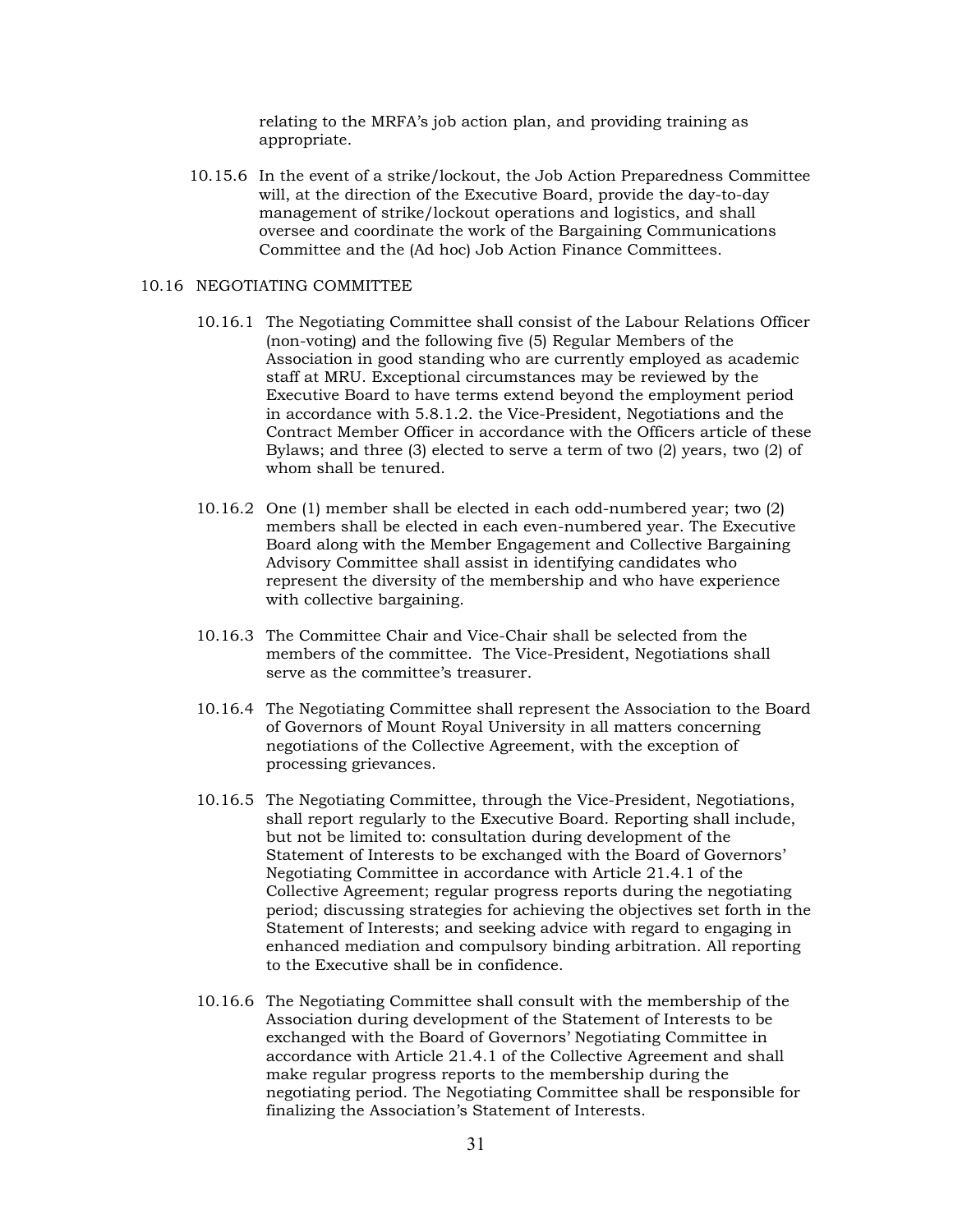- 10.16.7 Quorum for meetings of the Negotiating Committee shall be four (4) members, one of whom shall be the Chair or Vice-Chair. In the event that a member of the Negotiating Committee is unable to serve for a period longer than two weeks, or must leave the committee as a result of termination of employment contract, loss of Association membership status, resignation from the Executive Board, resignation from the Negotiating Committee, or other unresolvable difficulties, and where it would be impractical or disruptive to seek a replacement, the Negotiating Committee may seek the approval of the Executive Board to reduce its quorum requirement temporarily to three (3) members.
- 10.16.8 At a minimum, all members of the Negotiating Committee shall receive 48 SICH reassigned time in the Fall semester prior to the commencement of negotiations in accordance with the Article 21- Collective Bargaining article of the Collective Agreement to prepare for and participate fully in the process of interest-focused bargaining.
- 10.16.9 All members of the Negotiating Committee, except for the Contract Member Officer, shall each receive 48 SICH reassigned time during the negotiations period as defined in the Negotiations article of the Collective Agreement.
- 10.16.10The Contract Member Officer shall receive an honorarium of 64 SICH paid at Step E6 of the contract employee Lecturer hourly rate schedule during the negotiations period as defined in the Negotiations article of the Collective Agreement for serving on the Negotiating Committee, in addition to that received for sitting on the Executive Board, except where continuing negotiations are conducted during or beyond the Spring semester, the honorarium shall be increased by 16 SICH paid at Step E6 of the contract employee Lecturer hourly rate schedule prorated for each calendar month in which negotiations take place.
- 10.16.11 Reassigned time shall normally be used to purchase release from 48 SICH of instructional or equivalent duties.
- 10.16.12The Contract Member Officer shall hold office on the Negotiating Committee and receive the usual honorarium beyond the normal period of time pursuant to the Officers articles of these Bylaws if required by an extended negotiations period and whenever possible for the incumbent.
- 10.16.13Should negotiations continue beyond June 14, the sitting committee shall continue in place until December 15, or until a Memorandum of Agreement is reached between the Negotiating Committee and the Board of Governors' Negotiating Committee. Following a ratification vote, the newly elected members shall assume their duties as full members of the Negotiating Committee.
- 10.16.14Should no agreement be reached by December 15, the newly-elected members shall assume their duties as full members of the Negotiating Committee.
	- 10.16.14.1 Following a ratification vote, or after December 15 in accordance with 10.15.14, the newly elected members shall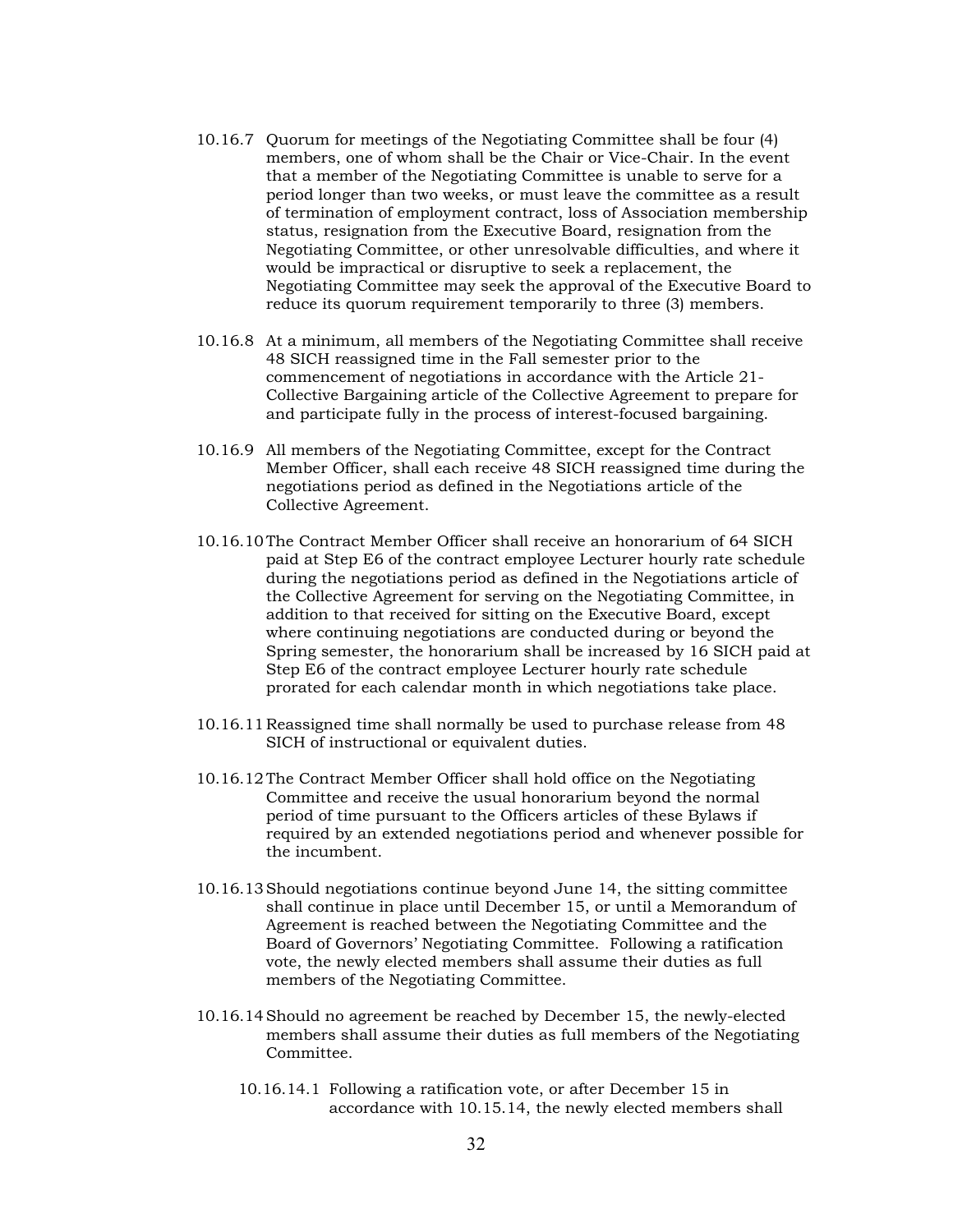assume their duties as full members of the Negotiating Committee.

10.16.15 Negotiations shall not occur during the vacation period and holidays as specified in the Vacation and Holidays article of the Collective Agreement.

#### 10.17 MEMBER ENGAGEMENT COMMITTEE

- 10.17.1 The Member Engagement Committee shall consist of the Senior Administrative and Faculty Relations Officer and Administrative Assistant (both non-voting), the Member Engagement Officer (who shall be chair), a Department Liaison appointed annually in May by the Communications Committee, a member from and by the Equity, Diversity, and Inclusion Committee annually in May, and ten (10) Regular Members of the Association in good standing: five (5) elected in odd numbered years and five (5) elected in even numbered years. Of the elected members, no more than three members may be from the same Faculty and up to five (5) members must be contract (including one from each category: Sessional, Continuing, Clinical and Lab Instructor) and up to 5 members must be full-time (with representation from each category: Senior Lecturer or Permanent Lab Instructor, Limited Term (where possible), Assistant Professor, Associate Professor, and Full Professor).
- 10.17.2 The Member Engagement Committee shall connect, inform, support and recruit members, shall engage in new member outreach involving personal meetings with all new MRFA members, and may facilitate member directed activities, including working groups where approved by the Executive Board. This work shall include coordinating the Tenure and Promotion Support Program.
- 10.17.3 To support the work of this committee, the committee shall receive and review the aggregate data from the annual MRFA Census.
- 10.17.4 All members of the Engagement Committee shall participate in equity, diversity and inclusion training within three months of the start of their term.
- 10.17.5 At the request of the Executive Board, the Member Engagement Committee shall assist the Executive Board in identifying potential candidates for Executive Board-appointed committees or offices.
- 10.17.6 While ensuring that members of equity seeking groups are contacted, the Member Engagement Committee shall promote MRFA, CAFA and CAUT elections, and shall seek out and encourage potential candidates for available positions as well as for potential award nominations.
- 10.17.7 The Member Engagement Committee shall not, as a committee, endorse nominees. As Regular Members of the Association in Good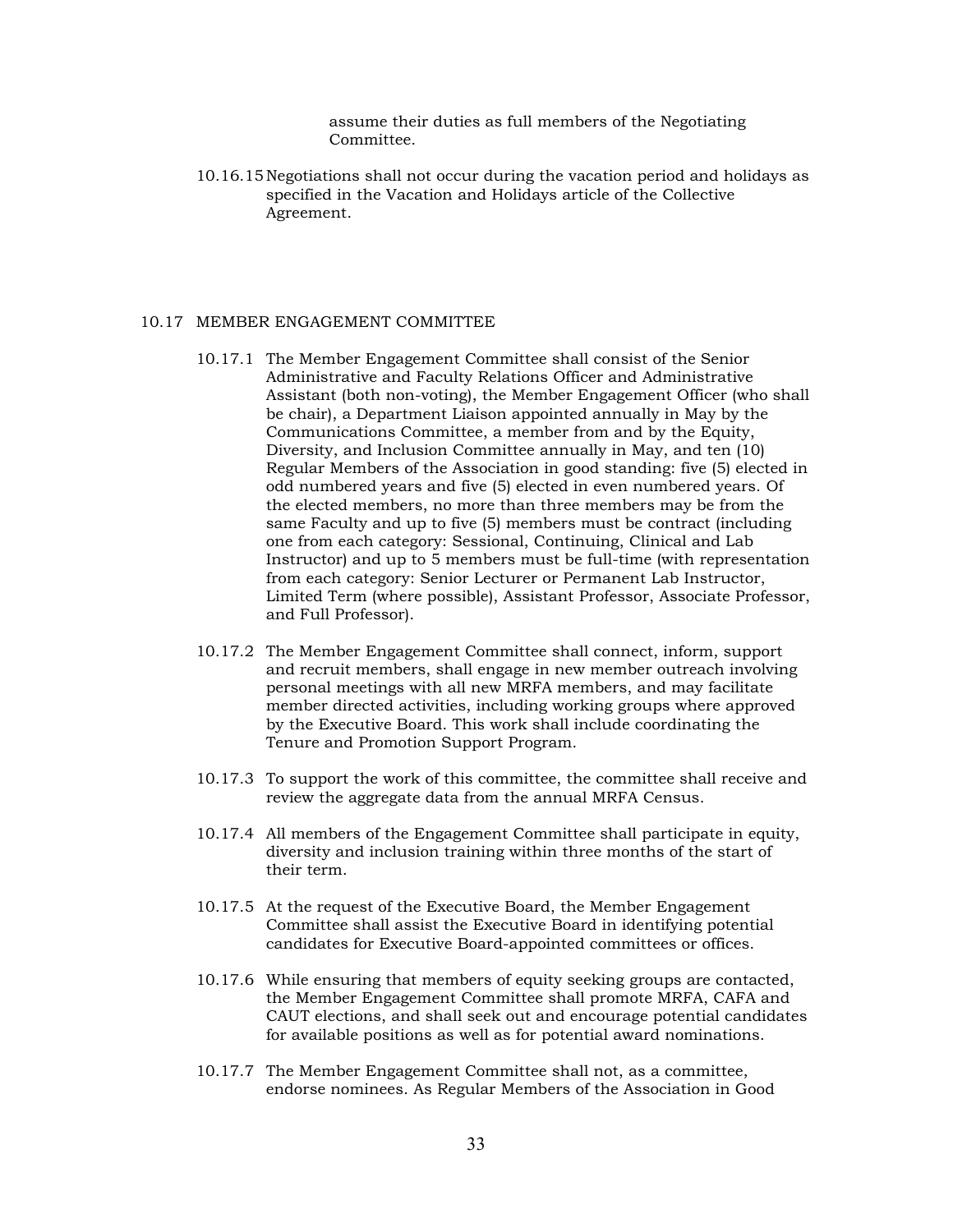Standing, committee members remain eligible to nominate candidates individually.

10.17.8 Members of the committee, not nominated for other Association positions, shall serve as vote sitters during elections and ratification votes as required.

## 10.18 PROFESSIONAL DEVELOPMENT COMMITTEE

- 10.18.1 The Professional Development Committee shall consist of the Senior Administrative and Faculty Relations Officer (non-voting) and nine (9) Regular Members of the Association in good standing: four (4) members to serve a term of two (2) years and to be elected in odd-numbered years; four (4) members to serve a term of two (2) years and to be elected in even-numbered years, one (1) of whom must be contract; and the Academic Development Centre's Faculty Development Coordinator or designee who shall sit as a non-voting ex officio member.
- 10.18.2 The Chair of the Professional Development Committee shall be a Regular Member of the Association, elected by the Committee from among its elected members
- 10.18.3 The Professional Development Committee shall encourage and facilitate professional development of Regular and Associate Members of the Association, with a focus on promoting excellence in teaching.
- 10.18.4 The Professional Development Committee shall organize and promote seminars, workshops, courses and other activities related to professional development, including supporting scholarship.

## 10.19 PROFESSIONAL STANDARDS AND ETHICS COMMITTEE

- 10.19.1 The Professional Standards and Ethics Committee shall consist of the Senior Administrative and Faculty Relations Officer (non-voting), the Labour Relations Officer (non-voting), and seven (7) Regular Members of the Association in good standing:, at least three (3) of whom shall be tenured, four (4) to serve a term of two (2) years and to be elected in odd-numbered years and three (3) to serve a term of two (2) years and to be elected in even-numbered years.
- 10.19.2 The Chair of the Professional Standards and Ethics Committee shall be a Regular Member of the Association, elected by the Committee from among its elected members.
- 10.19.3 The Professional Standards and Ethics Committee shall recommend, develop and offer opportunities for faculty development and training in the areas of academic governance, parliamentary procedure, leadership, conflict resolution and mediation, labour relations, professional conduct, the Association's Code of Ethics, and in other areas that the committee considers to be within its mandate.
- 10.19.4 The Professional Standards and Ethics Committee shall develop and recommend information resources on the interpretation of the Code of Ethics and Committee Accountability articles of these Bylaws.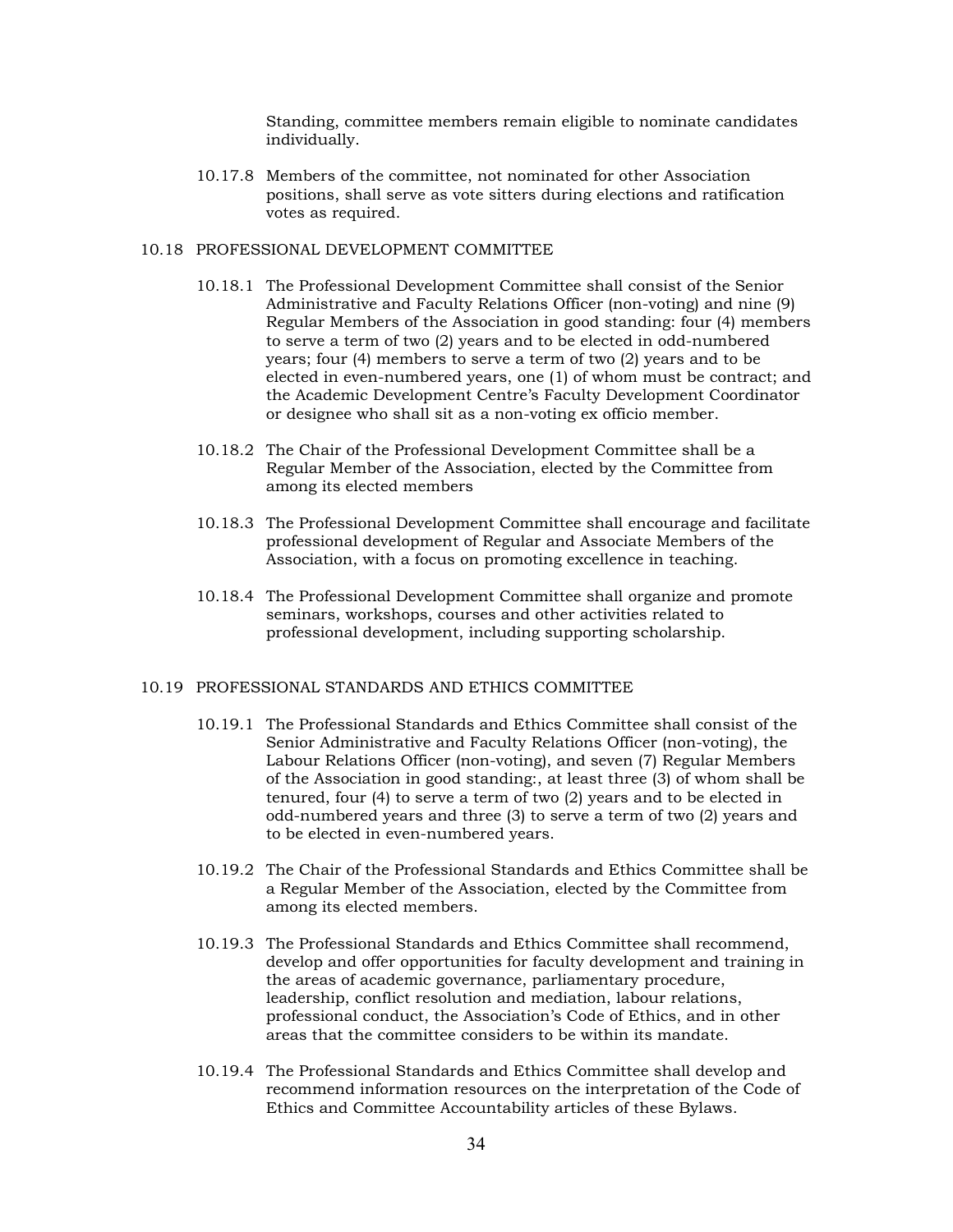10.19.5 The Professional Standards and Ethics Committee shall prepare an annual report describing the events which have been organized during the year.

## 10.20 SOCIAL EVENTS COMMITTEE

- 10.20.1 The Social Events Committee shall consist of the Faculty Centre Coordinator (non-voting), the Senior Administrative and Faculty Relations Officer (non-voting), and six (6) Regular Members of the Association in good standing: three (3), at least one (1) of whom shall be a contract member, to serve a term of two (2) years and to be elected in odd-numbered years and three (3) to serve a term of two (2) years and to be elected in even-numbered years.
- 10.20.2 The Social Events Committee shall select a Chair from among its elected members.
- 10.20.3 The Social Events Committee shall promote and encourage the use of the Faculty Centre for member-organized activities including but not limited to meetings, forums, parties, and social gatherings.
- 10.20.4 The Social Events Committee shall plan, advertise and host social and recreational activities that enhance the social interaction of Members of the Association. These activities may or may not take place within the Faculty Centre.

#### <span id="page-34-0"></span>**11.COMMITTEE ACCOUNTABILITY**

#### 11.1. GENERAL PRINCIPLES

Committee service is essential to the governance and operation of the Association and, pursuant to the Ethics articles of these Bylaws, committee service is an ethical responsibility of full-time members. Members are selected to committees by various mechanisms, and are accountable to other individuals or groups by virtue of the selection process.

## 11.2 ACCOUNTABILITY

- 11.2.1 Committee members are obligated to participate in and ensure due process, collegiality and transparency; to act in the best interests of those the committee member represents; to ensure that recommendations and decisions are communicated appropriately both to committee sponsors and to the Mount Royal community; and to offer periodic reports back to groups to whom the member is accountable. Committee members are responsible for understanding their duties as detailed in the MRFA Appointments Policy.
- 11.2.2 Members of all committees of the Association, including the Negotiating Committee and the Executive Board, are accountable to the Regular Members of the Association.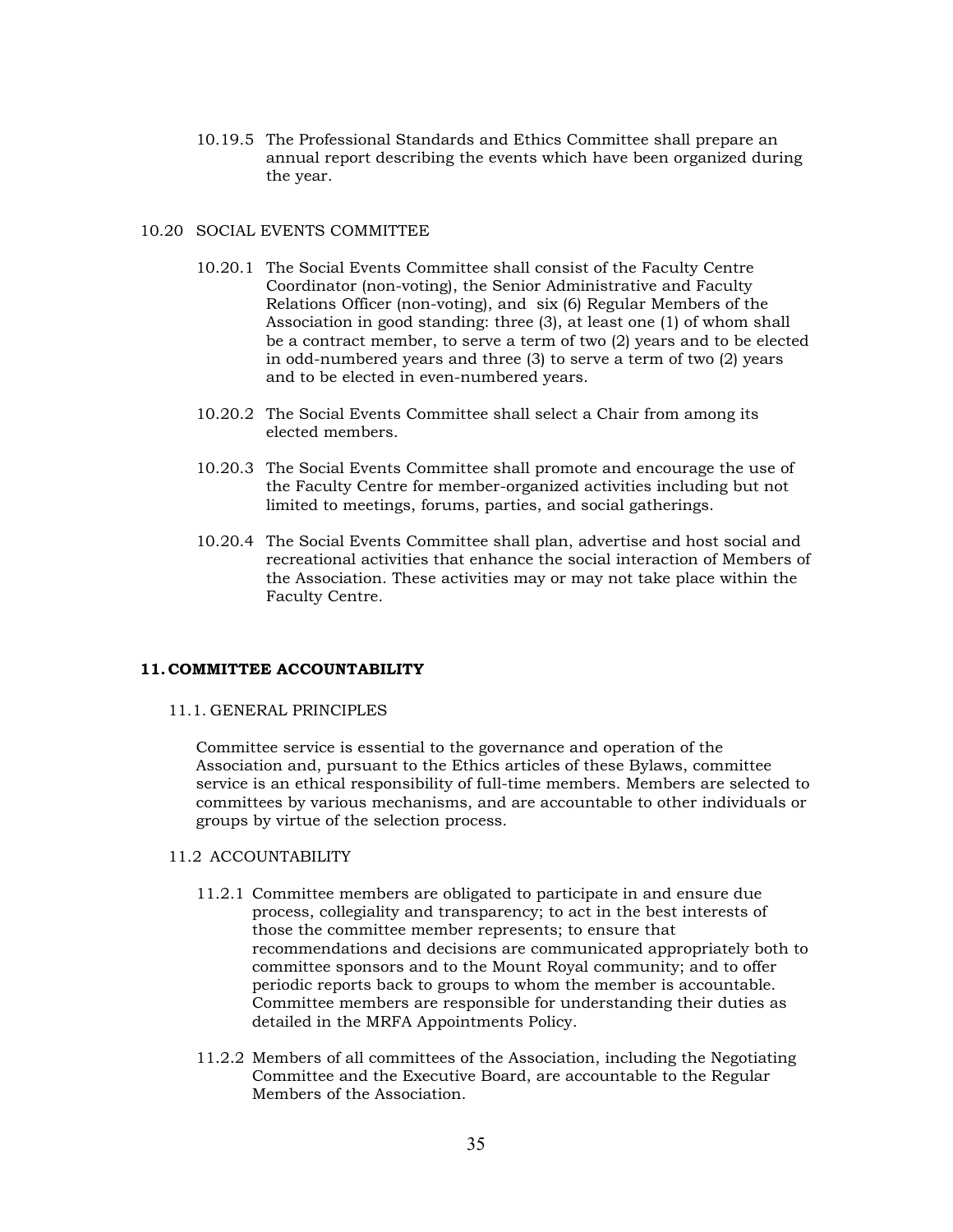- 11.2.3 Members of any committee elected by the membership or appointed by the Executive Board are accountable to the Regular Members of the Association.
- 11.2.4 Members of any committee elected by other means are accountable to the electors.
- 11.2.5 Members of any committee appointed by the Board of Governors, the University, or other process are accountable to the University as a whole and to its collective interest.

## 11.3 CONFIDENTIALITY

- 11.3.1 Committees may require that their members protect confidentiality. A confidentiality requirement may be limited or absolute in its scope.
- 11.3.2 Absolute confidentiality requires that any member receiving information in confidence not disclose it under any circumstances to any third party. A breach of confidentiality is an ethical violation under these Bylaws.
- 11.3.3 Policy recommendations are not confidential except in very limited circumstances.
	- 11.3.3.1 These circumstances include, but are not limited to, policies which might contain proprietary information or which might lead to the identification of individuals who have an entitlement to confidentiality.
	- 11.3.3.2 Transparent discussions of policy require that minutes be kept and decisions be reported. A committee may choose to conduct its deliberations in camera and not publicize its draft proposals until it is prepared for public consultation.
	- 11.3.3.3 Appropriate consultation and democratic approval of proposals are essential parts of a transparent and collegial process.
- 11.3.4 Discussions related to a particular individual are ordinarily absolutely confidential. Article 16.2.2.3 defines ethical conduct in relation to other members of the Association.
	- 11.3.4.1 Without limiting the scope, discussions related to a particular individual include those involving hiring, tenure, promotion, consideration for awards, and disciplinary or other conduct investigations.
	- 11.3.4.2 Due process requires that the subject be aware of the nature of such discussions, have access to information presented unless that information is itself limited by confidentiality (as with confidential references), and be aware of the range of possible outcomes. An individual should have the opportunity to make representation to the committee.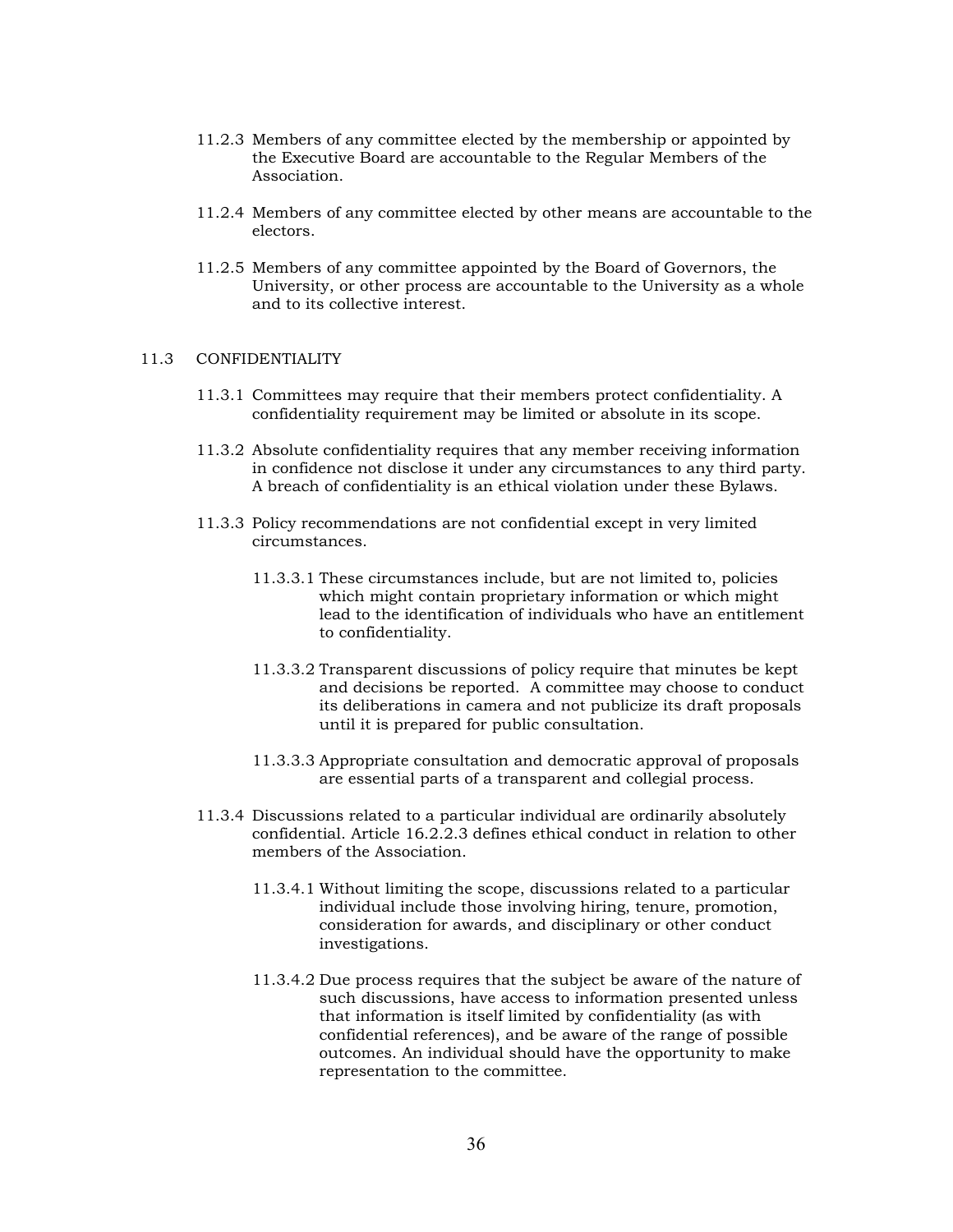- 11.3.4.3 A committee member in conflict of interest or unable to maintain an express requirement of confidentiality should leave the committee or the particular discussion.
- 11.3.4.4 The committee is required to convey in a timely manner its decision and its rationale to the subject of the discussions and to the parties to whom the committee is accountable, within the bounds of protecting the confidences of others in the process. In this context, evaluations must be expressed without making specific comparisons.

## 11.4 REPORTING

- 11.4.1 Committees and/or their members, including members of joint committees with the Board and members appointed to University committees as Association representatives, have a responsibility to report on their deliberations, recommendations and decisions.
	- 11.4.1.1 Committees, which meet publicly and make their minutes publicly available, meet their minimum reporting requirements; members (unless bound by confidentiality) may conduct consultations with and should report to groups to whom they are accountable, especially on important, contentious or controversial issues.
	- 11.4.1.2 Committees, which meet privately and for which minutes are not publicly available, require periodic reporting; members (unless bound by confidentiality) may conduct consultations with others, and should provide reports on the types of decisions and adherence to process, especially on important, contentious or controversial issues.
	- 11.4.1.3 Committees which meet privately to consider confidential matters normally report only to their sponsors and subjects.

## 11.5 ABUSE OF PROCESS

- 11.5.1 From time to time a committee's deliberations or process will cause concern to a member, for instance if a committee member believes the committee is acting contrary to its procedures or preventing real collegial debate; exceeding its mandate or authority or encroaching on the appropriate work of other bodies; acting in such a way as to harm the interests of the group to whom the member is accountable; acting on false or inadequate information; acting precipitously without reasonable time to prepare, consider and recommend; or failing to uphold due process.
- 11.5.2 In such circumstances, a committee member may:
	- 11.5.2.1 Object to the process using the committee's own Rules of Order or other procedures, including objecting to consideration of the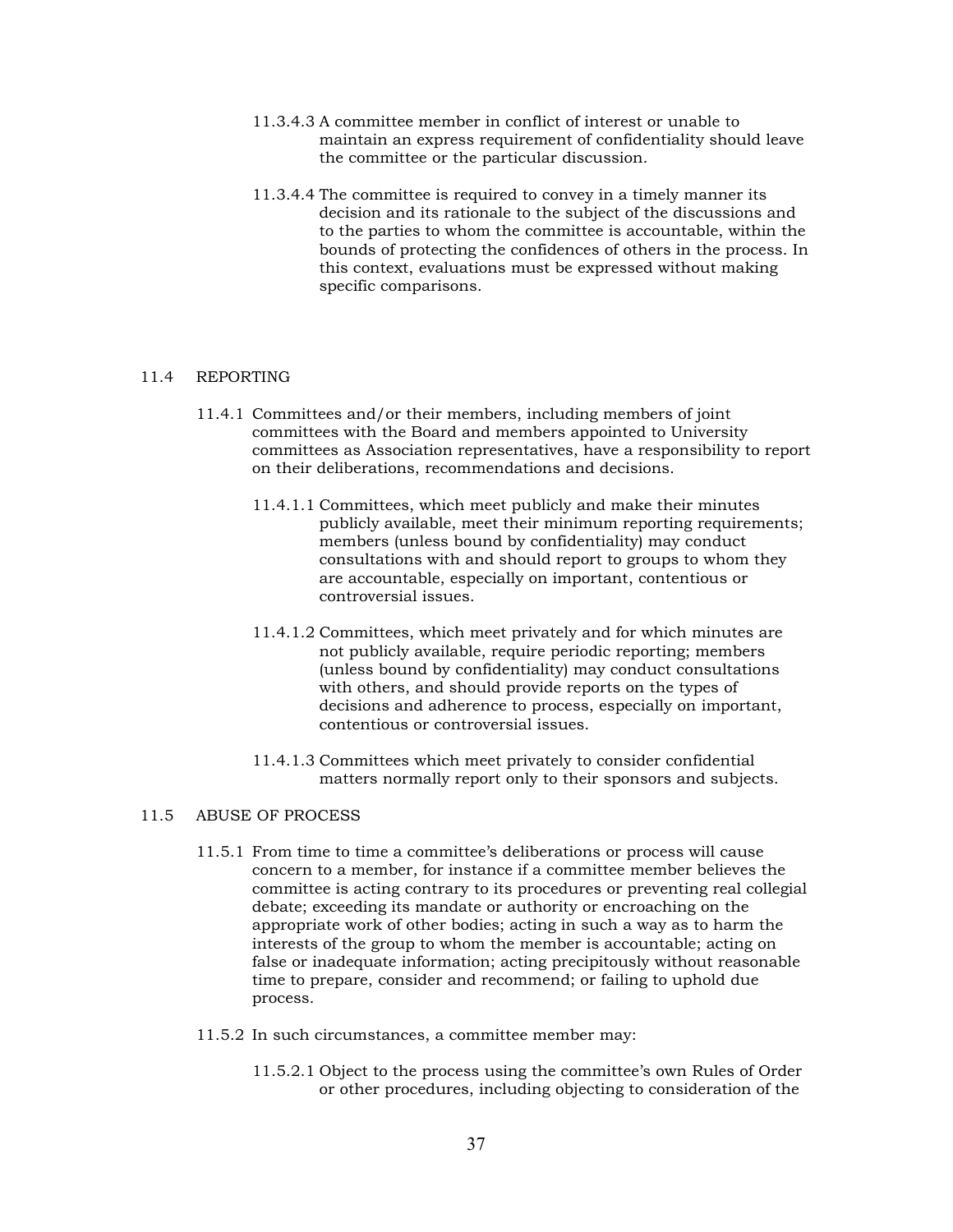question, moving to postpone indefinitely, moving to lay on the table, or moving to refer to committee;

- 11.5.2.2 Attempt to defeat the motion;
- 11.5.2.3 Express lack of confidence and leave the deliberations;
- 11.5.2.4 Before or after the committee deliberations, consult with appropriate members of the group to whom the committee member is accountable, seeking guidance on process and principles and the substance of matters not requiring confidentiality;
- 11.5.2.5 Seek guidance on the substance of a confidential matter only from a body or individual properly constituted to respect the confidence in turn, ideally without disclosing details that would identify the subject of confidential deliberations.

#### <span id="page-37-0"></span>**12.ELECTIONS**

- 12.1 EXECUTIVE BOARD ELECTIONS
	- 12.1.1 A member of the Association shall not be eligible as a candidate if a leave from the University of longer than sixty (60) working days is anticipated during the term of membership on the Executive Board.
	- 12.1.2 The members of the Executive Board shall be elected at the Annual General Meeting. Advance polling shall be provided in accordance with the provisions of Article 12.15.
	- 12.1.3 Voting at the Annual General Meeting shall be either by secret paper ballot under the supervision of the Chief Returning Officer for in-person meetings or, for online and hybrid meetings, by electronic ballot to be sent to all meeting attendees within 60 minutes of meeting adjournment.
	- 12.1.4 Elections shall take place in the following order:
		- 12.1.4.1 In each odd-numbered year: Vice-President, Negotiations, Vice-President, Policy and Senior Grievance Officer, Academic Liaison Officer, Equity, Diversity, and Inclusion Officer, and the Advocacy Officer.
		- 12.1.4.2 In each even-numbered year: President, Communications Officer, Treasurer, Contract Member Officer, and the Member Engagement Officer.
	- 12.1.5 A member shall be entitled to vote in advance of the Annual General Meeting, by request, during an advance voting period to commence at the close of nominations and to close on the second last working day before the Annual General Meeting. Advance voting shall be conducted by paper balloting, electronic balloting, or by some other method of voting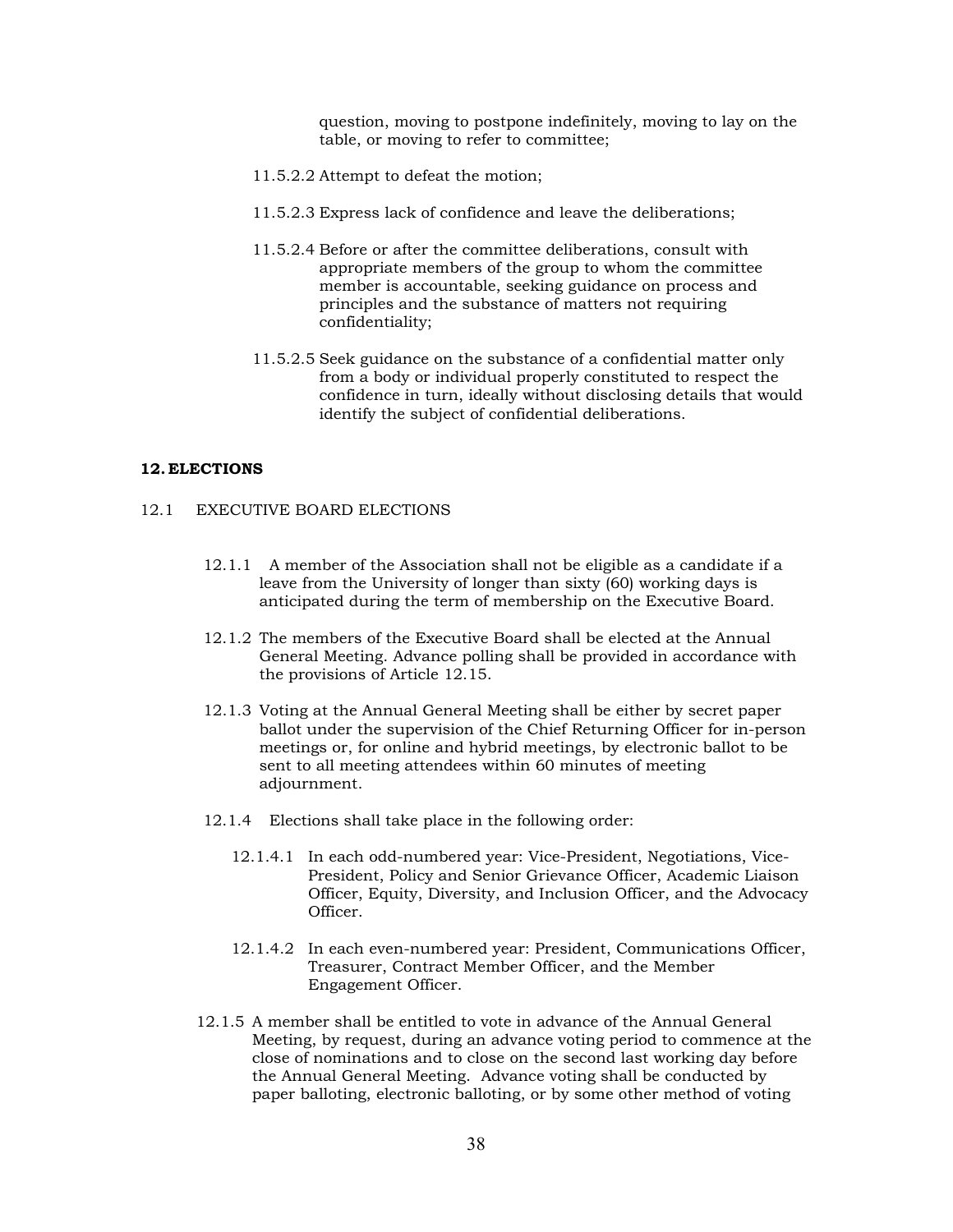as determined by the Executive Board. Advance voting shall be conducted in accordance with the Association's Voting Policy.

- 12.1.6 Candidates shall be nominated seven (7) working days prior to the Annual General Meeting by the Chief Returning Officer, upon receipt of a signed nomination form from a Regular Member in good standing. Nominations shall open no later than twenty (20) working days prior to the Annual General Meeting.
- 12.1.7 Each candidate shall submit no later than the close of nominations a written and recorded campaign statement for distribution to the membership by the Chief Returning Officer. In the absence of a campaign statement candidates shall be deemed ineligible for the position for which they have been nominated.
- 12.1.8 The Chief Returning Officer shall organize an asynchronous online allcandidates forum to be held in advance of the Annual General Meeting and in accordance with the Association's Voting Policy. All candidates, including those for any uncontested positions, are expected to participate.
- 12.1.9 The Chief Returning Officer shall vote and then keep the ballot in a sealed envelope. The Chief Returning Officer's vote for any specific position shall be counted only if it is needed to break a tie; if it is not needed, the envelope and ballot(s) shall be destroyed.
- 12.1.10 Scrutineers for paper ballot voting and vote counting may be appointed by candidates at the AGM, and the Senior Administrative and Faculty Relations Officer and Labour Relations Officer shall serve as scrutineers for online ballots.
- 12.1.11 The Chief Returning Officer shall declare only which candidates are elected, and then move that ballots be destroyed.
- 12.1.12 A candidate shall be elected by a simple plurality. In the case of a single candidate, the candidate shall be ratified by a majority vote of Regular Members using the voting methods outlined in 12.1.4. If the candidate is rejected by the membership, the position shall be declared vacant until a by-election can be held. Elected Officers shall be invited to attend Executive Board meetings as until their positions officially commence on June 15.

## 12.2 STANDING COMMITTEE MEMBER ELECTIONS

- 12.2.1 Candidates for membership on Standing Committees shall be nominated by the Chief Returning Officer upon receipt of a signed nomination form from a Regular Member in good standing by the deadline indicated on the nomination form or from the floor at the Annual General Meeting.
	- 12.2.1.1 Candidates for membership on the Negotiating Committee shall be nominated by the Chief Returning Officer upon receipt of a signed nomination form from a Regular Member in good standing by the deadline indicated on the nomination form.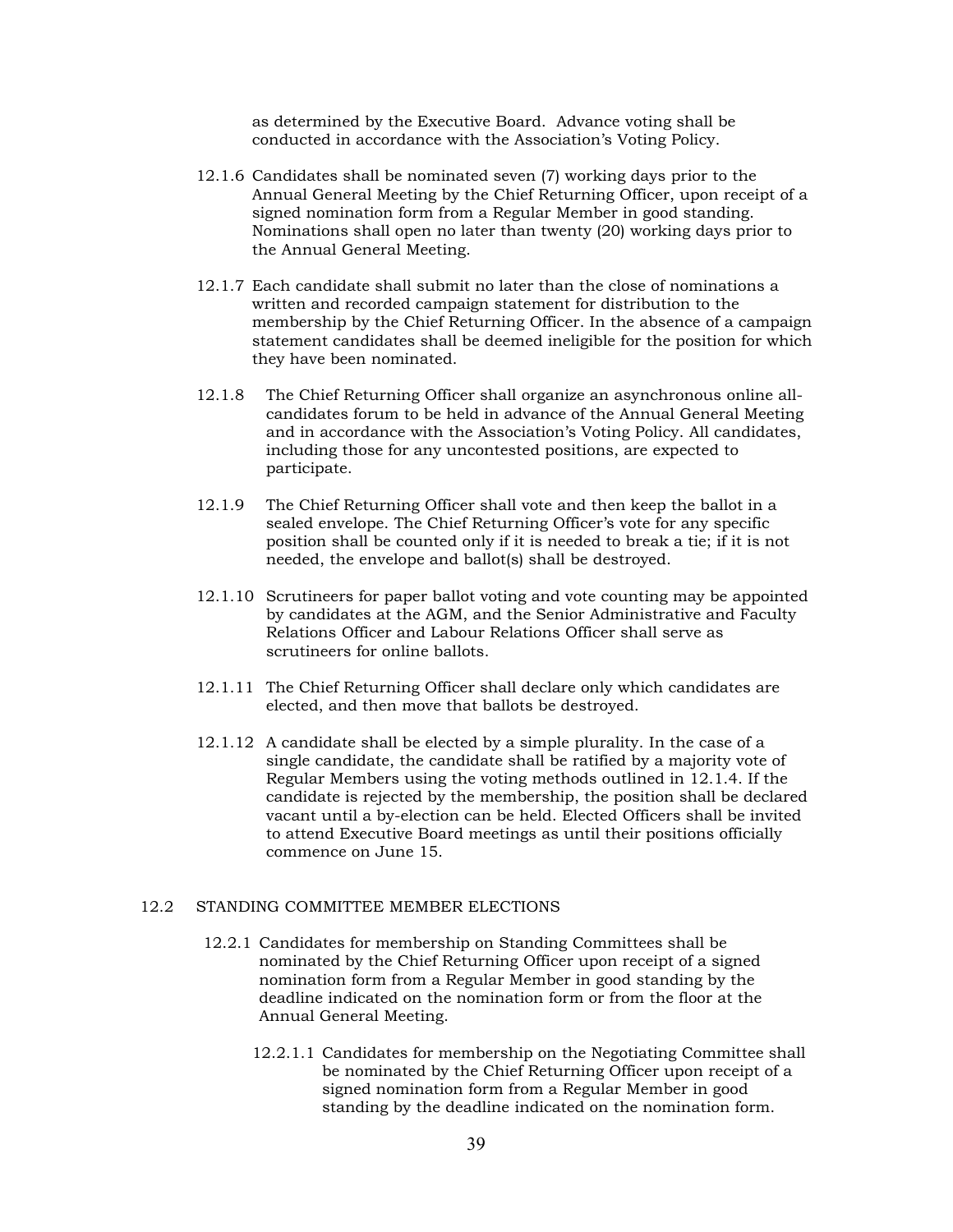Nominations shall not be accepted from the floor at the Annual General Meeting.

- 12.2.2 A member of the Association may be a candidate for membership on a maximum of two (2) Standing Committees of the Association or joint committees with the University, concurrently.
- 12.2.3 The Chief Returning Officer shall withdraw a candidate's nomination upon receiving the candidate's written request, or upon the candidate's request at the Annual General Meeting.
- 12.2.4 Each candidate shall submit no later than 5 p.m. of the working day before the commencement of voting a campaign statement for distribution to the membership by the Chief Returning Officer. In the absence of a campaign statement candidates shall be deemed ineligible for the position for which they have been nominated.
- 12.2.5 Voting shall take place by the online voting software approved by the Executive Board or by secret paper ballot in the Faculty Centre, as determined by Regular Resolution of the Membership or as determined by the Executive Board in the case of a by-election called pursuant to Article 13.1, and shall be under the supervision of the Chief Returning Officer and their Deputies. Each voter shall be recorded by the online voting software or shall sign a list indicating receipt of a secret paper ballot. Paper ballots shall be clearly marked.
- 12.2.6 Voting shall take place on two (2) consecutive working days as determined by Regular Resolution of the Membership or as determined by the Executive Board in the case of a by-election called pursuant to Article 13.1. During those two days, online voting shall be open continuously and voting in the Faculty Centre shall be open from 9 a.m. to 5 p.m.
- 12.2.7 Candidates shall be elected by a simple plurality. Where there are both one and two year terms, the elected candidates receiving the higher vote counts shall be elected to two year terms, unless requested otherwise by a candidate.
- 12.2.8 Candidates shall be entitled to appoint scrutineers for the period of voting and the counting of paper ballots and combining this count with the result of the online voting for their position.
- 12.2.9 The Chief Returning Officer shall vote and then keep the ballot in a sealed envelope. The Chief Returning Officer's vote for any specific position shall be counted only if it is needed to break a tie; if it is not needed, the envelope and ballot(s) shall be destroyed.
- 12.2.10 Persons elected shall take office on the third Friday of May of the same year, except where elected to office in a by-election pursuant to Article 13.1, in which case persons elected shall take office immediately.
- 12.2.11 The Chief Returning Officer shall declare only which candidates are elected, and then move at the next Regular Meeting that ballots be destroyed.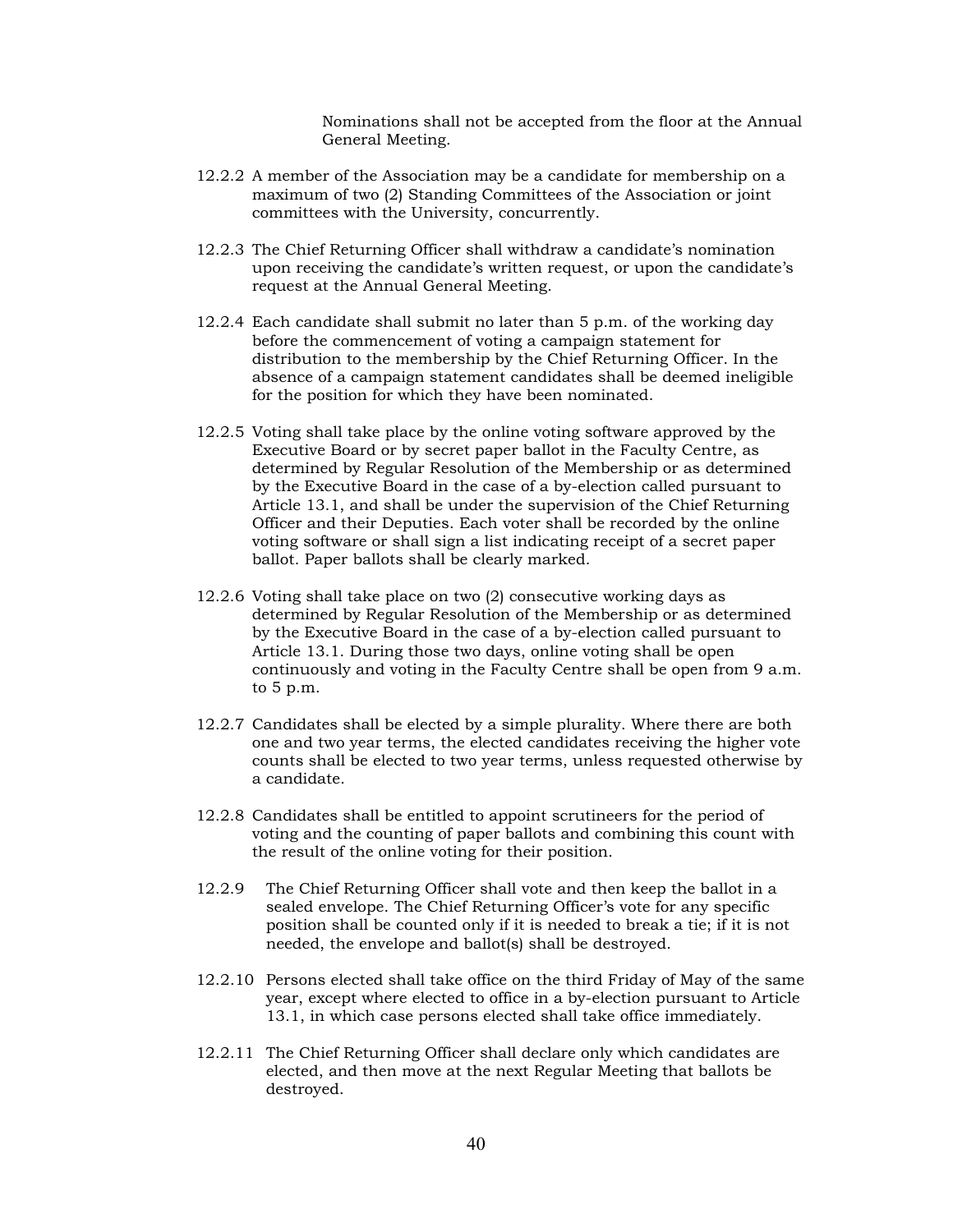- 12.2.12 The Chief Returning Officer shall prepare a register of unsuccessful candidates, arranged in order of votes received, to be used in confidence by the Executive Board as a consideration in making committee appointments in accordance with Article 13.1.
- 12.3 CHIEF RETURNING OFFICER
	- 12.3.1 Should the Chief Returning Officer become a candidate, a replacement shall be appointed by those Executive Board members who are not themselves candidates.

#### <span id="page-40-0"></span>**13.REMOVAL, RESIGNATION AND APPOINTMENT**

- 13.1 STANDING COMMITTEE VACANCIES
	- 13.1.1 In the event of a member resigning or otherwise vacating a committee position, or in the event of a new committee requiring Regular Members being struck, or in the event of vacant positions remaining following annual committee elections, the Executive Board shall appoint members or conduct a by-election in accordance with the committee election procedures outlined in Articles 12.2.3 to 12.2.13. In the event of a byelection, candidates shall be nominated one (1) working day prior to the period of voting by the Chief Returning Officer, upon receipt of a signed nomination form from a Regular Member in good standing. The Executive Board shall not be required to appoint a member or conduct a byelection when a vacancy occurs within one hundred and twenty (120) working days before the Annual General Meeting. Should a by-election not result in a vacant position being filled, the Executive Board may appoint a member or may leave the position vacant until the next annual committee election.

#### 13.2 EXECUTIVE BOARD VACANCIES

- 13.2.1 Where the office of the President is involved, a by-election shall be held at a Special Meeting within twenty (20) working days of the vacancy occurring.
- 13.2.2 The candidate thus elected to office shall commence their term of office immediately upon the results of the by-election being announced by the Chief Returning Officer, and shall hold office until the next general election at which the position would normally be elected.
- 13.2.3 In the case of any other Executive Board vacancy, the Executive Board shall:
	- 13.2.3.1 Appoint a member to a position with less than six (6) months remaining in the term of office; or
	- 13.2.3.2 Conduct a by-election at a Special Meeting called for that purpose, or as part of the general election at the Annual General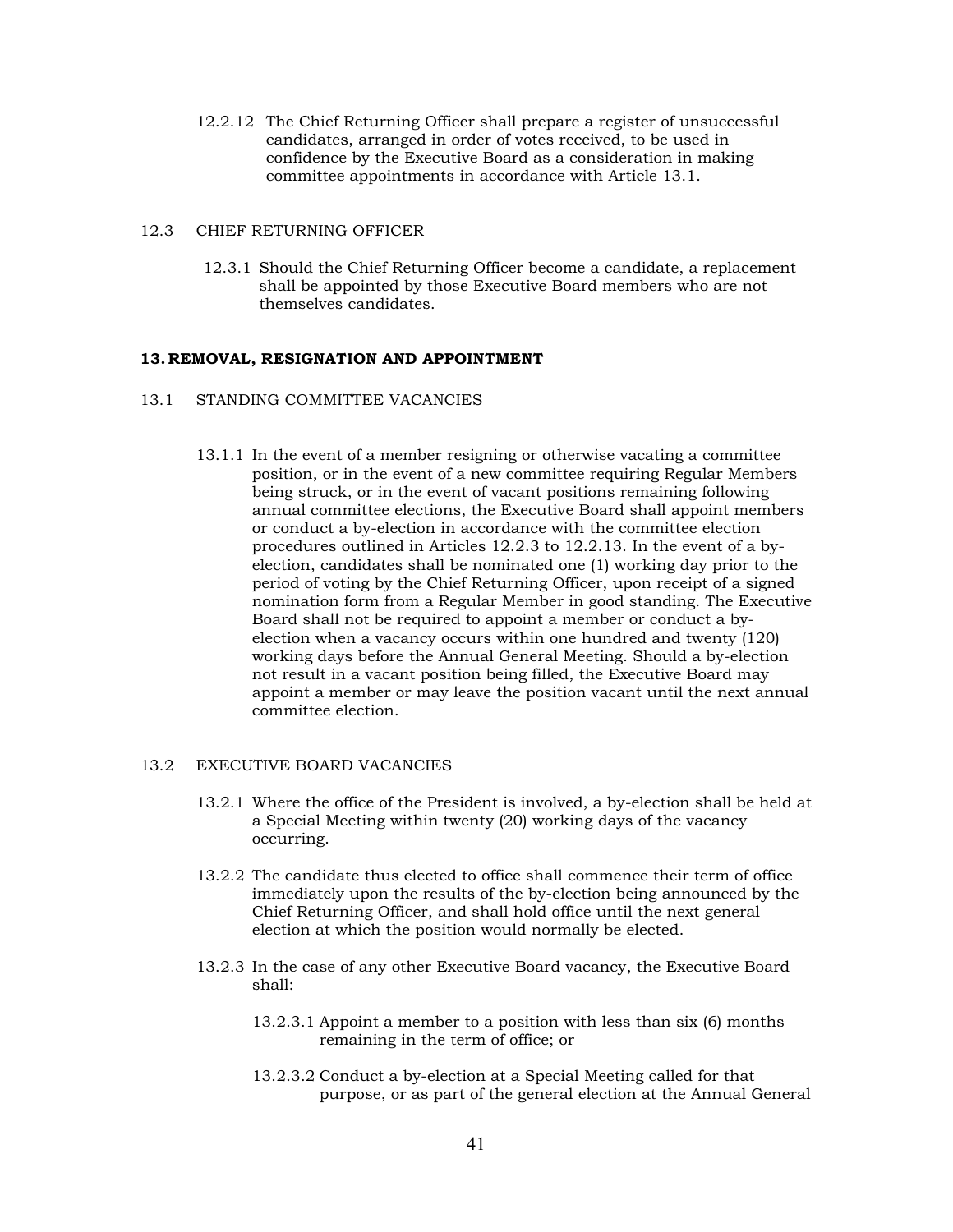Meeting, within twenty (20) working days of the vacancy occurring for a position with six (6) months or more remaining in the term of office.

13.2.3.3 The candidate thus elected to office shall commence their term of office immediately upon the results of the by-election being announced by the Chief Returning Officer, and shall hold office until the next general election at which the position would normally be elected.

#### 13.3 REMOVAL FROM OFFICE

- 13.3.1 Any member of the Executive Board, or any Committee member either elected by the membership or appointed to a committee by the Executive Board, may be deemed to have abandoned the office or position if the member ceases to participate in the business of that body. Being absent from three (3) consecutive meetings without having sent regrets to the Chair may be deemed abandonment.
- 13.3.2 Any Committee member may be removed from the office or position according to the process described in Article 13.3.3:
	- 13.3.2.1 if the member has been deemed to have abandoned the office or position according to Article 13.3.1;
	- 13.3.2.2 for reason of gross neglect of the duties specified in these Bylaws.
- 13.3.3 Removal of a Committee member committee elected by the membership requires one of:
	- 13.3.3.1 A majority vote of the Regular Members at a Special Meeting called to consider a motion of non-confidence, as described in Article 13.3.4;
	- 13.3.3.2 (Article empty); or
	- 13.3.3.3 A two-thirds vote by the Executive Board.
		- 13.3.3.3.1 A member subject to an Executive Board vote for removal shall be entitled to attend an Executive Board meeting to address the reasons for the vote. The member shall receive at least three (3) working days' notice of this meeting and may be accompanied by another Regular Member in good standing for support. If the member disputes the vote, the Executive Board shall only proceed according to the process of Article 13.3.4.
- 13.3.4 A majority of members of the Executive Board or eighty (80) Regular Members of the Association may petition to request a Special Meeting for the purpose of conducting a vote of non-confidence against a member of a committee for reason of abandonment or gross neglect of duties.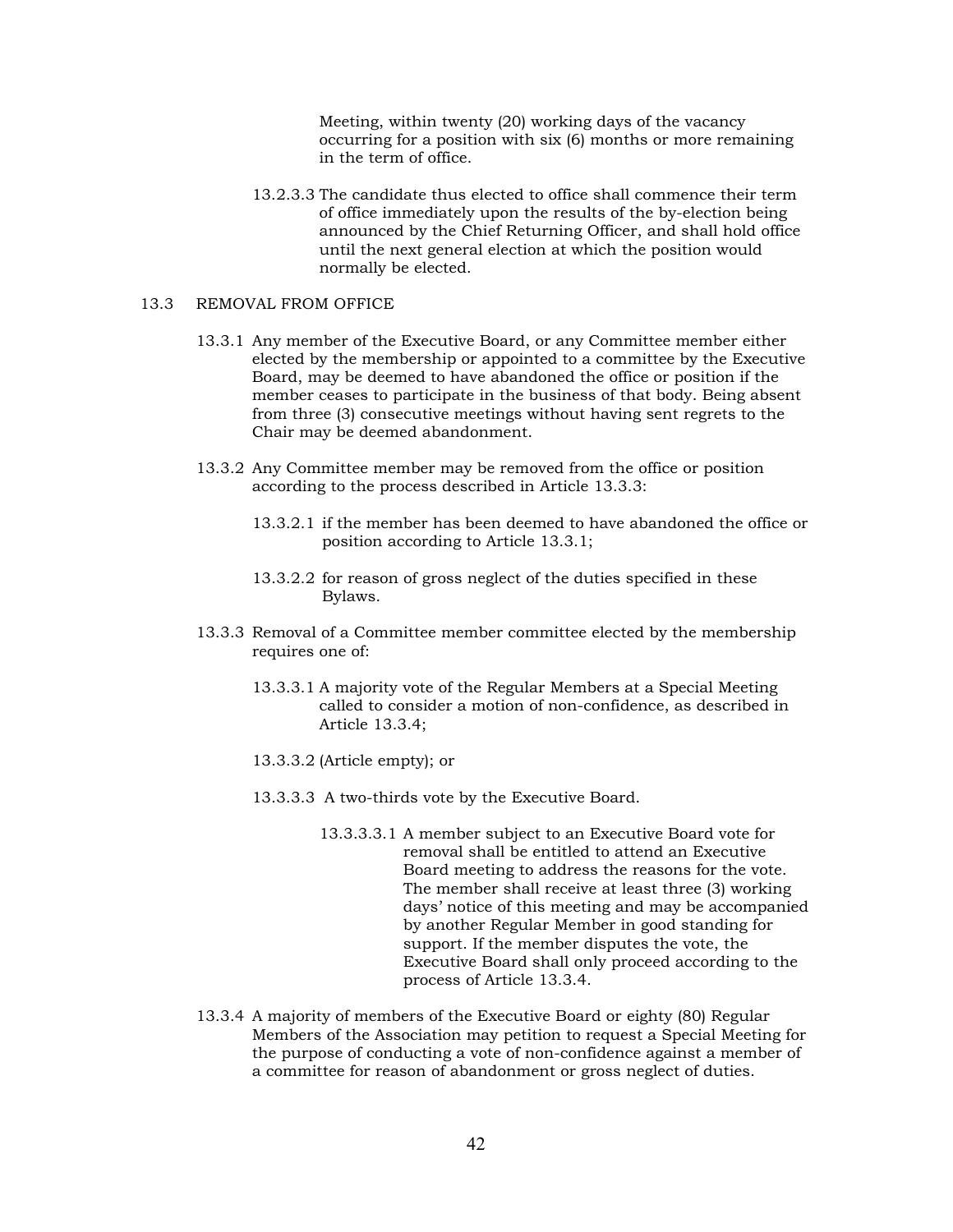- 13.3.4.1 The petitioners shall at the same time present in writing the case and the evidence for conducting a vote of non-confidence for abandonment or gross neglect of duties.
- 13.3.4.2 Such a petition shall be sent to the President, or in the event that the motion is against the President, to the Chief Returning Officer. The Executive Board shall within seven (7) working days of receipt of the petition issue notice for a Special Meeting to consider the motion.
- 13.3.4.3 The notice for the Special Meeting shall include the names of the petitioners, the case and the evidence.
- <span id="page-42-0"></span>13.3.4.4 The member(s) affected by the petition shall be informed by the Executive Board and shall be given a copy of the petition, case and evidence at least five (5) working days prior to the issuance of the notice for the Special Meeting.
- 13.3.5 In the event of the removal of a Committee member r of a committee, that member's office or position shall be considered vacant and shall be filled in accordance with Article 13.1 or 13.2.

#### **14.AGREEMENTS AND RATIFICATION**

- 14.1. The Executive Board has the exclusive authority to cause the Association to bargain collectively on behalf of the academic staff and to bind them to a collective agreement. The Executive Board may delegate the collective bargaining function to the Negotiating Committee pursuant to Article 10.12.
- 14.2. The Executive Board shall inform the Board of Governors at the outset of each round of collective bargaining, in writing, that the Executive Board's agreement to Collective Agreement amendments and renewals is subject to ratification by the Regular Members of the Association.
- 14.3. Ratification shall be by Special Resolution of the Membership with voting conducted by secret electronic ballot using the online voting software approved by the Executive Board, or by secret paper ballot in the Faculty Centre. Voting shall open no later than three (3) working days following a Special or Extraordinary Meeting called to consider the proposals. Voting shall take place on two (2) consecutive working days. During those two days, online voting shall be open continuously from 9 a.m. on the first day to 5 p.m. on the second day, or voting in the Faculty Centre shall be open from 9 a.m. to 5 p.m. each day. Notwithstanding anything else in these Bylaws, all Regular Members (including Regular Members not in good standing) are eligible to vote in collective agreement amendment and renewal ratification votes.
- 14.4. When the Executive Board is prepared to conclude a collective agreement, the President and the Vice-President, Negotiations shall sign the Collective Agreement on behalf of the Executive Board. When the Vice-President, Negotiations is not the Chair of the Negotiating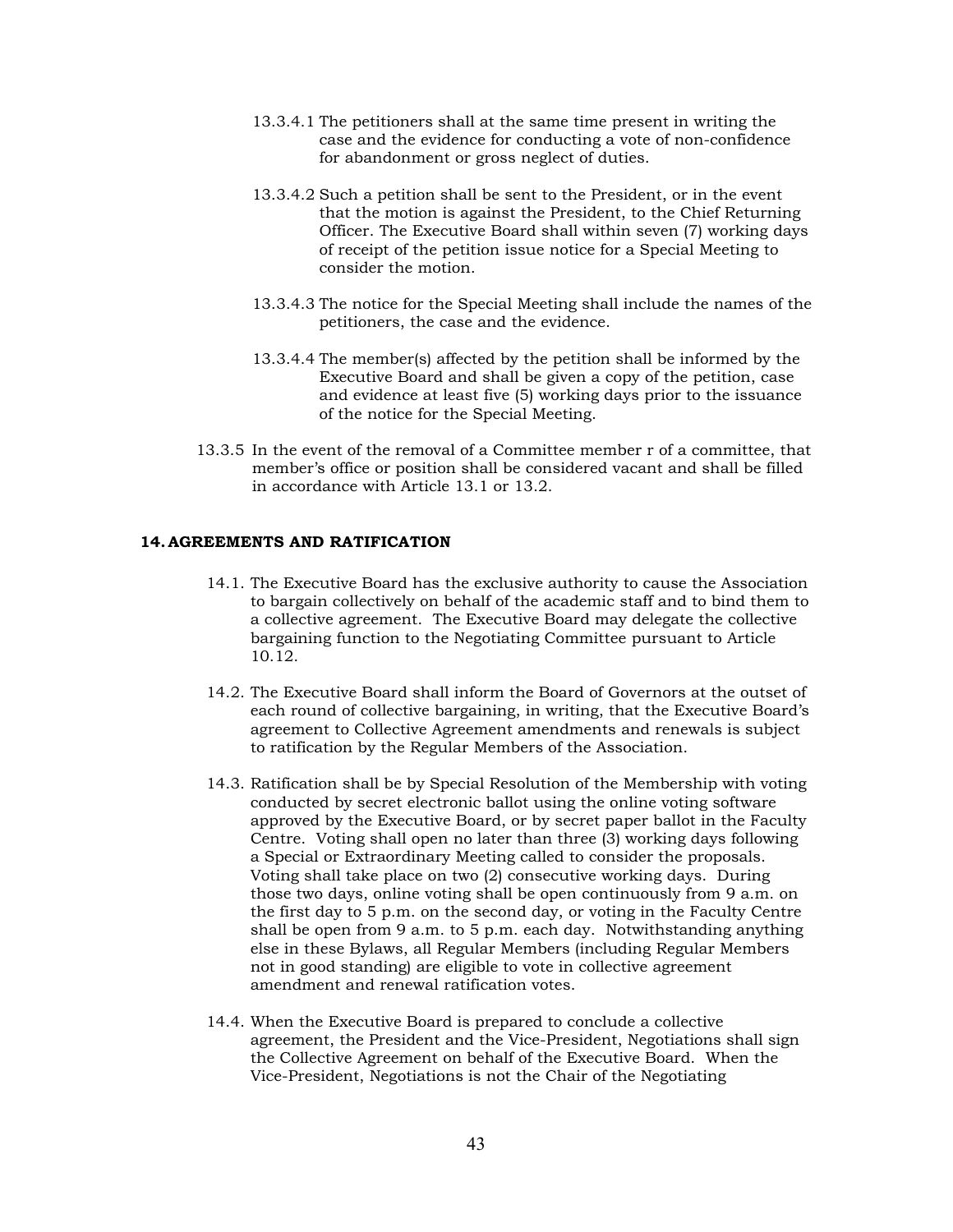Committee, the Executive Board may delegate the Vice-President's signing function to the Chair of the Negotiating Committee.

## <span id="page-43-0"></span>**15.FINANCE**

#### 15.1 BORROWING POWER

- 15.1.1 For the purposes of carrying out its objectives, the Association may borrow or raise or secure the payment of money in such manner as it thinks fit, and in particular by the issue of debentures.
- 15.1.2 The borrowing powers of the Association shall only be exercised by a three-fourths majority vote of those present and entitled to vote at a Special or Annual General Meeting of the Association provided that the notice of any such meeting is given to the membership ten (10) working days prior to that meeting and provided that such a notice contains particulars of the proposed action.

#### 15.2 INVESTMENTS

- 15.2.1 For the purposes of carrying out the objectives of the Association, the Executive Board may invest surplus funds of the Association by the purchase of interest-bearing securities to be issued in the name of the Association.
- 15.2.2 Investments of the Association shall be limited to interest bearing securities issued by the Government of Canada, or any of its Provinces, up to any amount, or to interest bearing securities issued by a Canadian Chartered Bank.
- 15.2.3 The principle amounts and terms of securities purchased shall be determined by reference to the projected cash requirements of the Association, giving consideration to the objectives of the Association. No single security in excess of Twenty-Five Thousand Dollars (\$25,000.00) which exceeds a term of one (1) year shall be purchased without prior approval of the Executive Board.

## 15.3 FISCAL YEAR END

- 15.3.1 The fiscal year of the Association shall end on March 31 of each calendar year.
- 15.3.2 Audited financial statements as at March 31 and for the year then ended shall be presented to the membership no later than the September Regular Meeting of the Association.

## 15.4 BUDGET

15.4.1 Any proposed expenditure by a Standing Committee on travel, accommodation or food and beverages for committee members shall first be approved by the Executive Board.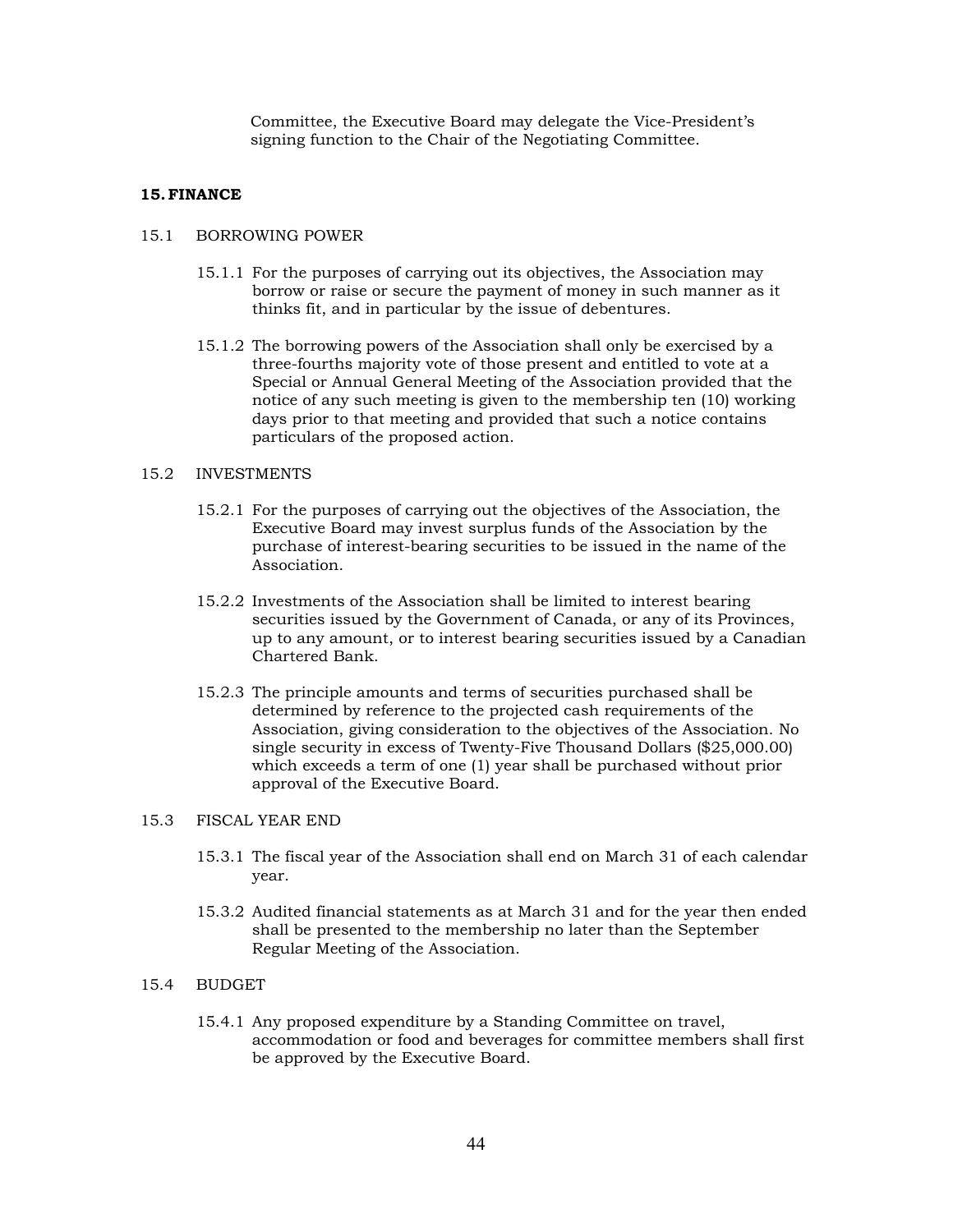15.4.2 Budgeted financial statements comprising a Balance Sheet and Income Statements for the current fiscal year ended March 31 shall be presented to and approved by the membership at the Annual General Meeting of the Association.

#### 15.5 CONTINGENCY FUND

- 15.5.1 The Association shall maintain a contingency fund of up to \$2,100,000 restricted for the purpose of paying professional fees, including for legal counsel and written legal opinions, resulting from costs associated with the maintenance of members' professional welfare, and for paying costs associated with grievances and rights arbitrations, mediation and interest arbitration resulting from failure to reach agreement in collective bargaining, strikes and lockouts, litigation, Labour Relations Board hearings, and any emergency expenses as determined and authorized by the Executive Board.
- 15.5.2 Where possible money should be allocated to this fund each year if the fund is less than \$2,000,000.
- 15.5.3 The Executive Board is authorized to make payments from this fund for the purposes set forth in Article 15.5.1.
- 15.6 BUILDING FUND
	- 15.6.1 The Association shall maintain a Building Fund restricted solely for the purpose of carrying out construction, renovation, maintenance and improvement projects related to the Faculty Centre, including the purchase and replacement of tangible assets such as furnishings and equipment.
	- 15.6.2 All funds raised by borrowing, special dues levy or budget decision for the express purpose of construction or renovation shall be allocated to this restricted fund.
	- 15.6.3 Where possible and when there is no outstanding Association debt related to projects as set forth in Article 15.6.1, money should be allocated to this fund each year until the fund has a balance of \$35,000.
	- 15.6.4 The Executive Board is authorized to make payments from this fund for direct costs associated with projects as set forth in Article 15.6.1.
	- 15.6.5 The Faculty Centre Management Committee is authorized to make expenditures from this fund, up to \$2,000 annually, related to the maintenance and improvement of the Faculty Centre and shall recommend expenditures in excess of \$2,000 to the Executive Board.

### 15.7 OPERATING FUND

- 15.7.1 The Association shall maintain an unrestricted Operating Fund for the purpose of carrying out normal operations, within the planning framework of the approved annual operating budget, pursuant to Article 15.4.2.
- 15.7.2 Where possible, the Executive Board shall aim to maintain the fund's fiscal yearend balance at approximately 50% of the expenses budgeted for the subsequent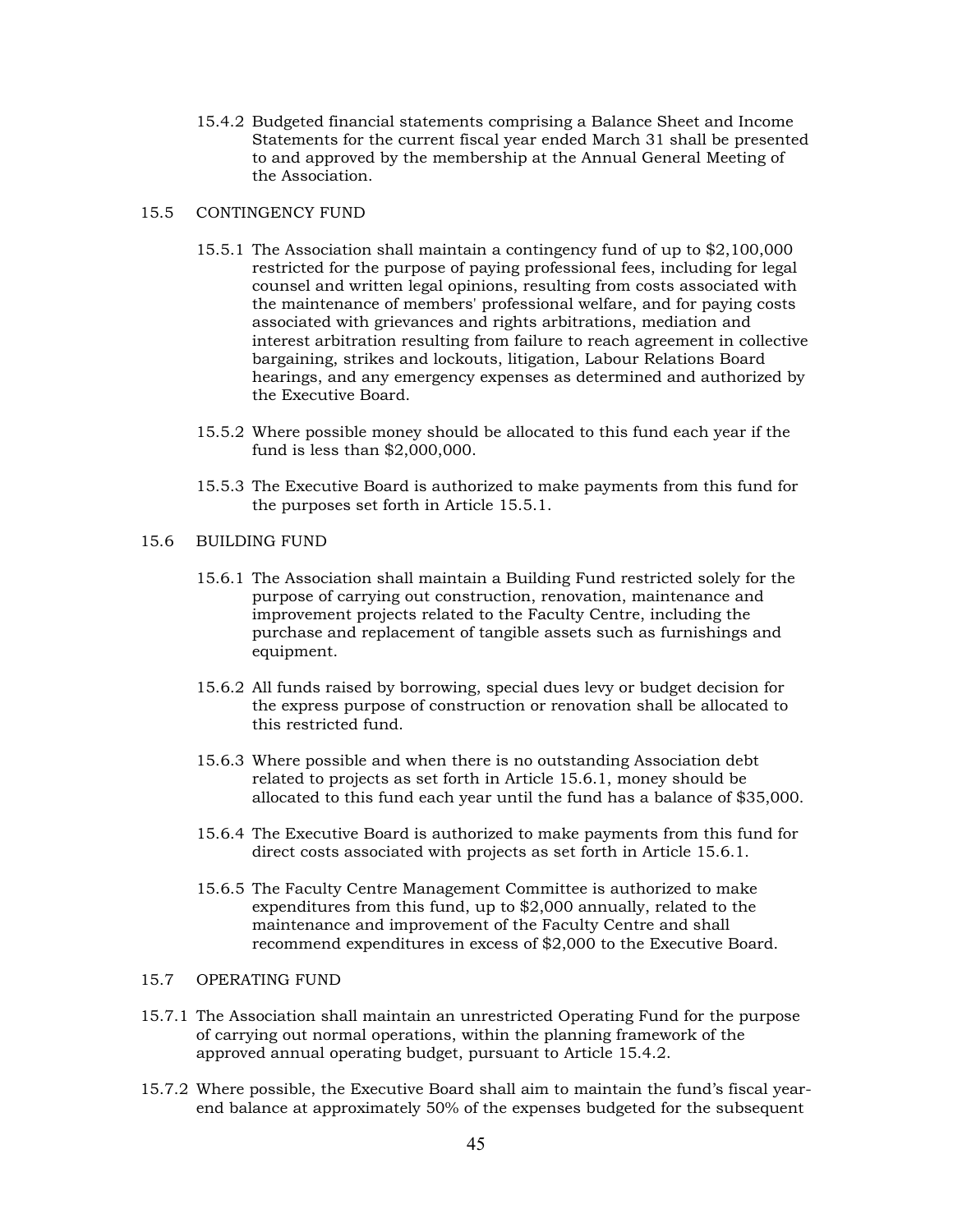year. Balances in excess of this amount shall normally be redirected to the Building and/or Contingency Fund.

## <span id="page-45-0"></span>**16.CODE OF ETHICS**

This article first describes the principles upon which the Code of Ethics is based. The Code itself begins at Article 16.1.

## EXECUTIVE SUMMARY

We, the members of the MRFA, assert the following as our code of ethics.

- 1. Responsibility: We have a duty to fulfill our obligations, both written and implied, and to accept responsibility for the consequences of the decisions we make as scholars, teachers, and members of the academic community.
- 2. Respect for Oneself and Others: We have a duty to respect others and a right to respect from others. We accept our leading role in teaching respect for all human beings, regardless of race, religion, gender, sexual orientation, and other categorizations that can be used as a basis for discrimination.
- 3. Fairness: We have a duty to be fair in our dealings with others and a right to be treated fairly.
- 4. Truth and the Advancement of Knowledge: We acknowledge that the concept of truth is itself part of academic inquiry. We agree to conduct our scholarship and teaching in good faith, to be judged by the highest standards in our respective disciplines, and to apply ourselves to the advancement of knowledge in our scholarship and teaching.
- 5. Academic freedom: We have the right to academic freedom, the duty to exercise and defend that right, and the obligation to encourage it in institutional and civic life.
- 6. Excellence: As teachers, scholars, counsellors, librarians, office-holders within the University, and members of the Mount Royal University community, we commit to maintaining the standards of excellence expected of us by our students, our fellow scholars and ourselves.

#### PREAMBLE

Professionals are self-governed both as groups and as individuals. As higher educational professionals, we assume a variety of roles and sometimes face competing demands that arise from conflicting duties. The challenge of discharging these diverse duties and of maintaining high standards of conduct cannot be met by merely following a list of rules. We need a framework for conceiving of professionalism in higher education that will help us determine for ourselves how we should act in particular situations.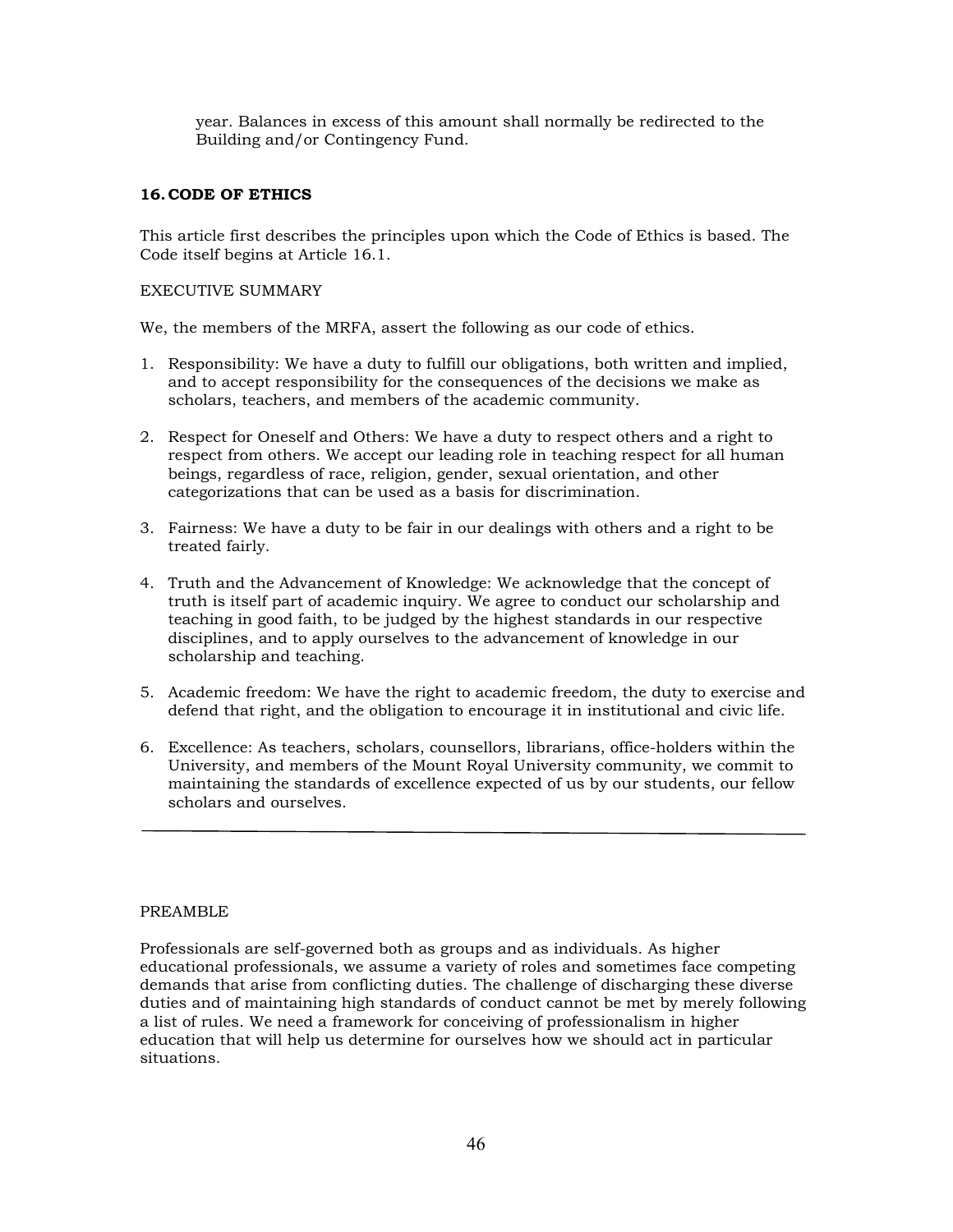This code rests on the belief that, in order to consistently and correctly determine professional standards of conduct, one must understand upon what those standards are based. Therefore, although the code guides by identifying standards of professional conduct, it also serves an educative function by showing how they are derived and justified. Rather than merely regulating with a limited set of rules, the code consists of a framework of core values, ethical principles, rights, duties, and standards of ethical conduct that define the concept of professionalism in higher education. Through identifying the deeper bases of standards of conduct, it articulates and defends an ideal of the higher educational professional. Thus, in addition to offering a framework which can help members think through the specific ethical challenges that we face, this code intends to contribute to the social milieu in which members of the Association independently endorse, and mutually reinforce, the promotion of the shared values that provide meaning and direction to our work.

As a proud association of equal, autonomous, and responsible professionals, the members of the Mount Royal Faculty Association are united in our resolve to promote these basic values and commitments and thereby maintain the highest standards of professional conduct.

#### FOUNDATIONAL VALUE: PROMOTING THE COMMON GOOD

The purpose of ethics is to promote the good of individuals. The welfare of specific individuals taken together is the common good. Since higher educational professionals collectively share a general commitment to promote the common good, higher education is an ethical enterprise. Promoting the common good both justifies, and helps to generate, the set of specific values that collectively define professionalism in higher education.

## SPECIFIC CORE VALUES

The core ethical values of responsibility, respect for oneself and others, and fairness are generated by the fundamental goal of promoting the common good. The core values of truth and the advancement of knowledge, academic freedom, and excellence arise from the unique character of the higher education mission. Together these six specific values constitute the basis of higher educational professionalism.

## THE SIX CORE VALUES OF HIGHER EDUCATIONAL PROFESSIONALISM

- 1. Responsibility
- 2. Respect for Oneself and Others
- 3. Fairness
- 4. Truth and the Advancement of Knowledge
- 5. Academic Freedom
- 6. Excellence

## ETHICAL PRINCIPLES

Ethical principles are derived from ethical values, which may be too imprecise to guide behaviour. Ethical principles express ideal standards of behaviour and we should view them as providing us with reasons for acting. Principles have weight or importance and, although they may not determine decisions for us, they can incline those decisions one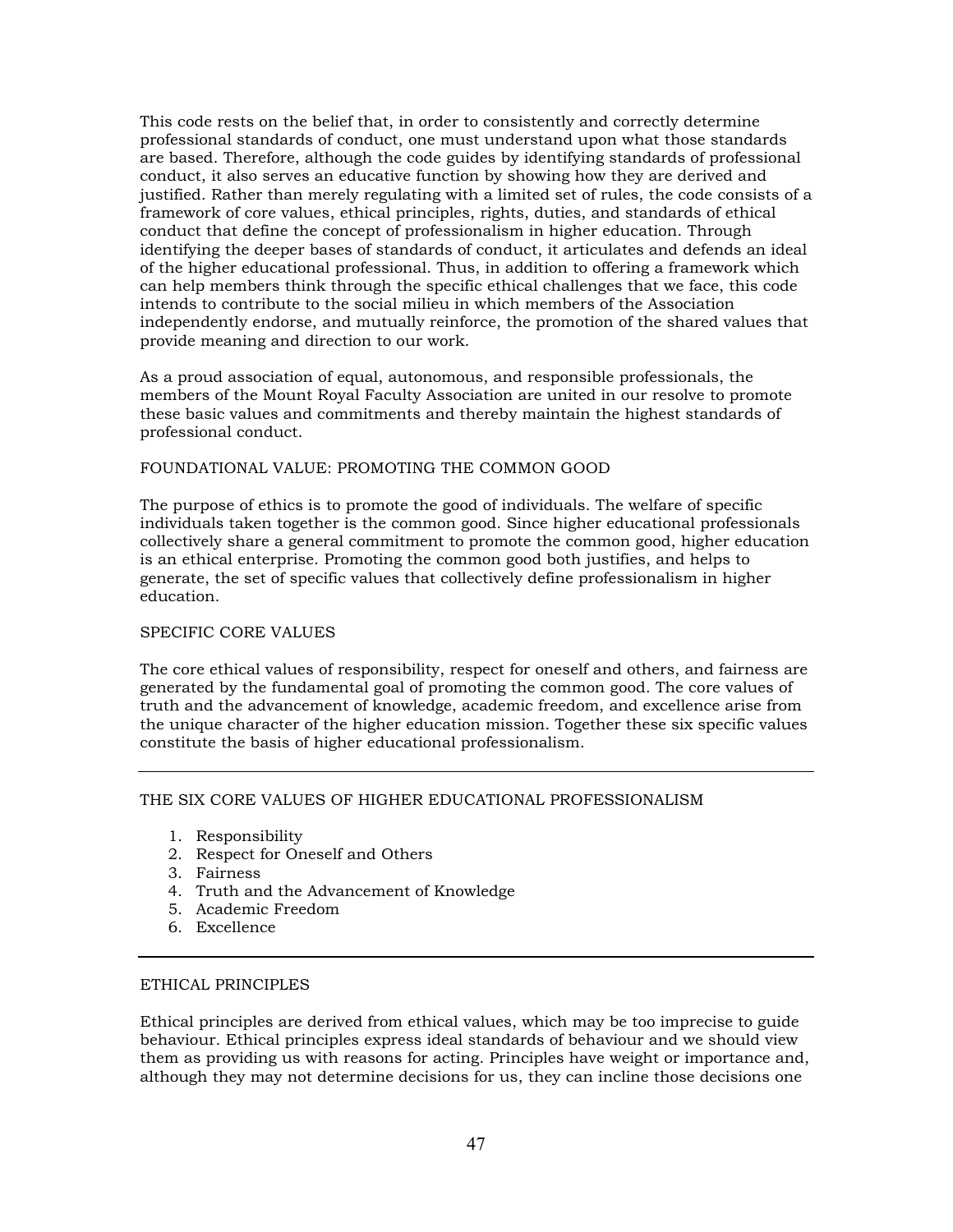way or another. As life is often complex, the weight particular ethical principles carry will vary depending on the specific circumstances in which we find ourselves.

The following general ethical principles are derived from the core values of higher educational professionalism. They express standards of professional conduct and generate our specific rights and duties.

## 1. VALUE: RESPONSIBILITY

Ethical Principle: Higher educational professionals should take responsibility for their decisions and actions, especially as these decisions and actions impact the interests of others.

## 2. VALUE: RESPECT FOR ONESELF AND OTHERS

Ethical Principle: Higher educational professionals should have and show respect for themselves and others.

#### 3. VALUE: FAIRNESS

Ethical Principle: Higher educational professionals should be fair and, be seen to be fair, in their dealings with others.

#### 4. VALUE: TRUTH AND THE ADVANCEMENT OF KNOWLEDGE

Ethical Principle: Higher educational professionals should seek the truth and be committed to the advancement of knowledge.

## 5. VALUE: ACADEMIC FREEDOM

Ethical Principle: Higher educational professionals should act to safeguard academic freedom.

Academic freedom encompasses a range of more specific freedoms including freedom of inquiry, freedom of thought, freedom of expression, freedom of association, and freedom of assembly. Together these freedoms form the basis of the higher educational enterprise by making the search for truth and the advancement of knowledge possible. For this reason, insofar as truth and the advancement of knowledge are valuable, so too is academic freedom. Just as we need freedom in our individual lives, we need it to discover how best to advance our common interests. Apart from its instrumental value, academic freedom is required for professional respect because autonomy is a pre-condition of responsibility and responsibility is required for self-respect. Self-esteem in our working lives depends upon us being able to take credit for our successes and this, in turn, is dependent upon us being free to make our own academic choices and decisions.

We regard the set of freedoms that constitute academic freedom as fundamental Charter rights, each of which generates corresponding duties. Although each of these rights and duties are valuable, the right to dissent and the corresponding duty to respect such dissent warrant special attention. The pursuit of truth is a social venture that crosses generational and national boundaries. Individuals do not advance knowledge in a vacuum. Moreover, since none of us are infallible, none of us can determine what others should believe. The truth will most likely emerge in an environment in which individuals are free to express and defend their views without fear of threat or reprisal. This right to freedom of expression includes the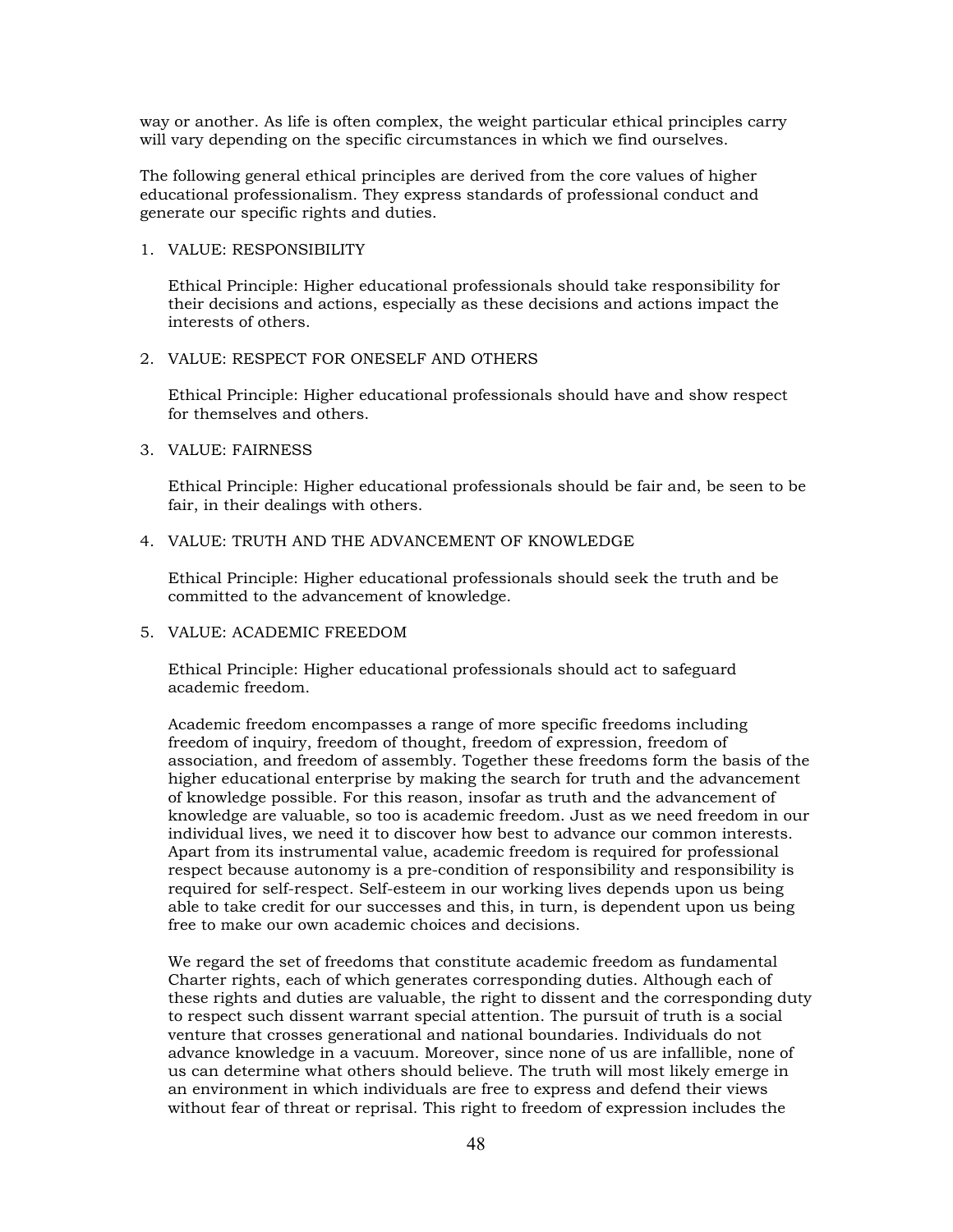right to responsible dissent. In a climate in which opinions are vigorously debated and challenged, the justification for those opinions can emerge. An understanding of the justification for certain truths is required to ensure that those truths will not be held as prejudices, putting their meaning in danger of being lost. The right to dissent and the corresponding duty to respect dissent are necessary to ensure that the truth will emerge and remain vital. Since the scope of the freedoms that constitute academic freedom is the measure of the maturity and vitality of a society, and since they so directly bear on the pursuit of truth and the advancement of knowledge, higher educational professionals have a unique, fundamental duty to safeguard these freedoms and to educate society about their importance to the common good.

6. VALUE: EXCELLENCE

Ethical Principle: Higher educational professionals should seek excellence in their work.

## 16.1. ETHICAL STANDARDS

The following ethical standards are derived from the core values and ethical principles stated above. They pertain to the specific roles we assume as colleagues, teachers, scholars and researchers, and administrators, and as members of our wider communities, including Mount Royal University, our disciplines and professions, and broader civil society.

These standards shall apply to all Regular Members of the Association.

## 16.2. RESPONSIBILITIES AND RIGHTS AS COLLEAGUES

## 16.2.1. Responsibility

- 16.2.1.1.We have a duty to be accountable for the impact that our decisions and actions have on our colleagues.
- 16.2.1.2.We have a duty to honour and uphold all agreements adopted by the Association and all verbal and written agreements among ourselves with respect to our professional responsibilities and obligations.
- 16.2.1.3.We have the right to speak on behalf of the Association only if we have the informed consent of the Association or its Executive Board.

## 16.2.2. Respect

- 16.2.2.1. We have a duty to treat our colleagues with respect.
- 16.2.2.2. We have a duty to be respectful of our differences and diversity.
- 16.2.2.3. We have a duty to maintain our colleagues' privacy and to keep confidential all information learned about a colleague during participation in the work of committees or other work-related activities, except where disclosure is justly required as part of that work. This duty extends to confidential information learned about third parties who are not members of the Association.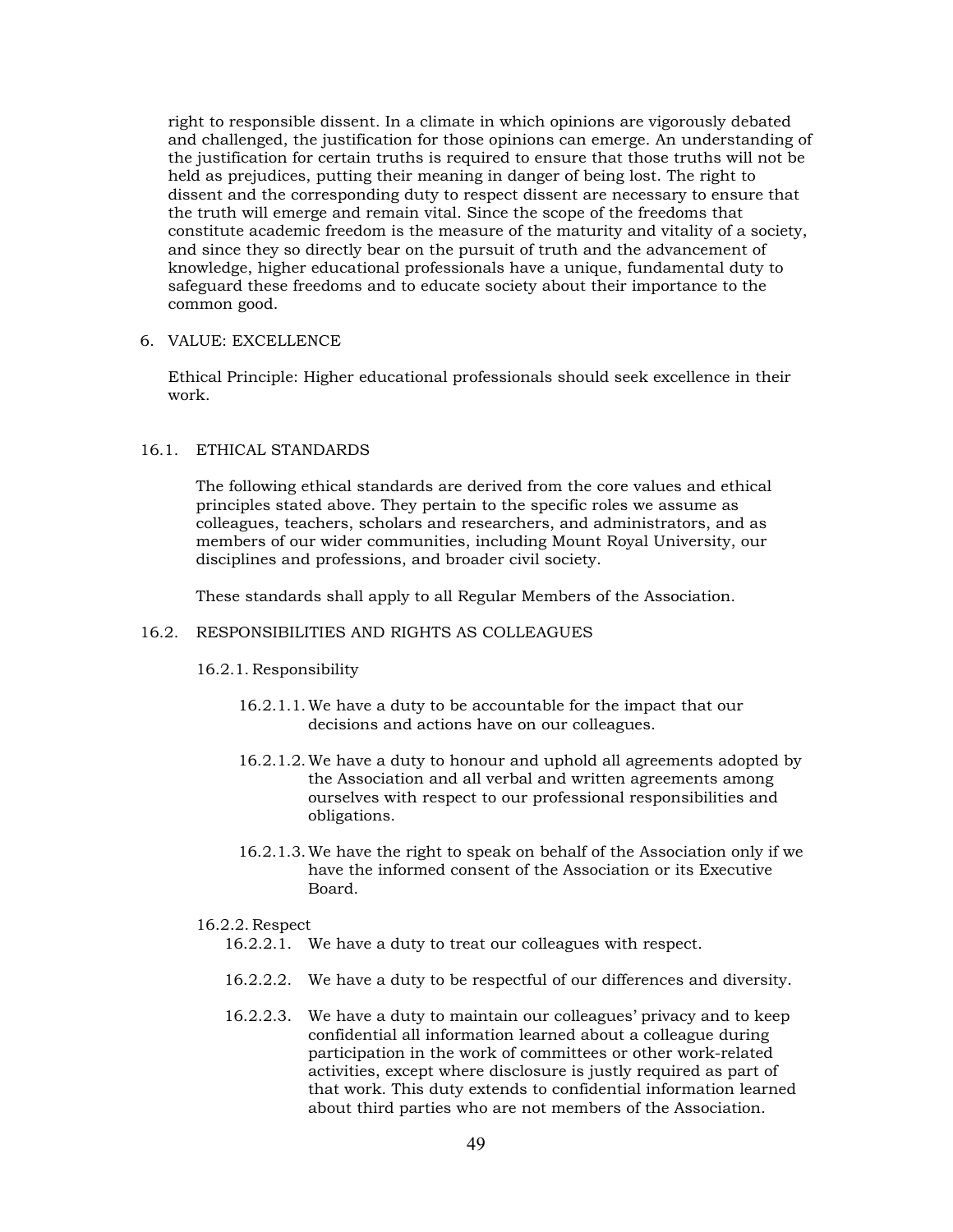16.2.2.4. We have a duty not to divulge confidential information pertaining to Association affairs, except as required by law or by consent of the Association.

#### 16.2.3. Fairness

- 16.2.3.1. We have a duty to judge our colleagues without bias or prejudice.
- 16.2.3.2. We have a duty to evaluate the work and efforts of our colleagues fairly and objectively and to make professional assessments on the basis of merit to the best of our abilities.
- 16.2.3.3. We have a duty to act in good faith in our dealings with our colleagues.
- 16.2.3.4. We have a duty to avoid conflicts of interest and to fully and appropriately disclose any potentially conflicting obligations in our dealings with our colleagues.
- 16.2.4. Truth and the Advancement of Knowledge
	- 16.2.4.1. We have a duty to be truthful with, and in our dealings about, our colleagues.
- 16.2.5. Academic Freedom
	- 16.2.5.1. We have a duty to protect the academic freedom of our colleagues and to encourage their freedom of inquiry. This includes respect for our colleagues' right to dissent and to express views with which we disagree.
	- 16.2.5.2. We have the right to academic freedom.
- 16.2.6. Excellence
	- 16.2.6.1. We have a duty to maintain high standards of collegiality.
	- 16.2.6.2. We have a duty to encourage each other to abide by this code.

#### 16.3. RESPONSIBILITIES AND RIGHTS AS TEACHERS

- 16.3.1. Responsibility
	- 16.3.1.1. We have a duty to be accountable for the impact that our decisions and actions have on our students.
- 16.3.2. Respect
	- 16.3.2.1. We have a duty to treat our students with respect, to be mindful of the position of power we occupy, and to uphold a professional relationship with them.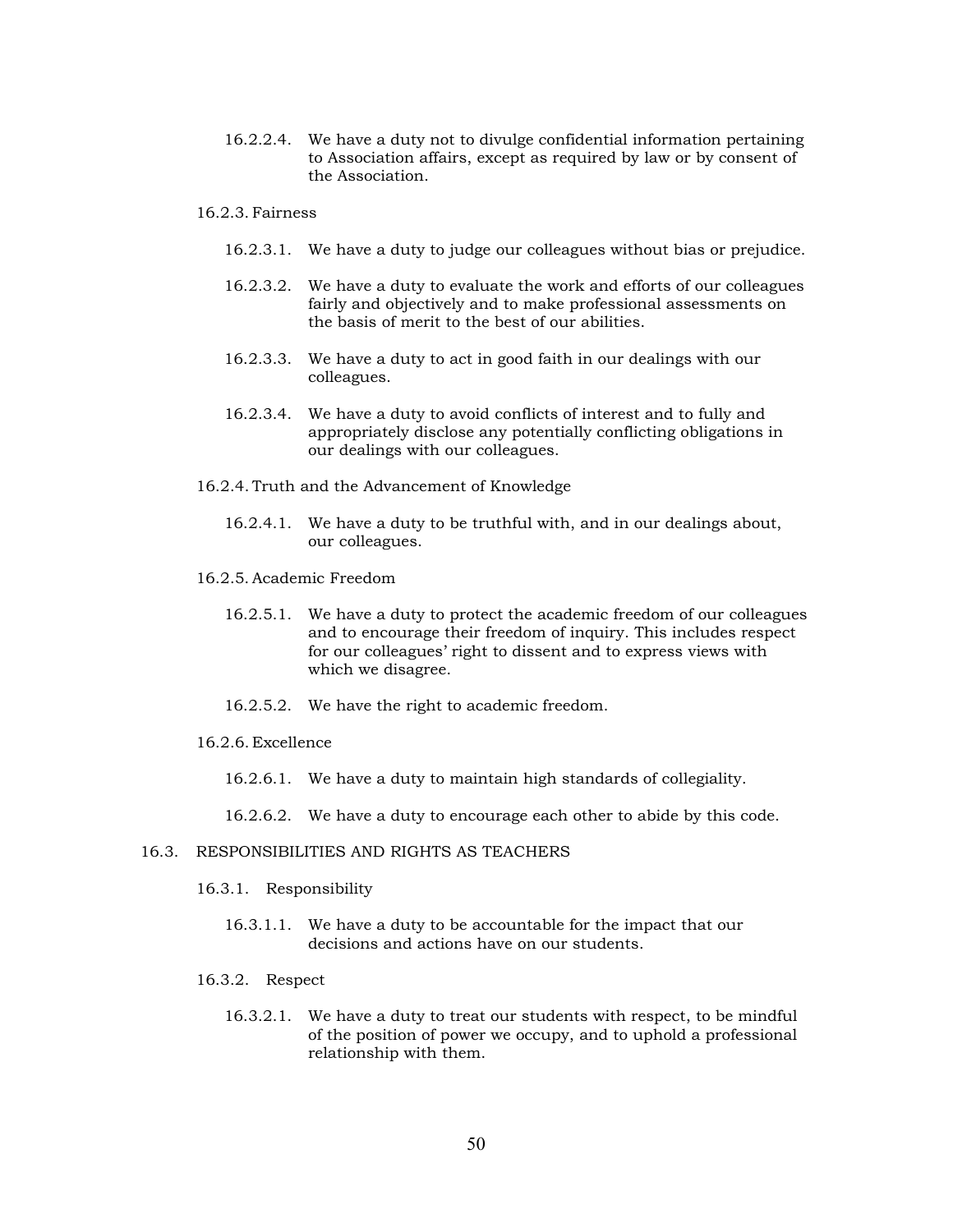- 16.3.2.2. We have a duty to be respectful of our diversity and to be tolerant of differences between our students and ourselves, and those among our students.
- 16.3.2.3. We have a duty to maintain students' privacy and to keep confidential all information learned about a student, except where it is given to a colleague for the purpose of aiding or evaluating the academic progress of the student, where maintaining privacy might be contrary to the interests of the Mount Royal University community, or where it is given with the prior consent of the student.

#### 16.3.3. Fairness

- 16.3.3.1. We have a duty to judge our students without bias or prejudice.
- 16.3.3.2. We have a duty to evaluate the work and efforts of our students fairly and objectively and to make professional assessments on the basis of merit to the best of our abilities.
- 16.3.4. Truth and the Advancement of Knowledge
	- 16.3.4.1. We have a duty to protect and promote academic freedom in our classrooms, including by fairly considering a broad range of views and opinions
	- 16.3.4.2. We have a duty to promote academic honesty and integrity in our courses.
- 16.3.5. Academic Freedom
	- 16.3.5.1. We have a duty to protect the academic freedom of our students and to encourage their freedom of inquiry. This includes respect for our students' right to dissent and to express views with which we disagree.
- 16.3.6. Excellence
	- 16.3.6.1. We have a duty to maintain high standards of teaching expertise and appropriate, discipline-specific standards of intellectual rigor in our courses.
	- 16.3.6.2. We have the right to engage in professionally recognized and appropriate development activities in order to enhance our performance as teachers.

#### 16.4. RESPONSIBILITIES AND RIGHTS AS SCHOLARS AND RESEARCHERS

#### 16.4.1. Responsibility

16.4.1.1. We have a duty to be accountable for the impact that our decisions and actions have on our fellow researchers and scholars.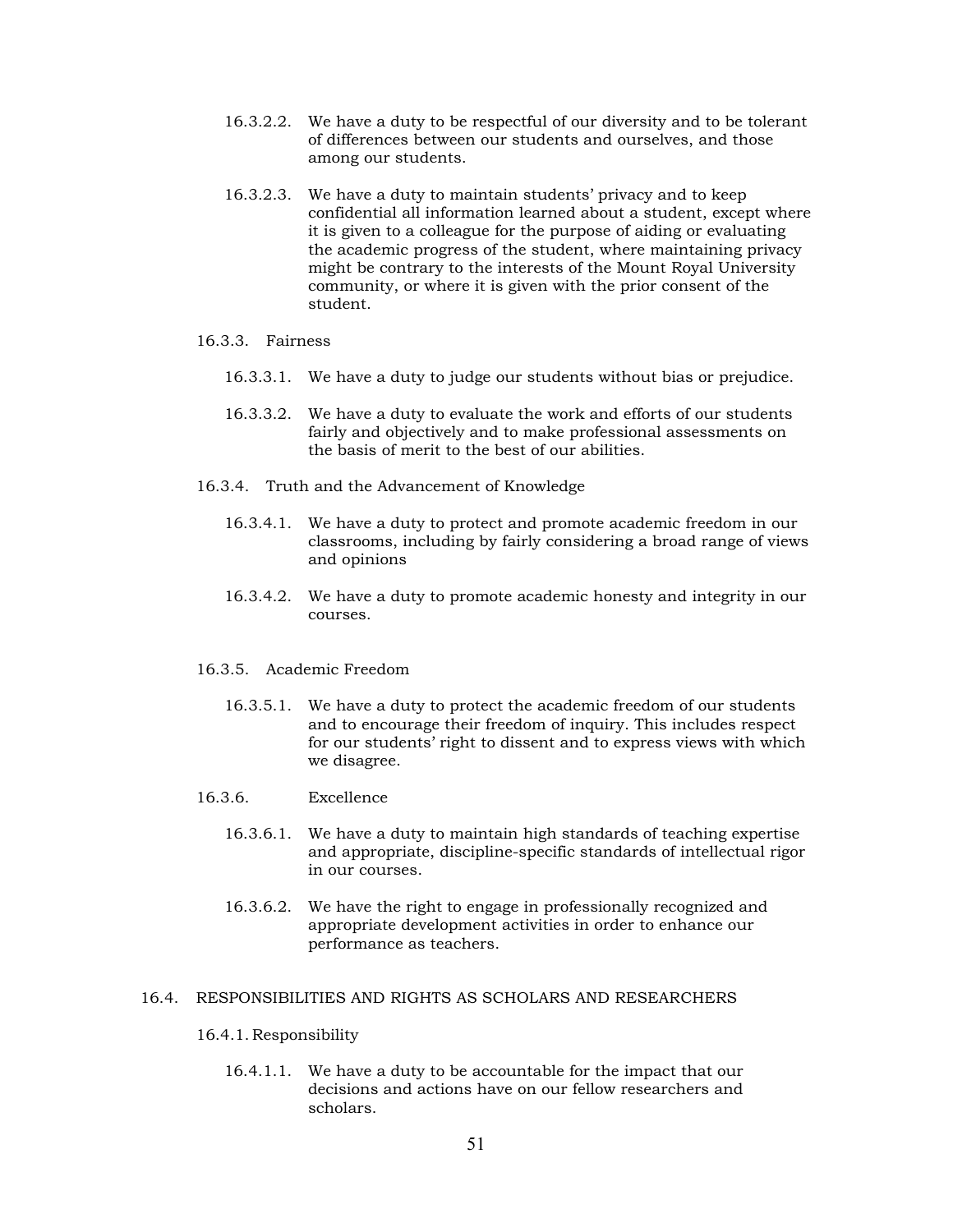- 16.4.1.2. We have a duty to be accountable for the use of any funds awarded to us as researchers and scholars by Mount Royal University or external granting agencies. We have a duty to allocate or spend these funds responsibly.
- 16.4.2. Respect
	- 16.4.2.1. We have a duty to respect and promote the ethics of research involving humans or animals.
- 16.4.3. Fairness
	- 16.4.3.1. We have a duty to judge our fellow researchers and scholars without bias or prejudice.
	- 16.4.3.2. We have a duty to evaluate the work of our fellow researchers and scholars fairly and objectively and to make professional assessments on the basis of merit to the best of our abilities.
	- 16.4.3.3. We have a right as researchers, scholars, and experts to pursue outside interests consistent with our primary obligations to Mount Royal University.
	- 16.4.3.4. We have a duty to avoid conflicts of interest and to fully and appropriately disclose any potentially conflicting obligations in the course of our research and scholarship.
	- 16.4.3.5. We have a duty to avoid using any advances in knowledge that we have gained as a result of access to confidential information obtained in our capacity as a peer reviewer or referee, or any other position of trust and authority, unless we have the permission of the author.
- 16.4.4. Truth and the Advancement of Knowledge
	- 16.4.4.1. We have a duty to base our research and scholarship on advancing knowledge in good faith.
	- 16.4.4.2. We have a duty to acknowledge any creative or academic contributions that our colleagues and students make to the work that we produce.
- 16.4.5. Academic Freedom
	- 16.4.5.1. We have a duty to protect and promote our own academic freedom and the academic freedom of our fellow researchers and scholars.
	- 16.4.5.2. We have the right to academic freedom. This includes the right to freedom of inquiry, freedom of thought, freedom of expression, freedom of association, and freedom of assembly.
- 16.4.6. Excellence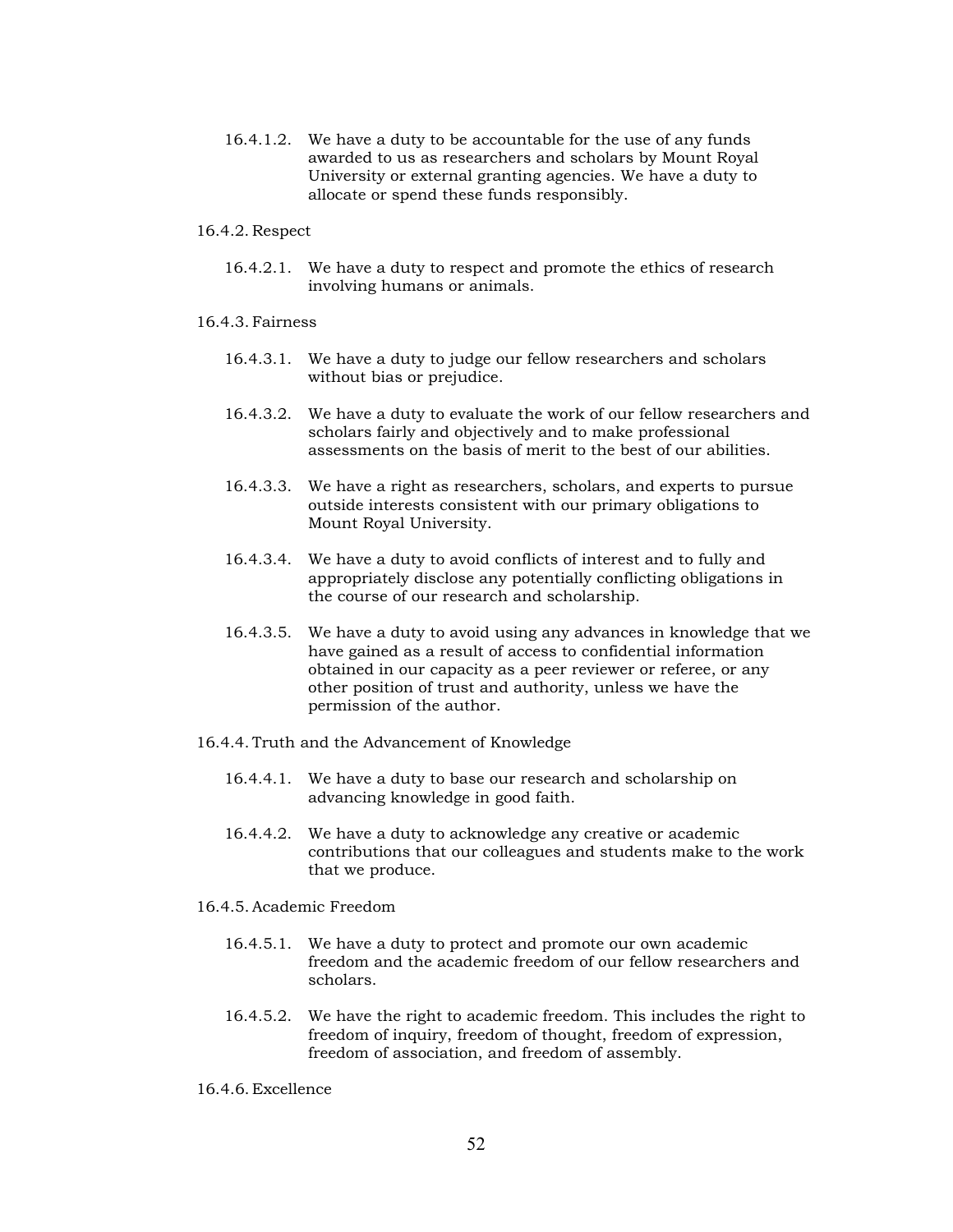- 16.4.6.1. We have a duty to maintain high standards as researchers and scholars.
- 16.4.6.2. We have the right to engage in professionally recognized and appropriate development activities in order to enhance our performance as researchers and scholars.
- 16.5. RESPONSIBILITIES AND RIGHTS AS ADMINISTRATORS, INCLUDING AS CHAIRS
	- 16.5.1. Responsibility
		- 16.5.1.1. We have a duty to be accountable for the impact that our decisions and actions have on those over whom we have authority, including students, staff, and faculty.

#### 16.5.2. Respect

- 16.5.2.1. We have a duty to treat students, staff, and faculty with respect, to be mindful of the position of power we occupy, and to exercise our authority without making unreasonable, arbitrary, contradictory or retaliatory demands.
- 16.5.2.2. We have a duty to be respectful of our diversity and to be tolerant of differences among and between ourselves and students, staff, and faculty.

### 16.5.3. Fairness

- 16.5.3.1. We have a duty to avoid conflicts of interest and the appearance of conflicts of interest by not using our position for personal gain.
- 16.5.4. Truth and the Advancement of Knowledge
	- 16.5.4.1. We have a duty to be truthful with, and in our dealings about, those over whom we have power.

## 16.5.5. Academic Freedom

16.5.5.1. We have a duty to protect and promote academic freedom, including a duty to respect and encourage responsible dissent.

#### 16.5.6. Excellence

- 16.5.6.1. We have a duty to maintain high standards of leadership and managerial competence.
- 16.6. RESPONSIBILITIES AND RIGHTS AS MEMBERS OF MOUNT ROYAL UNIVERSITY

#### 16.6.1. Responsibility

16.6.1.1. We have a duty to be accountable for the impact that our decisions and actions have on Mount Royal University's stakeholders.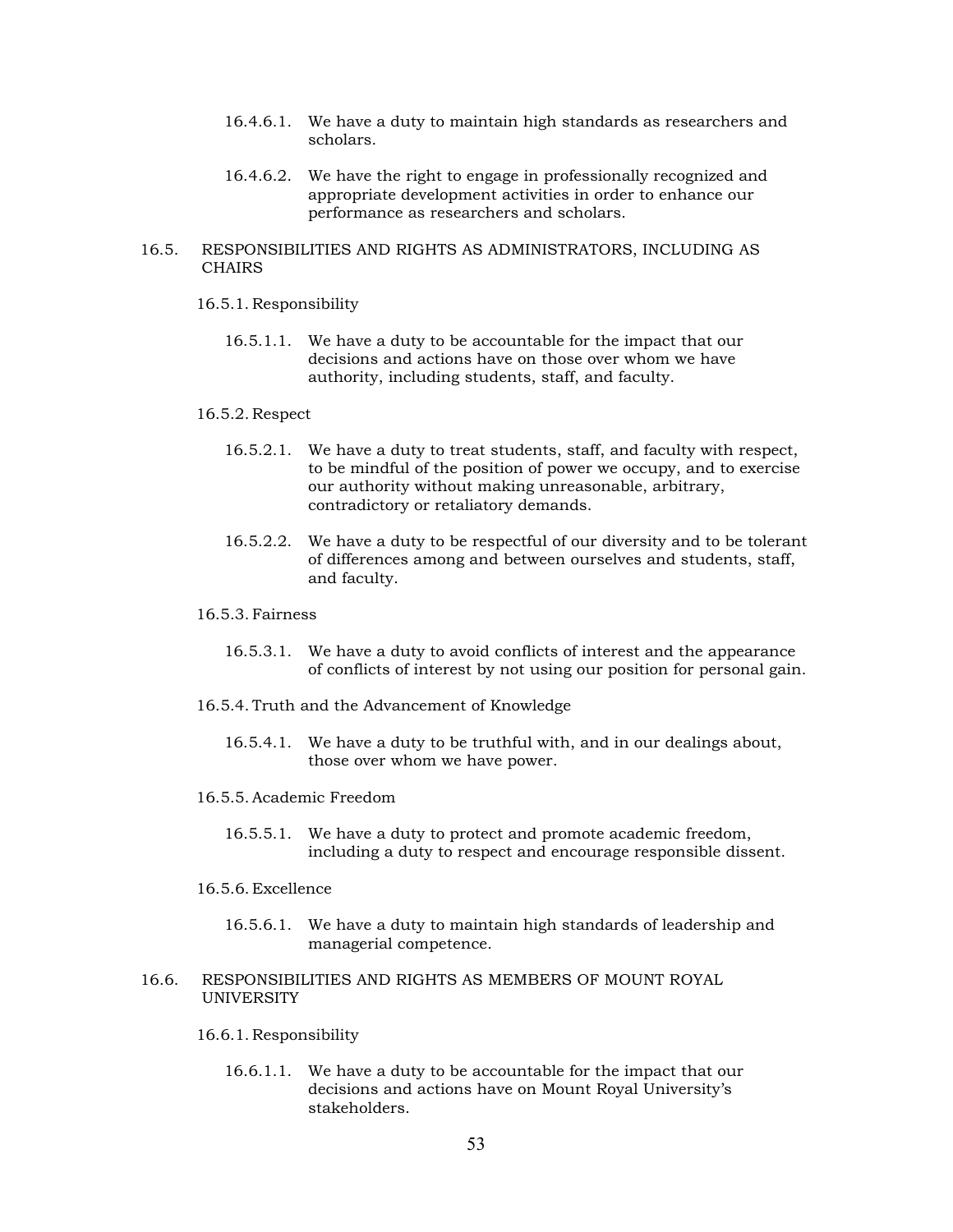- 16.6.1.2. We have a duty to participate in development of, and to abide, by Mount Royal University policies and agreements, and to discharge our duties fairly and in good faith, mindful of our responsibilities to Mount Royal University's stakeholders.
- 16.6.2. Academic Freedom
	- 16.6.2.1. We have a duty to protect and promote academic freedom at Mount Royal University.
- 16.6.3. Excellence
	- 16.6.3.1. We have a duty to seek reforms which would improve Mount Royal University.
	- 16.6.3.2. Full-time members have a duty to participate in the governance and administration of Mount Royal University at the Board of Governors, Association, Faculty, department and other levels, provided that this participation is consistent with the member's primary responsibilities and individual abilities.

## 16.7. RESPONSIBILITIES AND RIGHTS AS MEMBERS OF OUR BROADER ACADEMIC COMMUNITIES AND ORGANIZATIONS

- 16.7.1. Responsibility
	- 16.7.1.1. We have a duty to be accountable for the use of any funds entrusted to us as occupants of positions of trust and authority in our professional bodies and associations. We have a duty to spend these funds responsibly.
	- 16.7.1.2. We have the right to engage in the activities and governance of our professional bodies and associations, provided that exercising this right is consistent with the discharge of our primary responsibilities at Mount Royal University.

#### 16.8. RESPONSIBILITIES AND RIGHTS AS MEMBERS OF CIVIL SOCIETY

- 16.8.1. Truth and the Advancement of Knowledge
	- 16.8.1.1. We have a duty to be truthful about our qualifications and expertise, including when speaking on matters outside our professional expertise.
- 16.8.2. Academic Freedom
	- 16.8.2.1. We have a duty to protect and promote academic freedom.
	- 16.8.2.2. We have the right to academic freedom, including the right to exercise all of our academic freedoms off campus.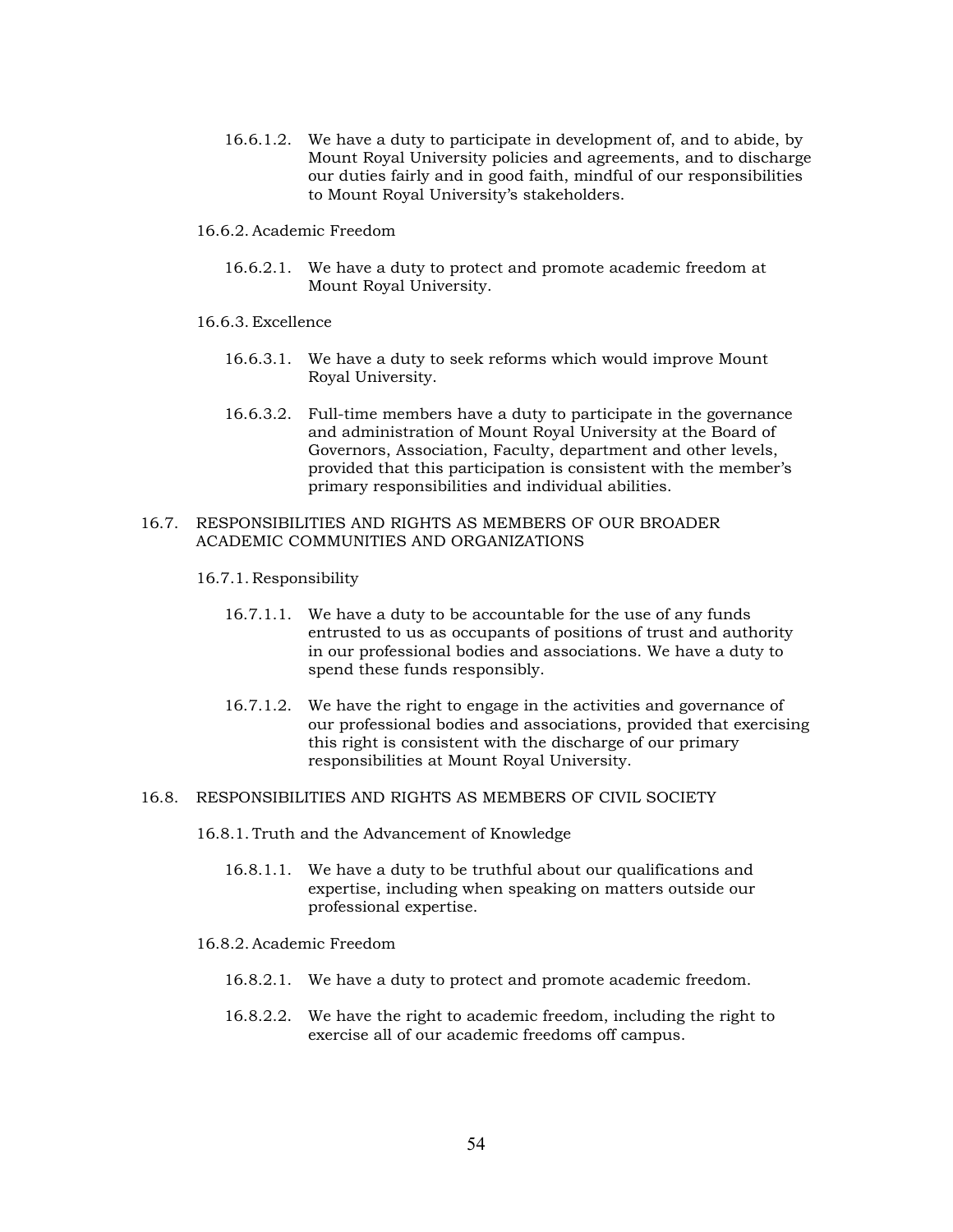## <span id="page-54-0"></span>**17.Repealed**

#### <span id="page-54-1"></span>**18.PARLIAMENTARY PROCEDURE**

- 18.1. The current edition of Robert's Rules of Order shall govern the conduct of all meetings of the Association, its committees and the Executive Board, except as otherwise set forth in law, in these Bylaws or in the established policies and procedures of the Association.
	- 18.1.1 The President of the Association may designate a Regular Member in good standing to chair any meeting of the Association, or any portion of a meeting.
- 18.2 Recognizing that Bylaw provisions may be violated unintentionally or in error in certain circumstances, the Executive Board shall immediately endeavour to correct or reverse any violation. The Executive Board shall bring any violation or alleged violation forward to the next Regular Meeting with a description of the circumstances and an account of how the matter has been addressed including a description of any corrective actions taken.
	- 18.2.1 Any decisions resulting from a violation of such a Bylaw process or Article shall be null and void.

#### <span id="page-54-2"></span>**19.AMENDMENTS**

- 19.1. Bylaws may be made, altered or rescinded by Two-Thirds Special Resolution of the Membership at or pursuant to an Annual General Meeting or Special Meeting at which the motion to make, alter or rescind bylaws is considered. The conduct of the vote on the motion shall be in accordance with Article 19.5.
- 19.2. A motion to make, alter or rescind bylaws is not in order unless notice of motion has been provided as set forth in this Article. This notice of motion must accompany the written notice for the meeting referred to in Article 19.1, at the time that the written notice for the meeting is provided in accordance with Article 7.3 or 7.4.
- 19.3. The notice required pursuant to Article 19.2 shall be accompanied by the proposed language for any bylaw to be made or for any alteration, and shall be accompanied by a rationale for any bylaw to be made, altered or rescinded.
- 19.4. Concerning a motion to amend a motion to make, alter or rescind bylaws:
	- 19.4.1. A main motion to make, alter or rescind bylaws is amendable only to the extent that amendments must be germane to the main motion, must relate directly to the proposed language and must be consistent with the subject matter described in the notice for the meeting; and
	- 19.4.2. Such a motion to amend requires a two-thirds majority in order to pass.
- 19.5. Pursuant to Article 19.1, voting on a main motion to make, alter or rescind bylaws shall be conducted exclusively at the meeting referred to in Article 19.1; or, at the discretion of the Executive Board, voting may instead be conducted at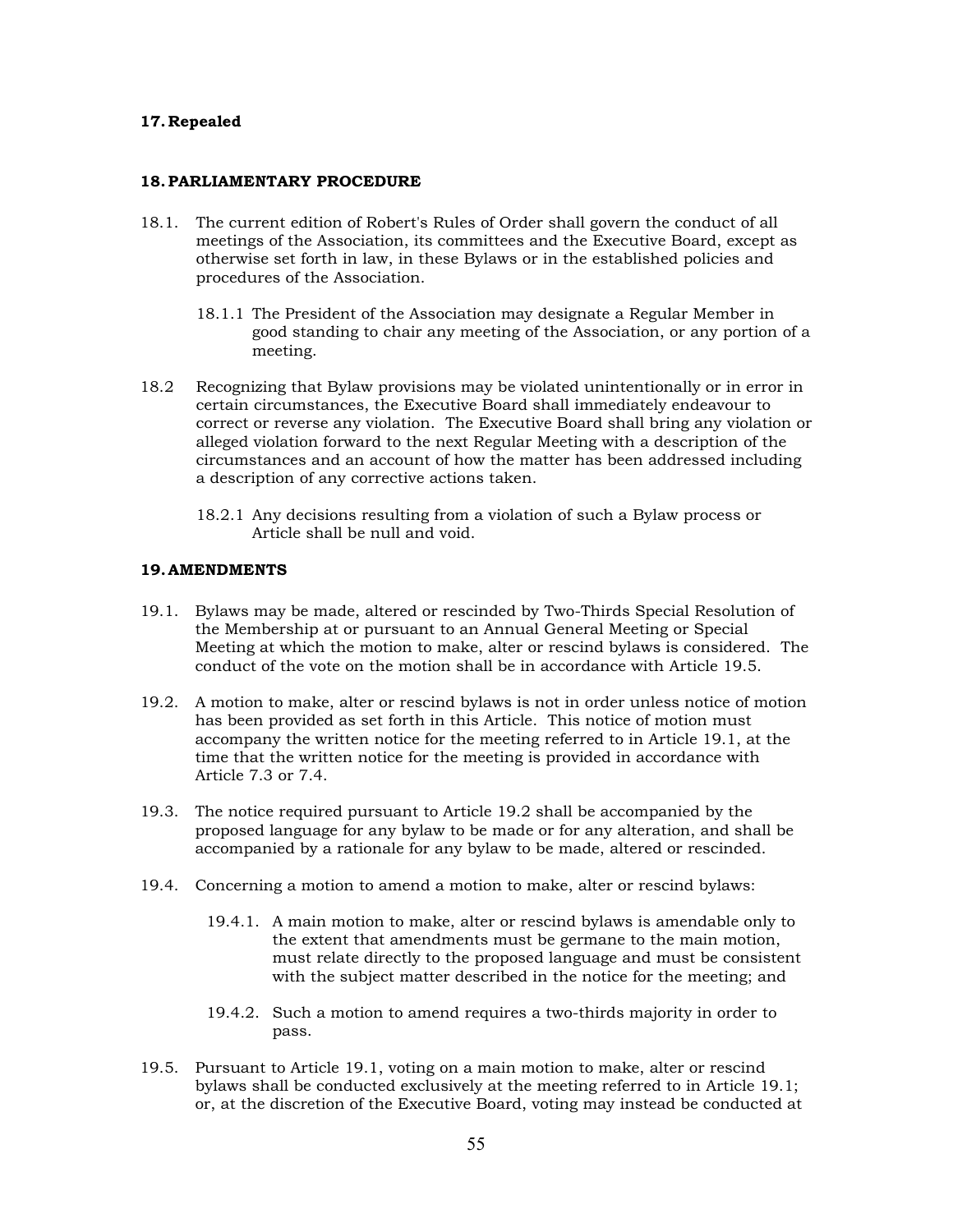times and using a method of voting determined by the Executive Board, as set forth below:

- 19.5.1. The times and method for voting shall be communicated by the Executive Board as part of the written notice for the meeting;
- 19.5.2. The times for voting may include time for balloting at the meeting;
- 19.5.3. The times for voting may include extended times for balloting subsequently to the meeting; and
- 19.5.4. Voting must close no later than five (5) working days after the meeting.
- 19.6. No bylaw may be made, altered or rescinded such that this would have the effect of leaving the Bylaws of the Association without provisions for governing those matters for which bylaw provisions are required by law.

#### <span id="page-55-0"></span>**20. INDEMNIFICATION**

- 20.1 The Association shall indemnify and save harmless Officers of the Executive Board, their heirs and estates, in relation to civil actions or administrative complaints against them personally for erroneous acts or omissions committed within the scope of their Association-related duties, acting in good faith. Such indemnification shall include reasonable legal defense costs, and any damages awarded against the Executive Board Officer personally. Indemnification shall not be extended to Executive Board Officers' willful misconduct or neglect, or to conduct outside the scope of their Association-related duties. The Executive Board may cause the Association to purchase insurance to provide errors and omissions coverage to Officers of the Executive Board equal to or better than, and in place of, the indemnification contemplated in this clause, if available for purchase at a reasonable cost.
- 20.2 The Association shall indemnify and save harmless employees, their heirs and estates, of the Association in relation to civil actions or administrative complaints against them personally for erroneous acts or omissions committed within the scope of their Association-related employment duties, acting in good faith. Such indemnification shall include reasonable legal defense costs, and any damages awarded against the employee personally. Indemnification shall not be extended to employees' willful misconduct or neglect, or to conduct outside the scope of their Associationrelated employment duties. The Executive Board may cause the Association to purchase insurance to provide errors and omissions coverage to employees of the Association equal to or better than, and in place of, the indemnification contemplated in this clause, if available for purchase at a reasonable cost.

## <span id="page-55-1"></span>**21. INSPECTION OF RECORDS**

MRFA shall maintain minutes, books and records at its primary office location or on its established document management systems as outlined in MRFA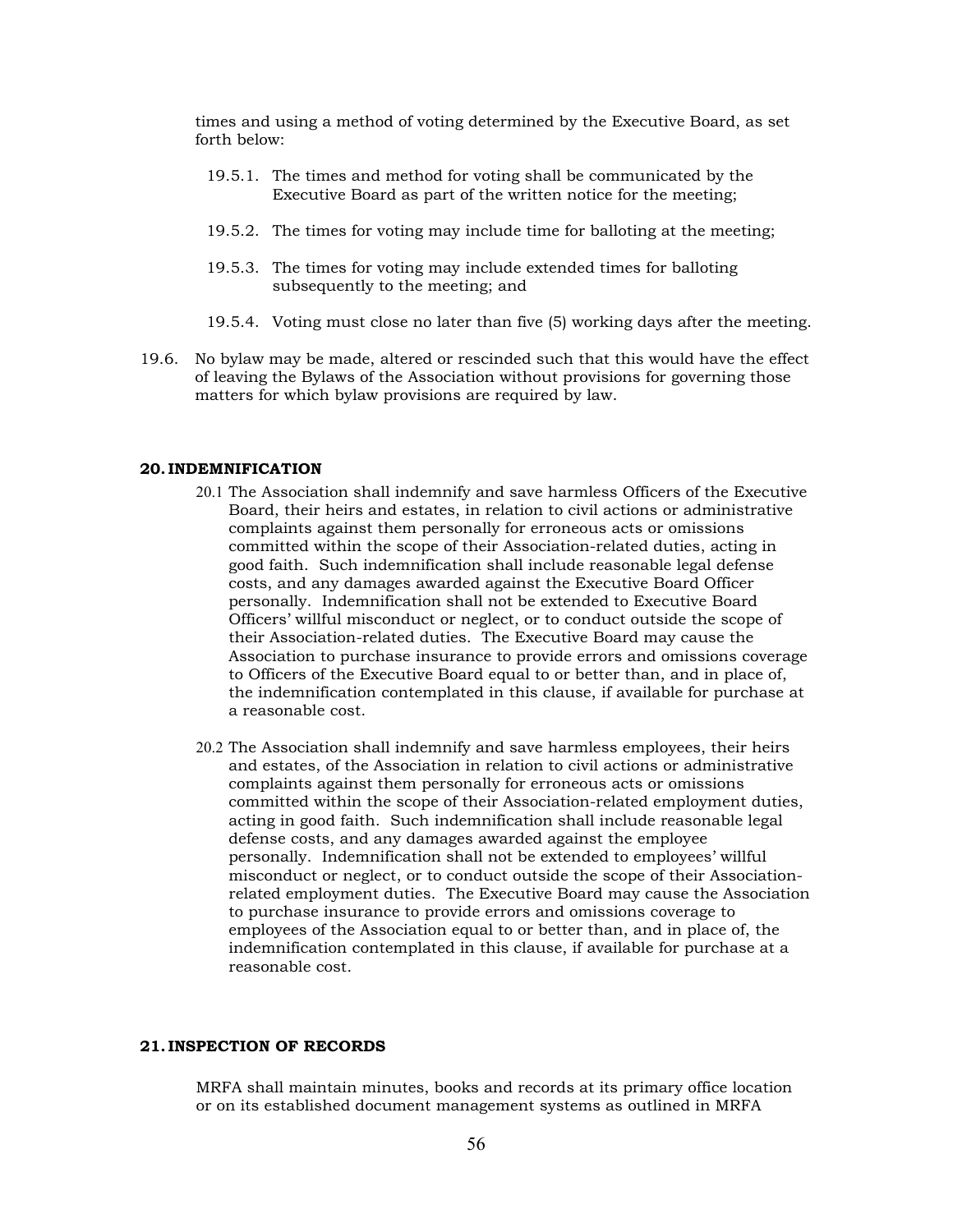Policy. Subject to the Personal Information Protection Act (PIPA), Members may inspect the MRFA minutes, books and records during normal business hours at MRFA's primary office location. Pursuant to PIPA general (non-Officer) Members shall not be allowed to inspect MRFA minutes, books or records when such inspection would result in the disclosure of any "personal information" collected and held for use by MRFA, including but not limited to: "personal information" of employees of MRFA; "personal information" of Members and Grievers represented by MRFA; any other individual's "personal information" collected and used by MRFA in the course of carrying out its business and affairs. Records of in-camera sessions of the Executive Board, records of the Negotiating Committee, records of the Collective Bargaining Advisory Committee, records of the Grievance Committee, records of in-camera deliberations of the Awards Committee, records of in-camera deliberations of the Grants Committee, election ballots, and survey responses are excluded as confidential.

#### <span id="page-56-0"></span>**22.REIMBURSEMENT**

A Member of the Association may be reimbursed for reasonable expenses incurred while on the business of the Association, in accordance with the Policies and Procedures of the Association and when expenses have been approved in advance.

#### <span id="page-56-1"></span>**23.WIND UP AND DISSOLUTION**

Because the Association is a statutory incorporation pursuant to the Post-secondary Learning Act, the members may not voluntarily wind up or dissolve it.

- 23.1 Involuntary Wind-up or Dissolution
	- 23.1.1 In the event of the Association's impending involuntary windup or dissolution as a result of legislation, regulation, ministerial policy or other involuntary circumstance, all of its assets, after payment of its liabilities, shall be distributed pursuant to Article 23.2.
	- 23.1.2 In the event of impending involuntary windup, the Officers of the Association shall be specifically empowered to convene an Extraordinary Meeting upon 48 hours' written notice. The voting requirement shall be a simple majority of those present and entitled to vote.
	- 23.1.3 At such meeting, the Executive Board shall:
		- 23.1.3.1 present evidence prompting their action in calling an Extraordinary Meeting for the purposes of dissolving the Association and distributing its assets;
		- 23.1.3.2 present audited financial statements or report on the expected delivery date for audited financial statements;
		- 23.1.3.3 present an Executive Report on any successor Faculty Association or other successor body; on any outstanding liabilities; and on any issues arising that ought to be of concern to members;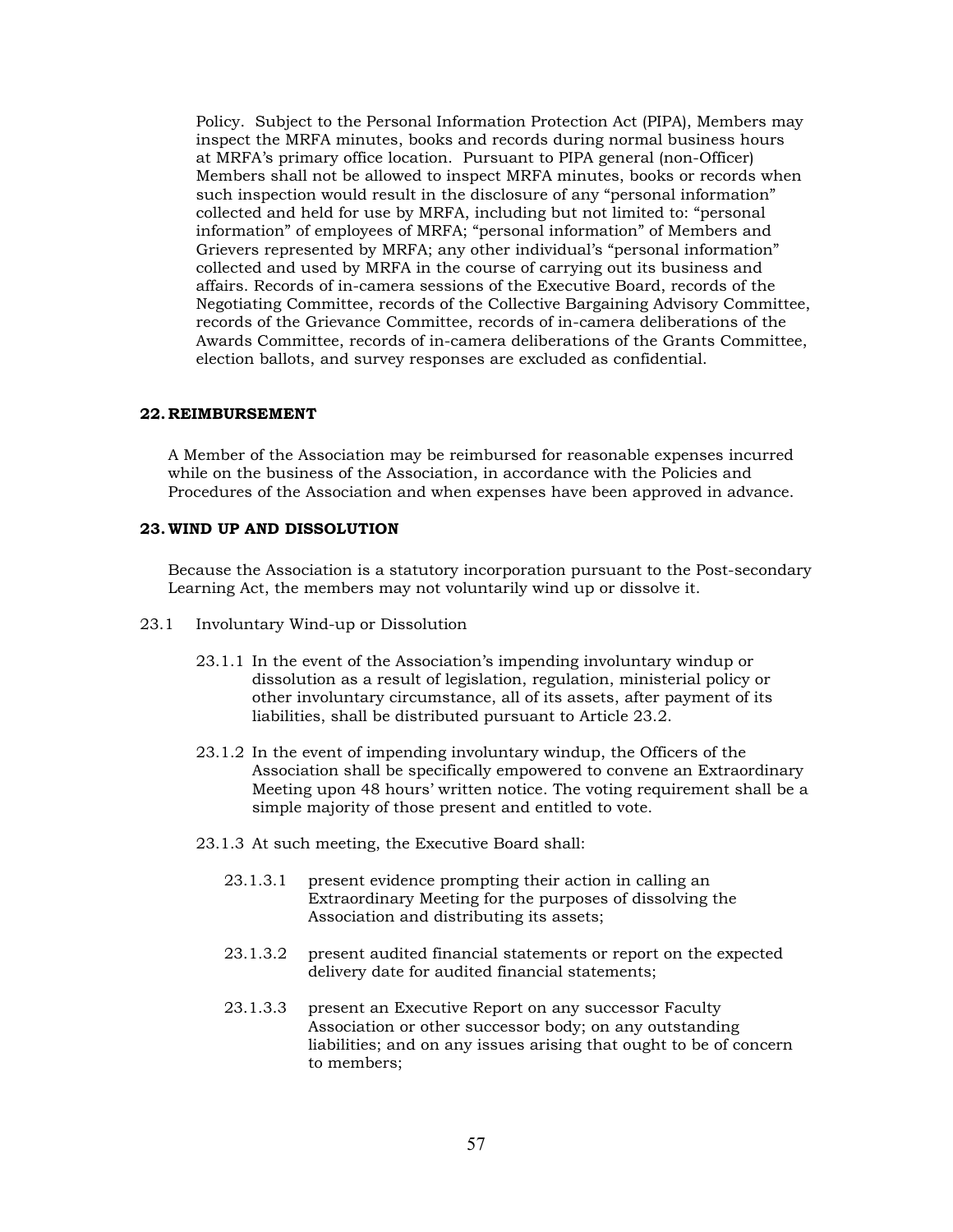23.1.3.4 bring Executive recommendations to dissolve the Association, to distribute its assets pursuant to Article 22.2, and to determine the times for voting on these recommendations.

### 23.2 DISTRIBUTION OF ASSETS

- 23.2.1 In the event the Association is wound up or dissolved in the course of ordinary business, all of its assets, after payment of its liabilities, shall be distributed in one of the following ways, or in combinations thereof:
	- 23.2.1.1 Assignment of the assets to a successor Faculty Association or to another organization designated by its members in the first instance;
	- 23.2.1.2 Disposition of the assets (or portion thereof) pro rata to the current members in the absence of a successor organization;
	- 23.2.1.3 Deed of trust to a person or corporation as designated by the members to be held on terms approved by the members on an interim basis until 22.2.1.1 or 22.2.1.2 applies or until an audit can be completed.

## <span id="page-57-0"></span>**24.CONTINUATION OF GOVERNANCE**

- 24.1. Notwithstanding anything else in these Bylaws, during any period of time in which a strike vote has been held by the Association and resulted in a majority in favour of a strike, or a lockout vote has been held by the employer and resulted in a majority in favour of a lockout, until the entering into of a collective agreement, the Executive Board has the exclusive authority to take any combination of the following actions:
	- 24.1.1. The Executive Board may cancel any Regular Meeting of the Association scheduled to be held within twenty (20) working days, which would otherwise have been held in accordance with the times set forth in Article 7.2.1;
	- 24.1.2. The Executive Board may postpone the Annual General Meeting, normally held on a date as set forth in 7.3.1, until such time as a collective agreement is entered into; furthermore the Executive Board may suspend or extend any timelines for any associated nomination processes and elections set forth in Article 12; and
	- 24.1.3. The Executive Board may suspend the activity of any Standing Committee or Ad hoc Committee of the Association, and may postpone the filling of committee vacancies during the period of suspension.
- 24.2. The Executive Board shall provide written notice to the Regular Members with respect to any actions taken pursuant to Article 24.1 within two (2) working days.
- 24.3. Where the Annual General Meeting has been postponed pursuant to Article 24.1.2, the Annual General Meeting shall be held within thirty (30) working days of the entering into of a collective agreement.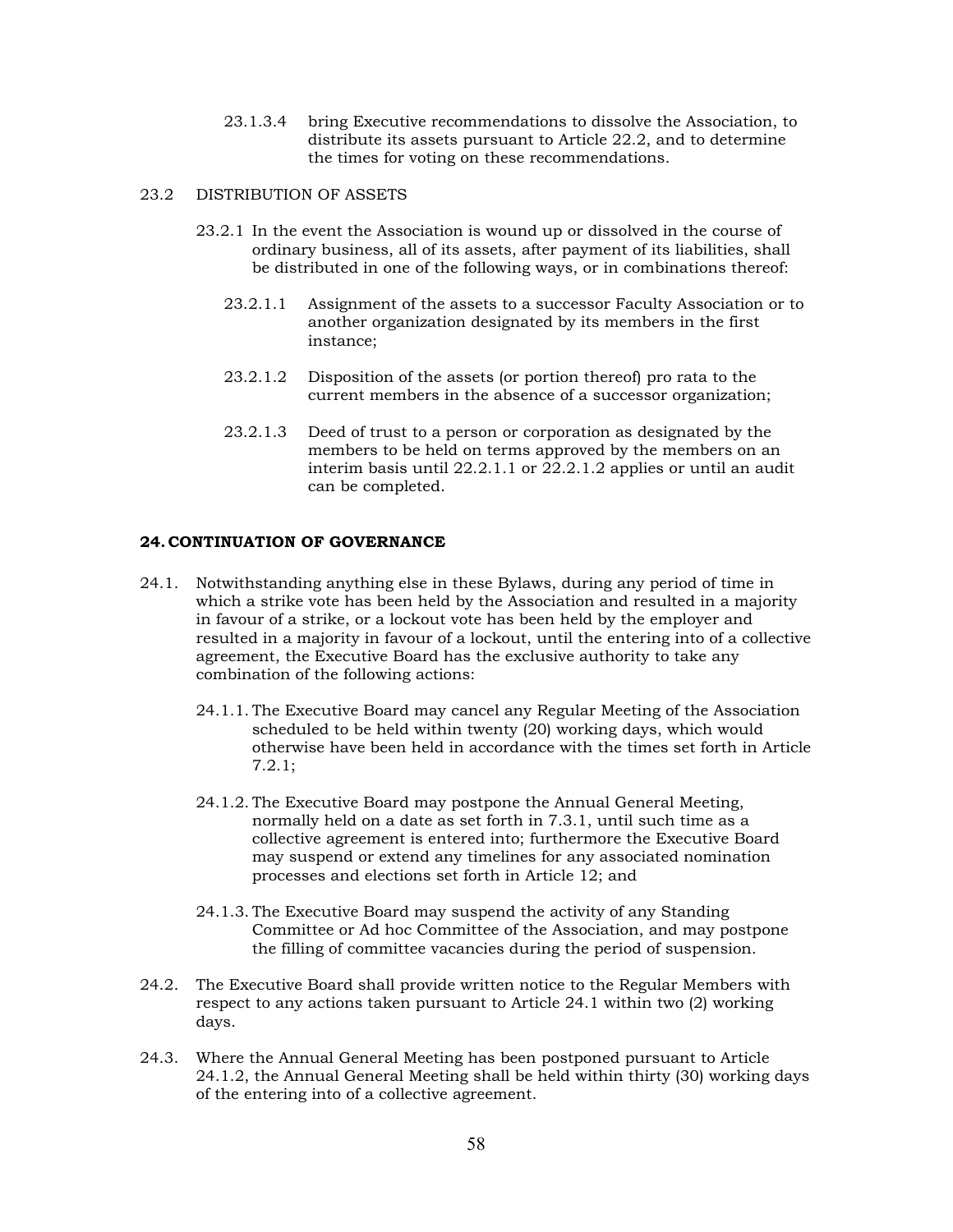24.4. Notwithstanding anything else in these Bylaws, in the case that the Annual General Meeting has been postponed pursuant to Article 24.1.2, and where an elected Executive Officer's term of office would otherwise have ended pursuant to Article 9, that Officer shall continue to hold office until the Annual General Meeting, except in the case of resignation or removal from office pursuant to Article 13.

#### <span id="page-58-0"></span>**25.POLITICAL ACTIVITY, CHARITABLE ACTIVITY AND DONATIONS**

- 25.1. The Association is a non-partisan organization. The Association shall not endorse or donate to a particular political party or candidate for political office, except in conformity with a Special Resolution of the Membership.
- 25.2. The Association, through the President or through another Executive Officer as the President's designee, may express non-partisan political views on matters relating to post-secondary education, on matters relating to labour relations and employment, and on any other matters of public policy relating to the Association's Objectives as set forth in Article 3.
- 25.3. The Association, through the President or through another Executive Officer as the President's designee, may express non-partisan political views on matters beyond those set forth in Article 25.2, for example concerning community development, social justice and other issues in light of the role of education in enhancing a community of citizens and improving society as a whole.
- 25.4. The Association shall not endorse or donate to groups or activities, except in conformity with a Special Resolution of the Membership or as set forth in Article 25.5.
- 25.5. The Executive Board, or the Officers it designates, shall have the authority to approve donations, contributions and sponsorships of the following types, in accordance with its established policies and procedures:
	- 25.5.1. Contributions to funds administered by other associations or organizations to which the Association belongs, such as annual contributions to the CAUT Academic Freedom Fund, where these contributions have been planned for in the Association's approved annual operating budget pursuant to Article 15.4.2.
	- 25.5.2. Sponsorship of Association scholarships for students of the University in accordance with the Student Scholarships Policy;
	- 25.5.3. Sponsorship of University and University-related initiatives or events in accordance with the Donations Policy;
	- 25.5.4. Donations in support of initiatives related directly to the professional welfare or Academic Freedom of academic staff members at Canadian post-secondary institutions in accordance with the Donations Policy;